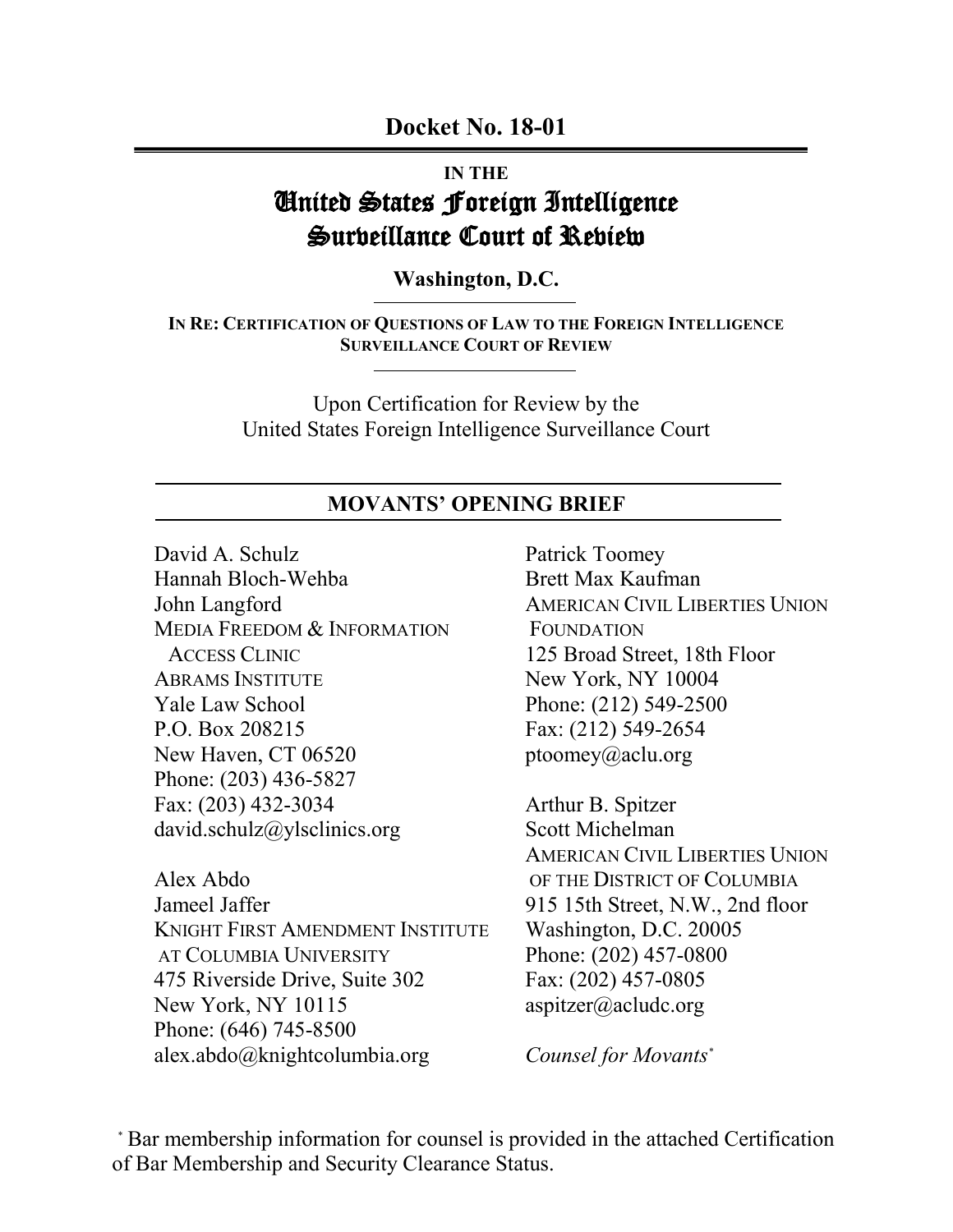## **CORPORATE DISCLOSURE STATEMENT**

The American Civil Liberties Union and the American Civil Liberties Union of the District of Columbia are non-profit corporations. They have no parent corporations and do not issue stock. The Media Freedom and Information Access Clinic is an organization within Yale University, which is a non-profit corporation and does not issue stock. Movants do not have parent corporations or owners that are under foreign ownership, control, or influence, as defined in Intelligence Community Standard 700-01.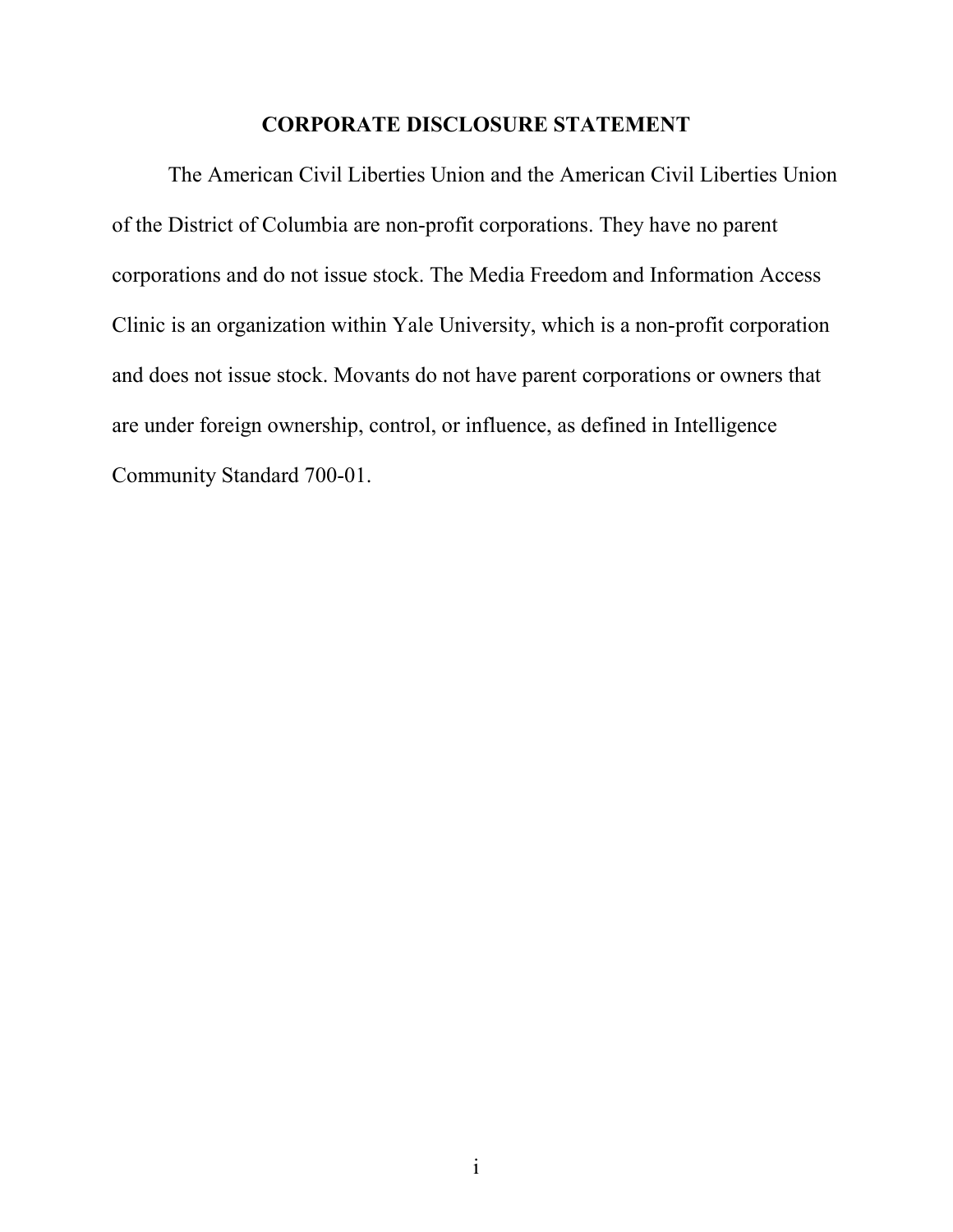# **TABLE OF CONTENTS**

| $\mathbf{I}$ . | MOVANTS HAVE IDENTIFIED AN INJURY IN FACT<br>SUFFICIENT TO ESTABLISH ARTICLE III STANDING 11                                            |  |
|----------------|-----------------------------------------------------------------------------------------------------------------------------------------|--|
| II.            | NOTHING ABOUT THE FOUR OPINIONS SOUGHT BY                                                                                               |  |
|                | A. Partial disclosure of the opinions at issue does not alter the                                                                       |  |
|                | B. The existence of classified information in undisclosed portions<br>of the opinions does not strip Movants of standing to raise their |  |
|                |                                                                                                                                         |  |
|                |                                                                                                                                         |  |
|                | CERTIFICATION OF BAR MEMBERSHIP AND SECURITY                                                                                            |  |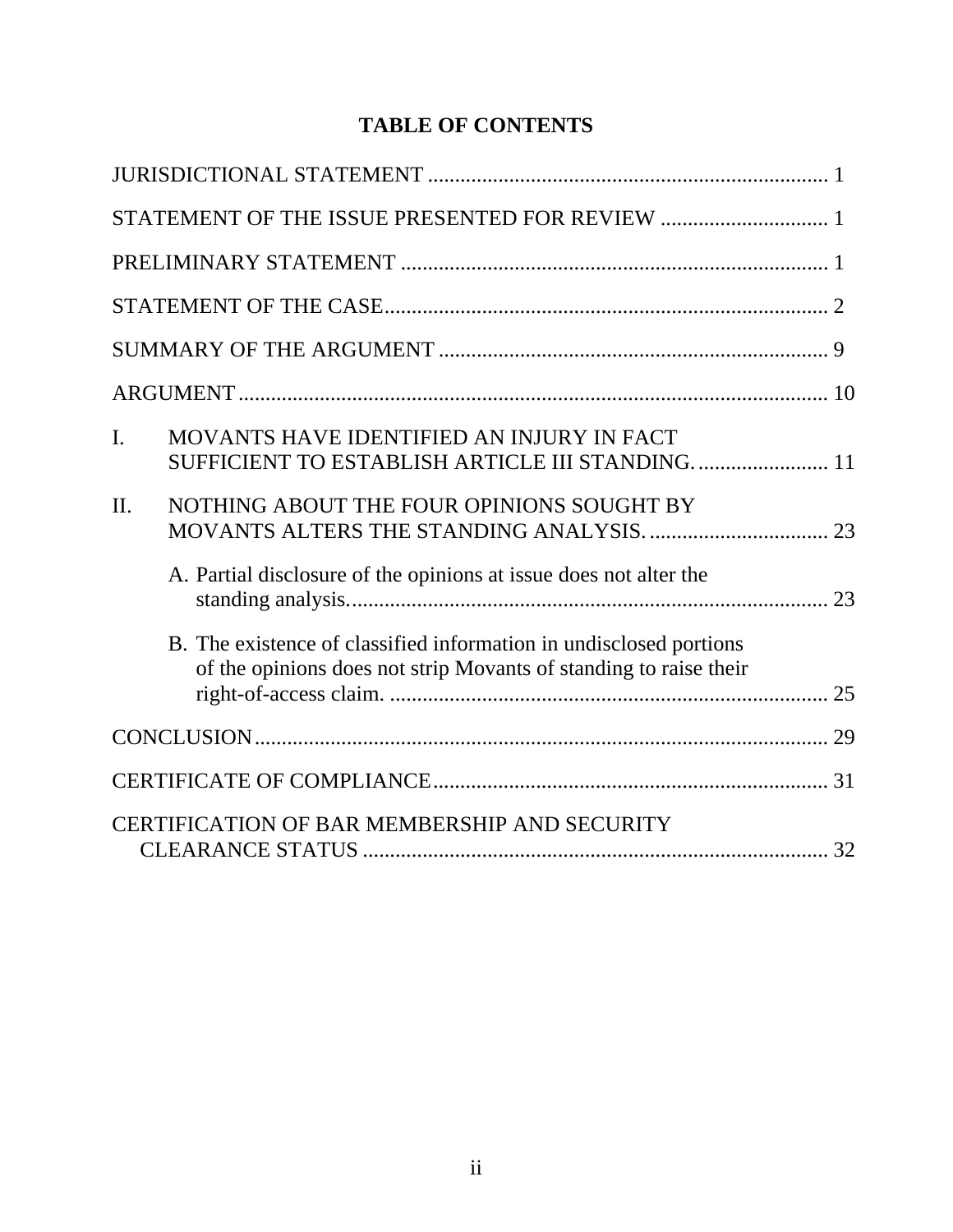# **TABLE OF AUTHORITIES**

# **Cases**

| [Redacted],                             |
|-----------------------------------------|
| Allen v. Wright,                        |
| Already, LLC v. Nike, Inc.,             |
| Arreola v. Godinez,                     |
| Austin v. Mich. Chamber of Commerce,    |
| Balt. Sun Co. v. Goetz,                 |
| Bennett v. Spear,                       |
| Bond v. Utreras,                        |
| Bowers v. Hardwick,                     |
| Brown v. Bd. of Educ.,                  |
| Buckley v. Valeo,                       |
| Cal. First Amendment Coal. v. Calderon, |
| Carlson v. United States,               |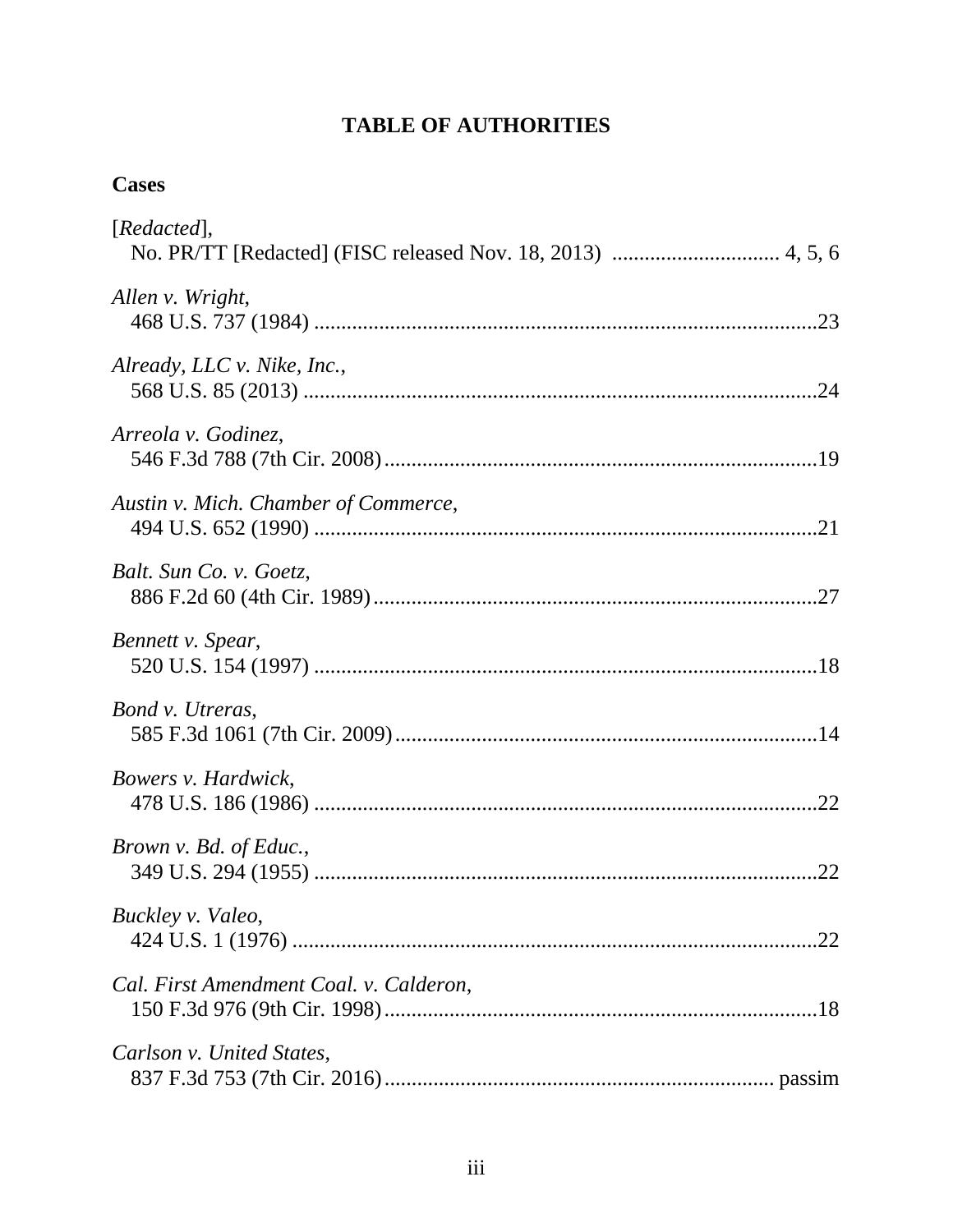| Chafin v. Chafin,                               |  |
|-------------------------------------------------|--|
| Church of Scientology of Cal. v. United States, |  |
| Citizens United v. FEC,                         |  |
| Clapper v. Amnesty Int'l USA,                   |  |
| Courthouse News Serv. v. Planet,                |  |
| Dhiab v. Trump,                                 |  |
| District of Columbia v. Heller,                 |  |
| Doe v. Pub. Citizen,                            |  |
| El Vocero de P.R. v. Puerto Rico,               |  |
| FEC v. Akins,                                   |  |
| Flynt v. Rumsfeld,                              |  |
| Gannett Co. v. DePasquale,                      |  |
| Hartford Courant Co. v. Pellegrino,             |  |
| Havens Realty Corp. v. Coleman,                 |  |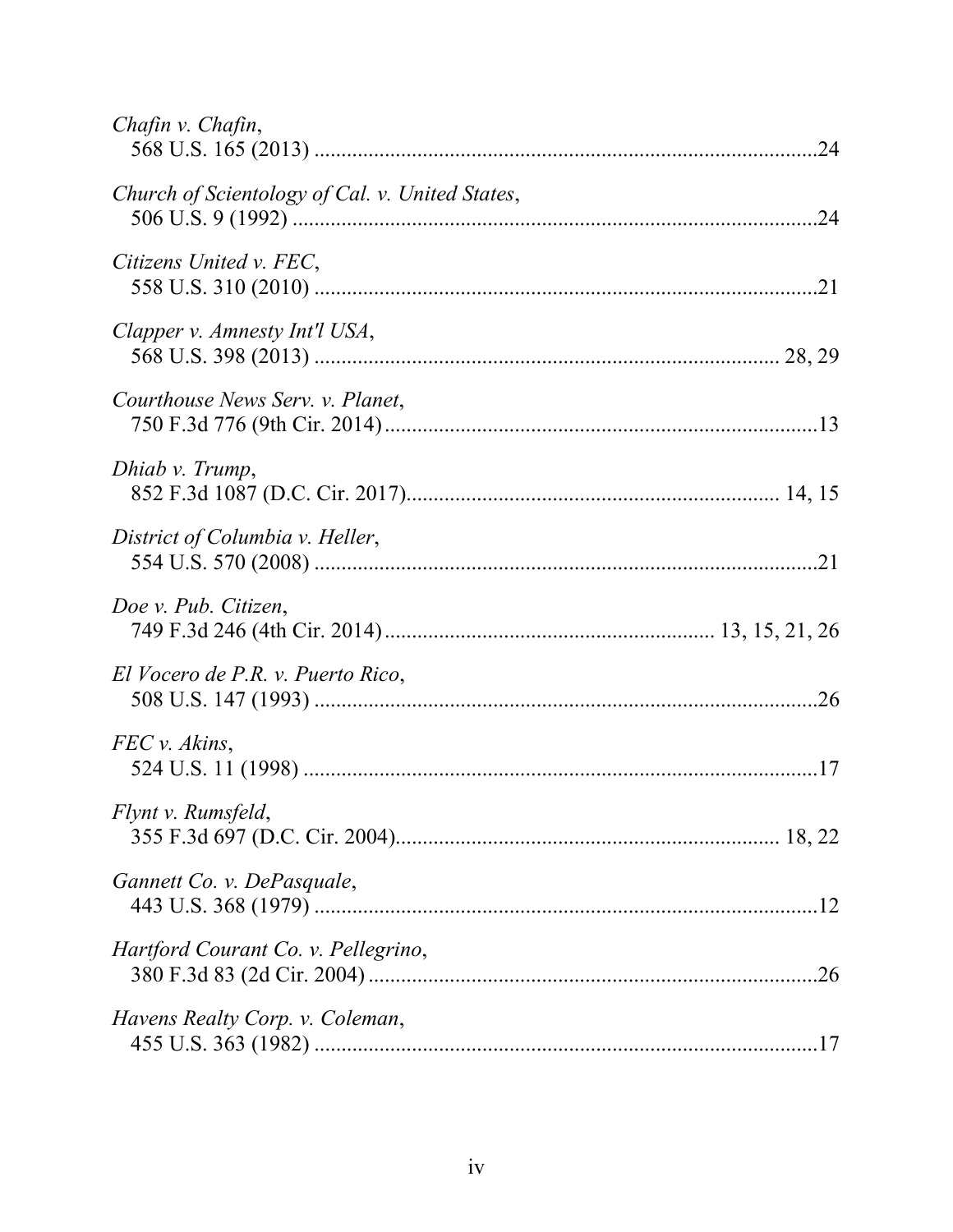| In re Application of the FBI for an Order Requiring the Production of<br>Tangible Things from [Redacted], No. BR 13-109 (FISC Aug. 29, 2013)4  |  |
|------------------------------------------------------------------------------------------------------------------------------------------------|--|
| In re Bos. Herald, Inc.,                                                                                                                       |  |
| In re Motion for Release of Court Records,                                                                                                     |  |
| In re N.Y. Times Co. Application to Unseal Wiretap,                                                                                            |  |
| In re Opinions & Orders of this Court Addressing Bulk Collection of Data<br>Under FISA, No. Misc. 13-08, 2017 WL 427591 (FISC Jan. 25, 2017) 7 |  |
| In re Orders of this Court Interpreting Section 215 of the PATRIOT Act,<br>No. Misc. 13-02, 2013 WL                                            |  |
| In re Proceedings Required by 702(i) of FISA Amendments Act of 2008,                                                                           |  |
| In re Search of Fair Fin.,                                                                                                                     |  |
| In re Search Warrant for Secretarial Area Outside Office of Gunn,                                                                              |  |
| In re Wash. Post $Co$ .,                                                                                                                       |  |
| Initiative & Referendum Inst. v. Walker,                                                                                                       |  |
| Jewel v. NSA,                                                                                                                                  |  |
| Judicial Watch, Inc. v. U.S. Senate,                                                                                                           |  |
| King v. Governor of New Jersey,                                                                                                                |  |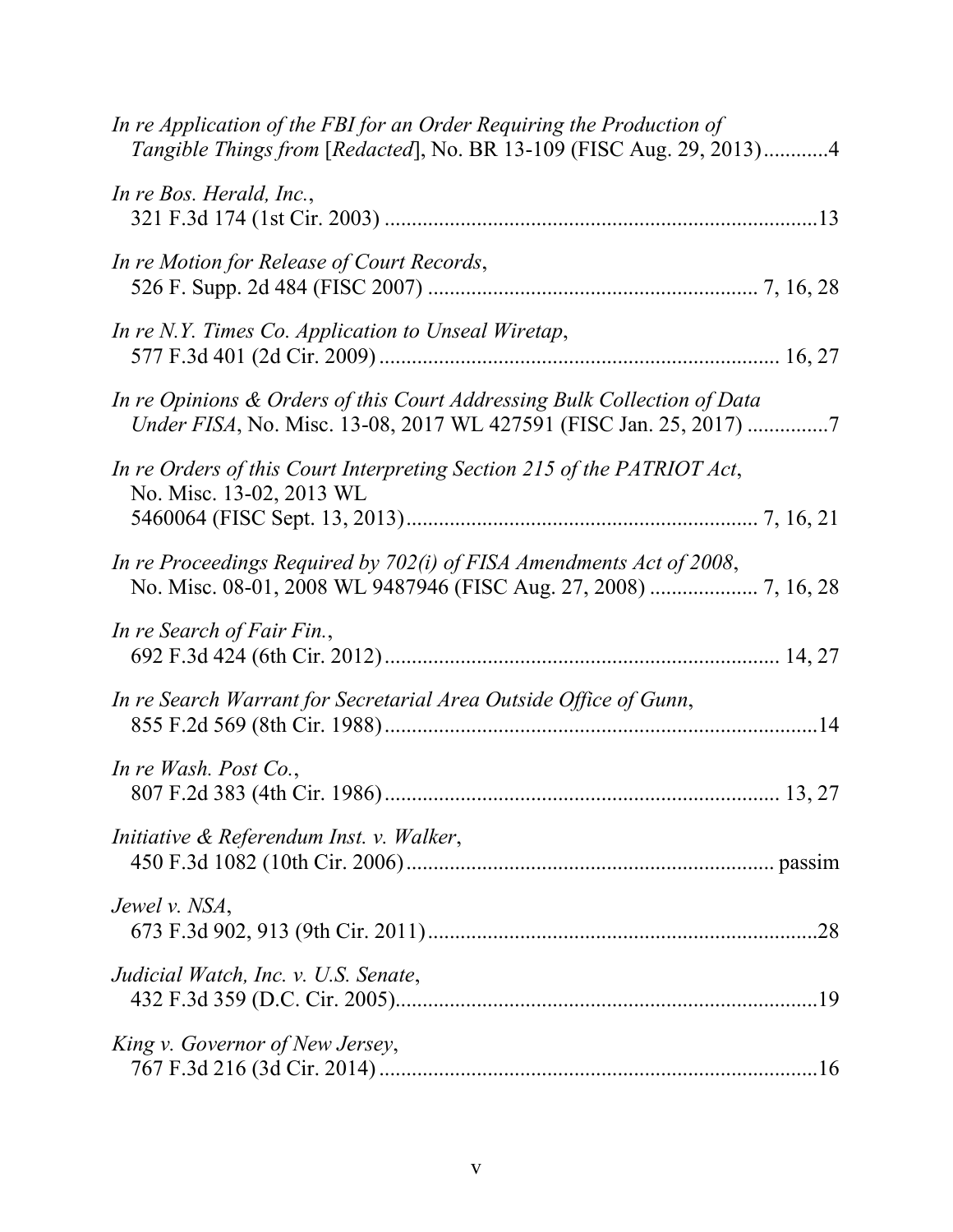| Knox v. Serv. Emps.,                                |  |
|-----------------------------------------------------|--|
| Lawrence v. Texas,                                  |  |
| Lexmark Int'l, Inc. v. Static Control Components,   |  |
| Lucas v. S.C. Coastal Council,                      |  |
| Lugosch v. Pyramid Co. of Onondaga,                 |  |
| Lujan v. Defs. of Wildlife,                         |  |
| N.Y. Civil Liberties Union v. N.Y.C. Transit Auth., |  |
| Newman v. Graddick,                                 |  |
| Newsday LLC v. Cty. of Nassau,                      |  |
| Nixon v. Warner Commc'ns, Inc.,                     |  |
| Obergefell v. Hodges,                               |  |
| Pansy v. Borough of Stroudsburg,                    |  |
| Pell <i>v.</i> Procunier,                           |  |
| Plessy v. Ferguson,                                 |  |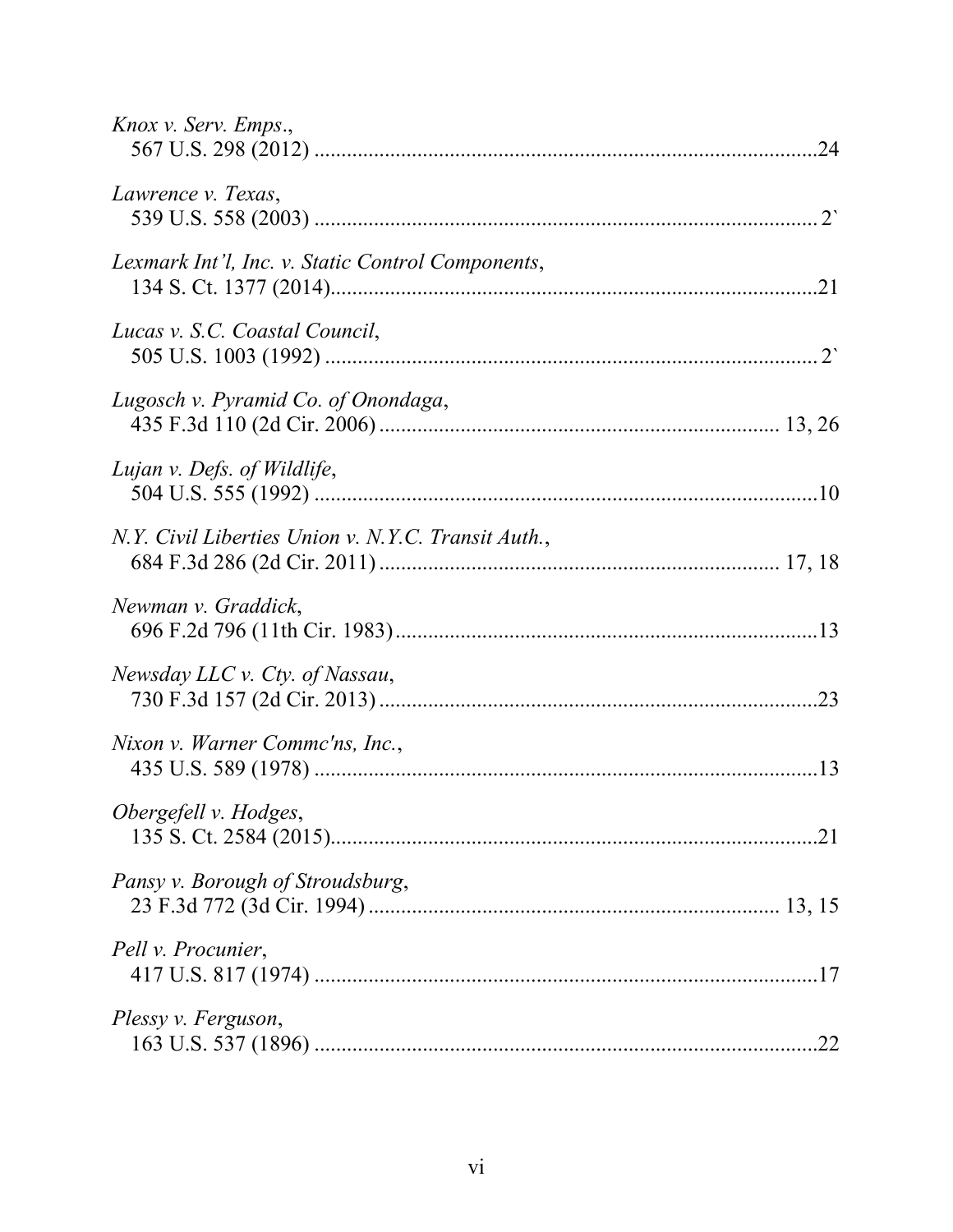| Press-Enter. Co. v. Superior Court,           |  |
|-----------------------------------------------|--|
| Press-Enter. Co. v. Superior Court,           |  |
| Pub. Citizen v. U.S. Dep't of Justice,        |  |
| Raines v. Byrd,                               |  |
| Richmond Newspapers, Inc. v. Virginia,        |  |
| Rushford v. New Yorker Magazine, Inc.,        |  |
| Saxbe v. Wash. Post Co.,                      |  |
| Schuchardt v. President of the United States, |  |
| United States v. Cianfrani,                   |  |
| United States v. Edwards,                     |  |
| United States v. Gonzales,                    |  |
| United States v. Miller,                      |  |
| United States v. Nat'l Treasury Emps. Union,  |  |
| United States v. Ochoa-Vasquez,               |  |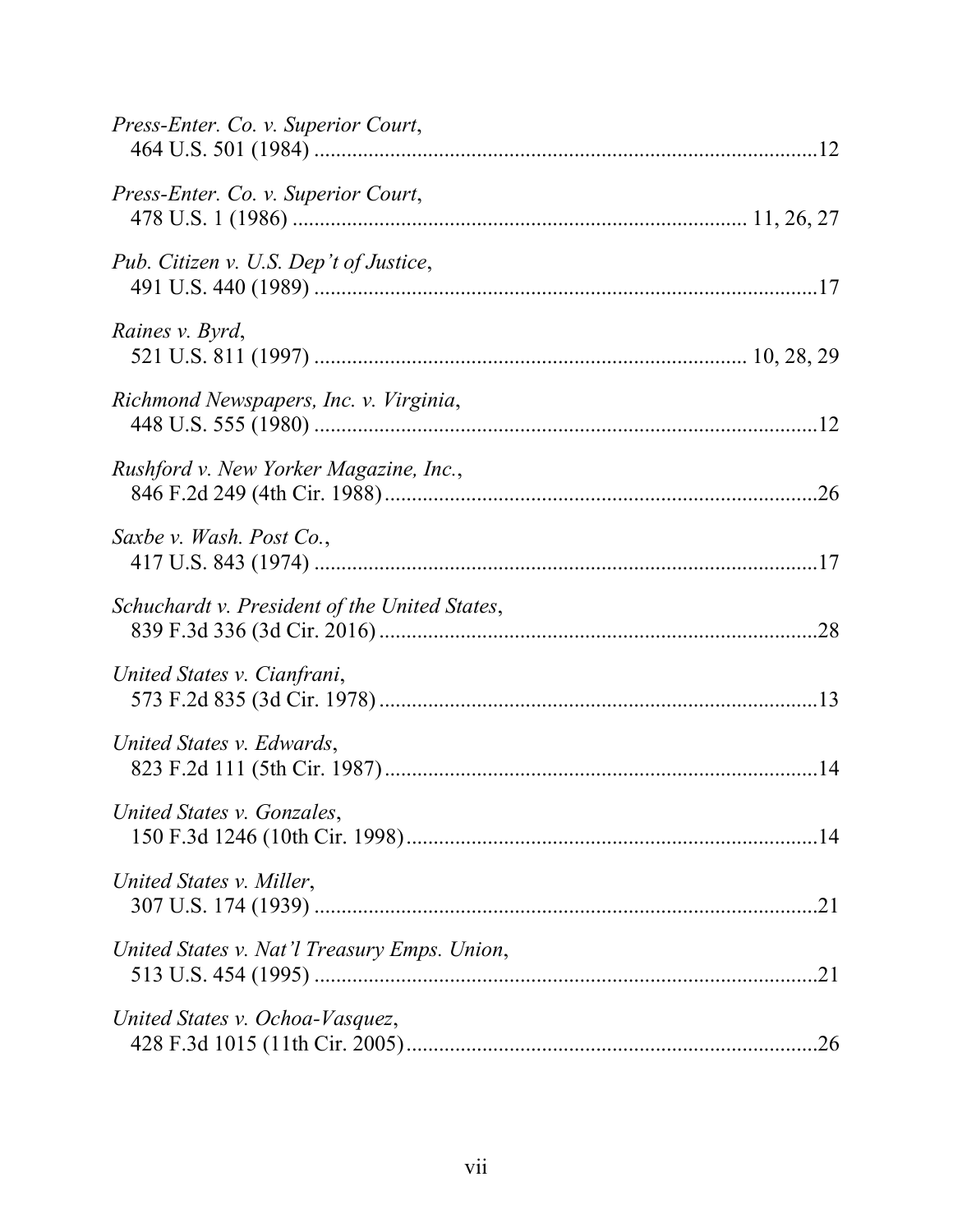| Warth v. Seldin, |  |
|------------------|--|
|                  |  |

# **Rules**

|--|--|--|--|--|

# **Statutes**

# **Other Authorities**

| Charlie Savage, <i>In Test Project, N.S.A. Tracked Cellphone Locations</i> , N.Y.                                                                |  |
|--------------------------------------------------------------------------------------------------------------------------------------------------|--|
| Ellen Nakashima & Greg Miller, <i>Official Releases What Appears To Be</i><br>Original Court File Authorizing NSA To Conduct Sweeps, Wash. Post, |  |
|                                                                                                                                                  |  |
| James R. Clapper, Dir. of Nat'l Intelligence, Cover Letter Announcing<br>Document Release (Aug. 21, 2013), http://1.usa.gov/1bU8Cgt3             |  |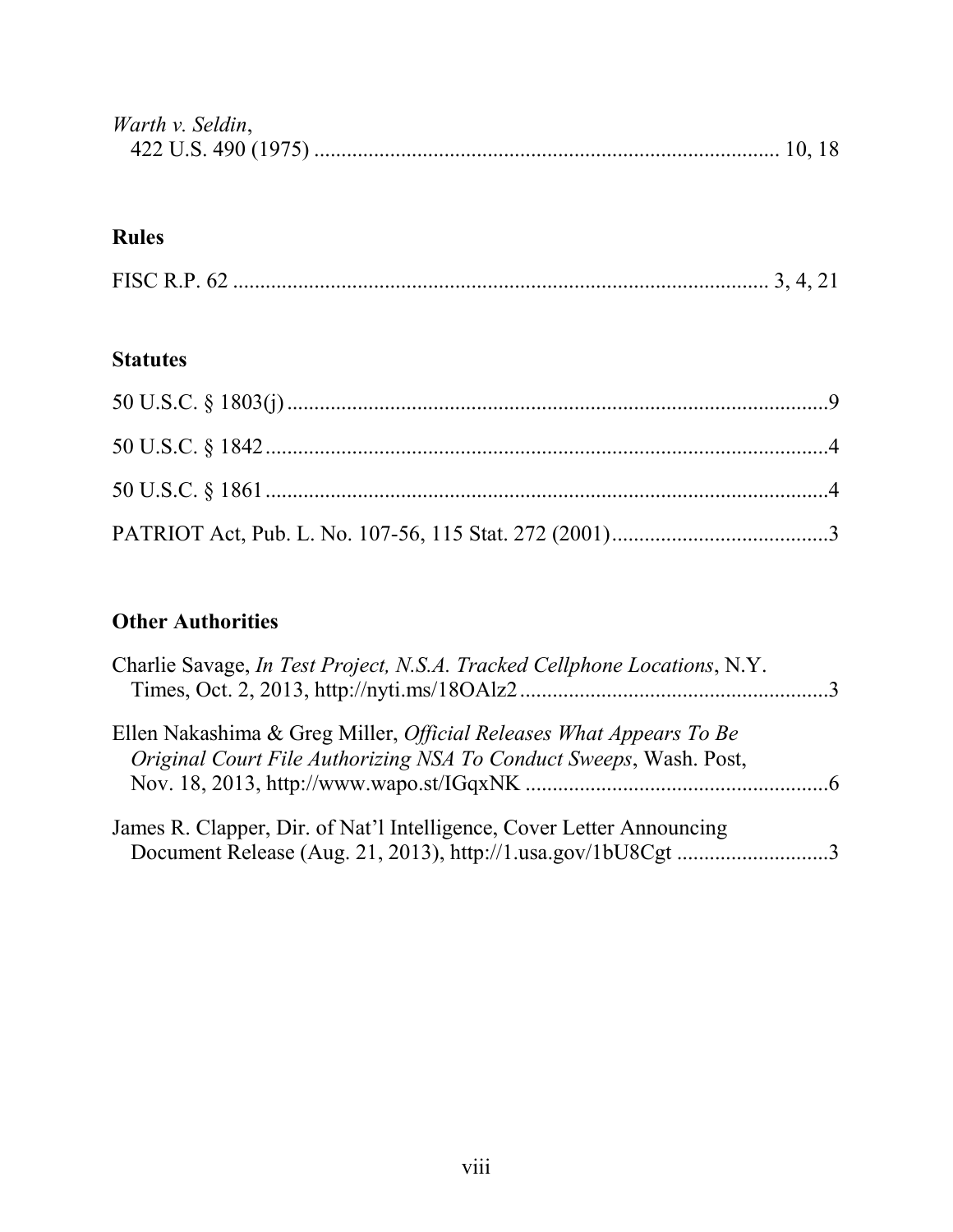#### **JURISDICTIONAL STATEMENT**

This Court has jurisdiction to review questions of law certified by the FISC. 50 U.S.C. § 1803(j).

#### **STATEMENT OF THE ISSUE PRESENTED FOR REVIEW**

Whether Movants have Article III standing to assert their claim of a qualified First Amendment right of public access to judicial opinions issued by the Foreign Intelligence Surveillance Court.

#### **PRELIMINARY STATEMENT**

The question certified for review presents a single issue: whether a denial of access to the judicial opinions of an Article III court constitutes an injury in fact sufficient to confer standing on the party seeking to inspect those records. Virtually every court to confront a claim of access to judicial records, including the en banc Foreign Intelligence Surveillance Court ("FISC") in this case, has either held or assumed that the denial of access to judicial records is an injury in fact. That is true in national security cases, including in prior FISC cases and in terrorism prosecutions, where much may be classified. And it is true even in cases where courts, including the Supreme Court, having assumed or expressly found standing, ultimately rejected the existence of the claimed right of access on the merits. Overwhelming authority supports the en banc holding below and establishes the standing of the American Civil Liberties Union, the American Civil Liberties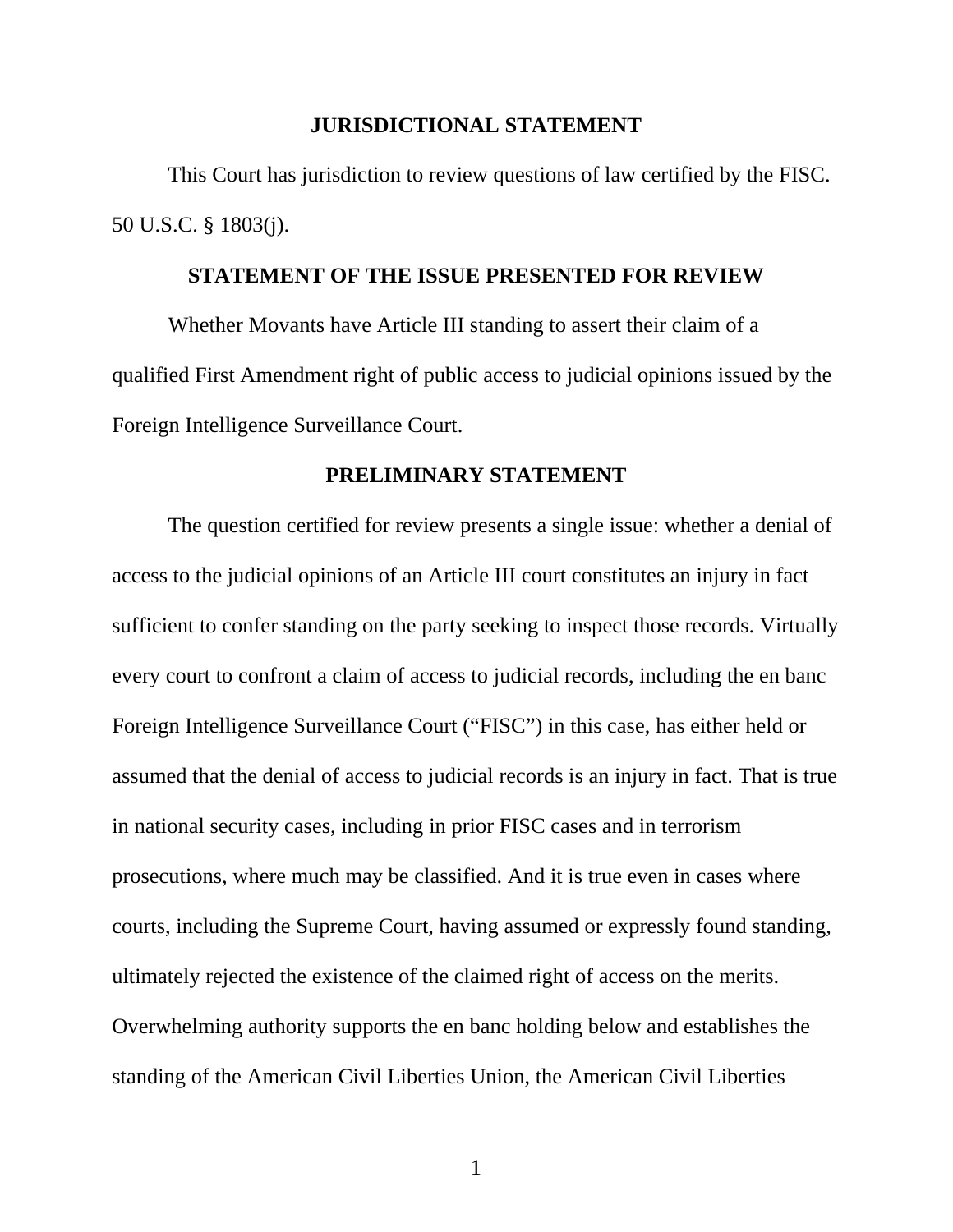Union of the District of Columbia, and the Media Freedom and Information Access Clinic (collectively, "Movants") to seek disclosure of FISC opinions.

Courts routinely exercise jurisdiction over claims of access to judicial records because, under Article III, the denial of access to such records is unquestionably an actual injury that is cognizable by the courts. This is all that Article III requires. The government and the dissent below arrive at a different conclusion by conflating the question of standing with that of the merits. That is, they conclude that standing is lacking because they would reject Movants' claim on the merits. The Supreme Court and other courts have regularly warned against this error in logic, for the injury required by Article III is distinct from what must be shown to prevail on the merits. Conflating the two, moreover, elevates to jurisdictional significance disputes appropriately resolved only on the merits, including the merits of disputes that courts may come to view differently over time.

The Court should accordingly affirm the judgment of the court below.

### **STATEMENT OF THE CASE**

In August and October 2013, government officials and journalists revealed that intelligence agencies had used the Foreign Intelligence Surveillance Act ("FISA") to justify the bulk collection of Americans' call records, internet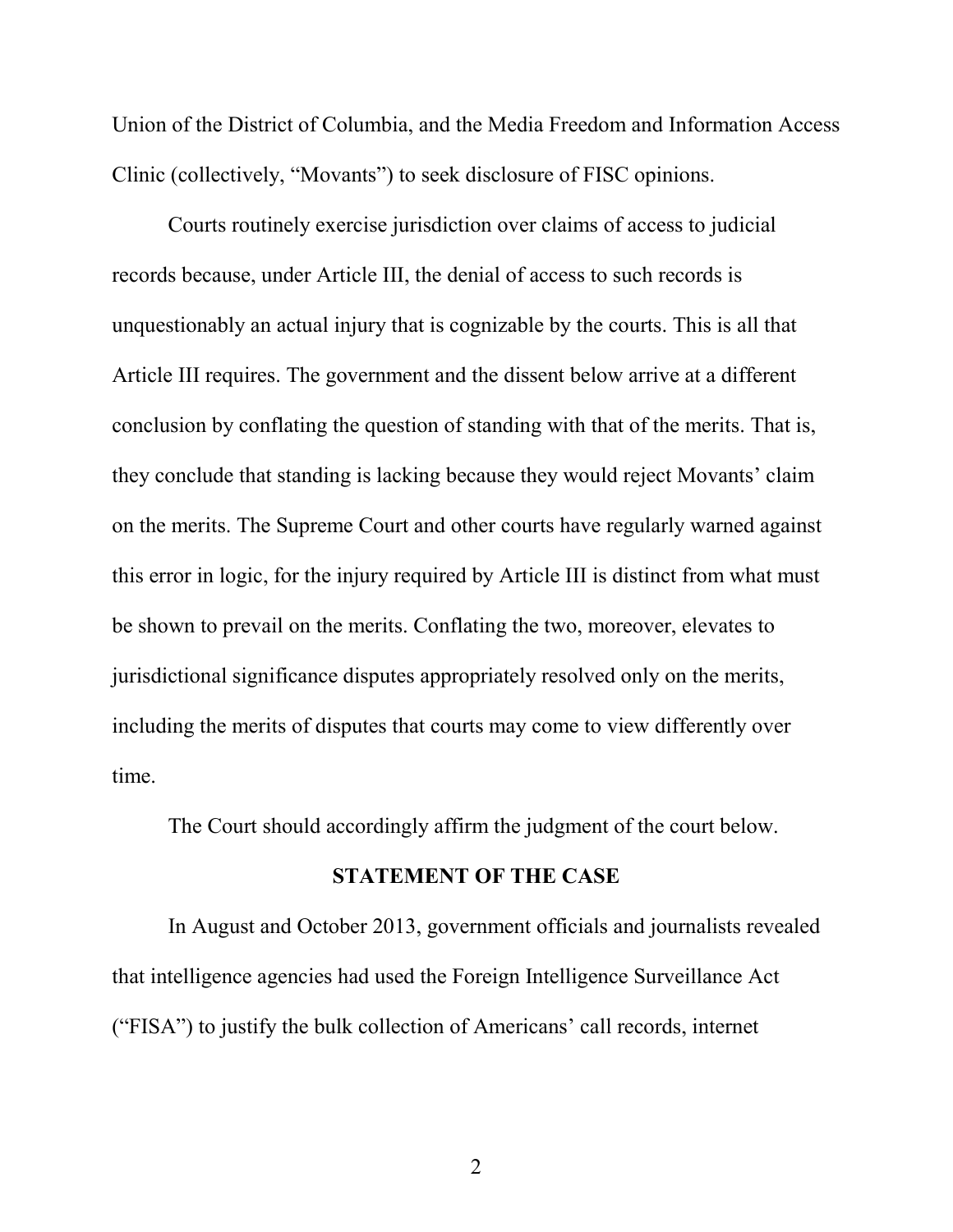metadata, and location information.<sup>[1](#page-11-0)</sup> The government's reliance on FISA for these purposes came as a surprise to the public. Nothing on the face of the statute purported to grant such broad surveillance authority, and nothing in the legislative history of FISA or the amendments embodied in the PATRIOT Act, Pub. L. No. 107-56, 115 Stat. 272 (2001), suggested that Congress intended to authorize the bulk collection of Americans' information.

#### **The Motion for Access to Court Records**

On November 6, 2013, Movants filed the motion at issue here, seeking the release of any FISC opinions addressing "the bulk collection of Americans' information," pursuant to the First Amendment right of access and FISC Rule 62. Movants' Mot. for Release of Court Records at 3, *In re Opinions & Orders of this Court Addressing Bulk Collection of Data Under FISA* ("*In re Opinions & Orders Addressing Bulk Collection*"), No. Misc. 13-08 (FISC Nov. 7, 2013). Movants filed the motion to inform the public about how the FISC construes the scope of government surveillance authority when ruling on surveillance applications.

In response to Movants' access motion, the government identified four FISC opinions addressing its authority to collect information in bulk. *See* Gov't Opp. at

2, *In re Opinions & Orders Addressing Bulk Collection*, No. Misc. 13-08 (FISC

 $\overline{a}$ 

<span id="page-11-0"></span><sup>&</sup>lt;sup>1</sup> See, e.g., James R. Clapper, Dir. of Nat'l Intelligence, Cover Letter Announcing Document Release at 3 (Aug. 21, 2013), http://1.usa.gov/1bU8Cgt; Charlie Savage, *In Test Project, N.S.A. Tracked Cellphone Locations*, N.Y. Times, Oct. 2, 2013, http://nyti.ms/18OAlz2.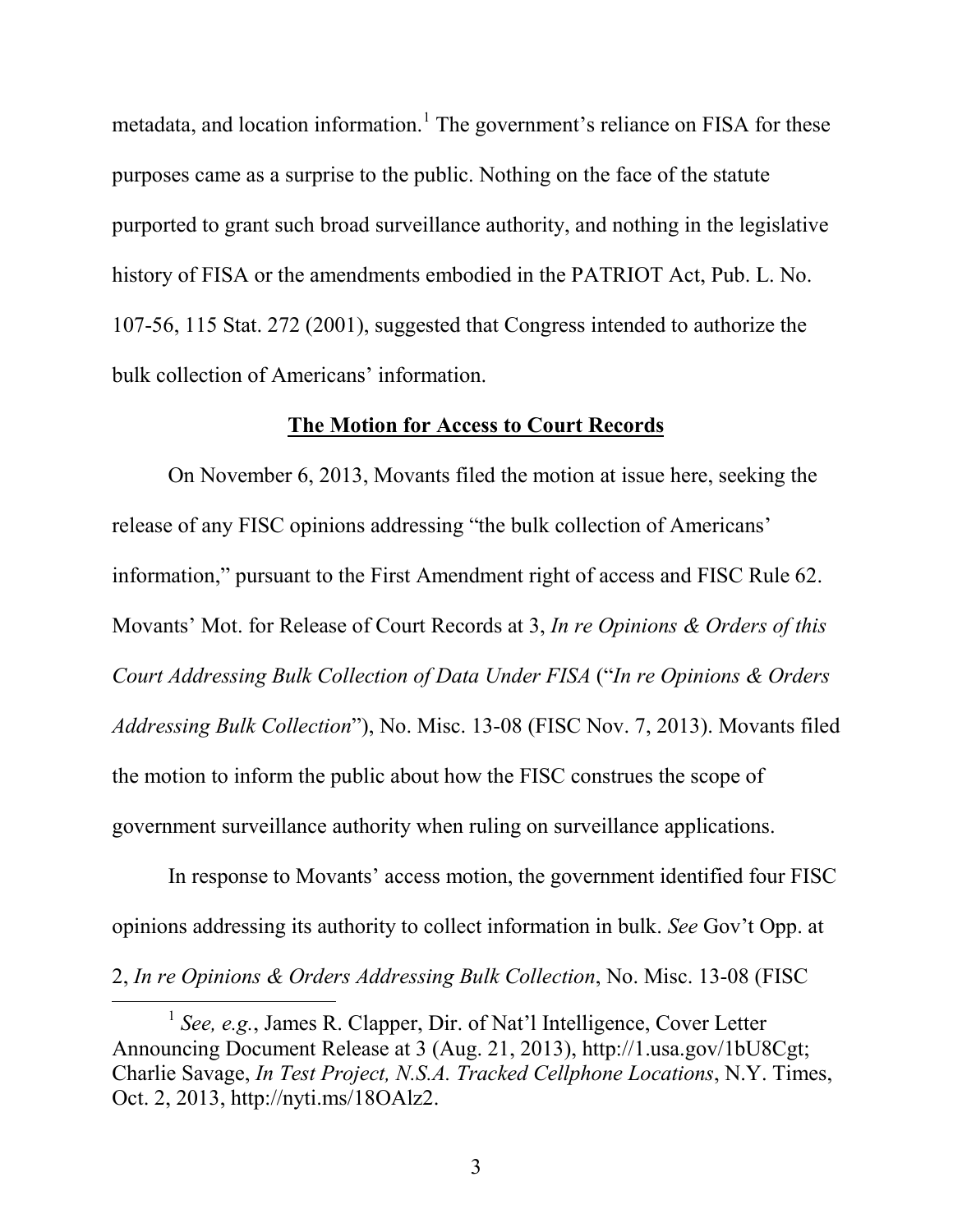Dec. 6, 2013). Two construed the extent to which Section 215 of the PATRIOT Act, 50 U.S.C. § 1861, conferred authority for the bulk collection of Americans' call records. Redacted versions of these opinions had been released in September and October 2013, following a government declassification review, after two FISC judges requested publication of the opinions under FISC Rule  $62<sup>2</sup>$  $62<sup>2</sup>$  $62<sup>2</sup>$ . The other two opinions addressed authority for bulk collection of Americans' internet metadata under FISA's pen-register provision, 50 U.S.C. § 1842. These opinions were released by the government with redactions following a declassification review, after Movants filed their access motion.<sup>[3](#page-12-1)</sup>

The redactions in the opinions are substantial, making it difficult for a reader to understand the FISC's legal analysis. In two of the opinions, dozens of pages are almost entirely redacted. *See* Kollar-Kotelly Opinion at 8–9, 31–38, 73–79; Bates Opinion at 36–52, 57–70. In addition, certain key facts, definitions, and concepts have been redacted, including:

 $\overline{a}$ 

<span id="page-12-0"></span><sup>2</sup> Amended Memorandum Opinion, *In re Application of the FBI for an Order Requiring the Production of Tangible Things from* [*Redacted*], No. BR 13- 109 (FISC Aug. 29, 2013), https://perma.cc/LF5Z-VCFR ("Eagan Opinion") (released Sept. 17, 2013); Memorandum, *In re Application of the FBI for an Order Requiring the Production of Tangible Things from* [*Redacted*], No. BR 13-158 (FISC Oct. 11, 2013), https://perma.cc/NWZ2-MXZU ("McLaughlin Opinion") (released Oct. 18, 2013).

<span id="page-12-1"></span><sup>&</sup>lt;sup>3</sup> Opinion and Order, [*Redacted*], No. PR/TT [Redacted] (FISC released Nov. 18, 2013), http://1.usa.gov/19Ct5rl ("Kollar-Kotelly Opinion"); Memorandum Opinion, [*Redacted*], No. PR/TT [Redacted] (FISC released Nov. 18, 2013), http://1.usa.gov/19Ct7Q5 ("Bates Opinion").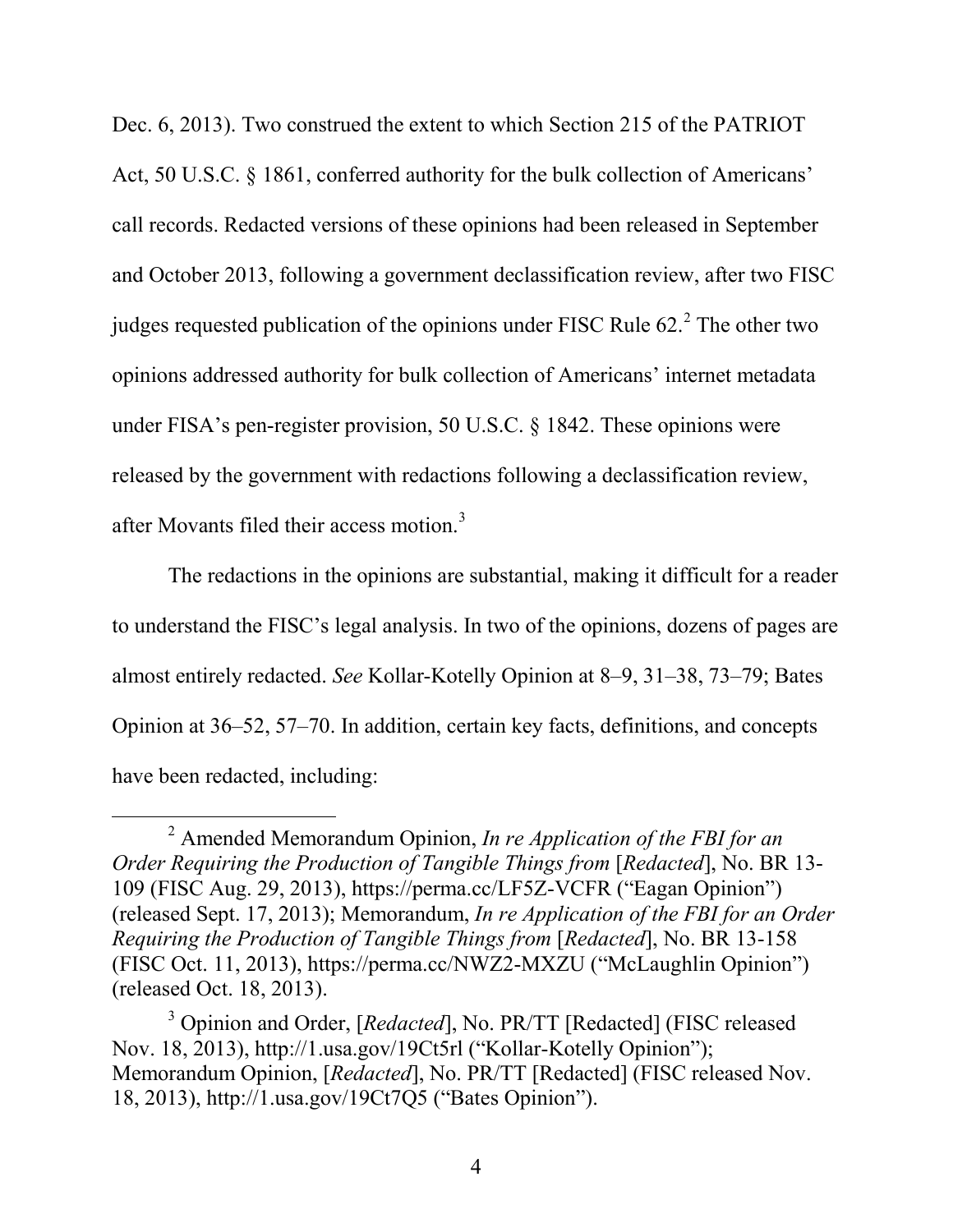- 1. the types of "metadata" that the FISC reasoned were not protected by the Fourth Amendment and could therefore be collected in bulk; $<sup>4</sup>$  $<sup>4</sup>$  $<sup>4</sup>$ </sup>
- 2. the duration of the bulk collection authorized; $<sup>5</sup>$  $<sup>5</sup>$  $<sup>5</sup>$ </sup>
- 3. the manner in which Americans' bulk internet metadata was used by the government, in addition to "contact chaining";  $6$  and
- 4. the nature and duration of the government's non-compliance with the FISC's orders.[7](#page-13-3)

The redactions obscure critical information necessary for the public to

understand the FISC's reasoning and its holdings. The first category of redactions,

for example, make it impossible for the public to understand how the FISC applied

the Fourth Amendment to basic kinds of internet data—and therefore what

surveillance the FISC found lawful. *See, e.g.*, Kollar-Kotelly Opinion at 7–11;

<sup>5</sup> *See, e.g.*, Bates Opinion at 4.

<span id="page-13-2"></span><span id="page-13-1"></span><sup>6</sup> *See, e.g.*, Kollar-Kotelly Opinion at 42–43 ("NSA proposes to employ two analytic methods on the body of archived meta data it seeks to collect. . . . The two methods are: (1) *Contact chaining* . . . [(2)] [Redacted].").

<span id="page-13-0"></span><sup>4</sup> *See* Kollar-Kotelly Opinion at 7–11, 19 ("[Redacted] like other forms of metadata, is not protected by the Fourth Amendment . . . ."); Bates Opinion at 2, 35, 71 ("The government requests authority to [redacted] categories of [sixteen pages of redacted material].").  $\overline{a}$ 

<span id="page-13-3"></span><sup>7</sup> *See, e.g.*, Bates Opinion at 2–3 ("[T]he government acknowledges that NSA exceeded the scope of authorized acquisition continuously during the more than [redacted] years of acquisition under these orders."); *id.* at 105 ("[T]he unauthorized collection included: [redacted].").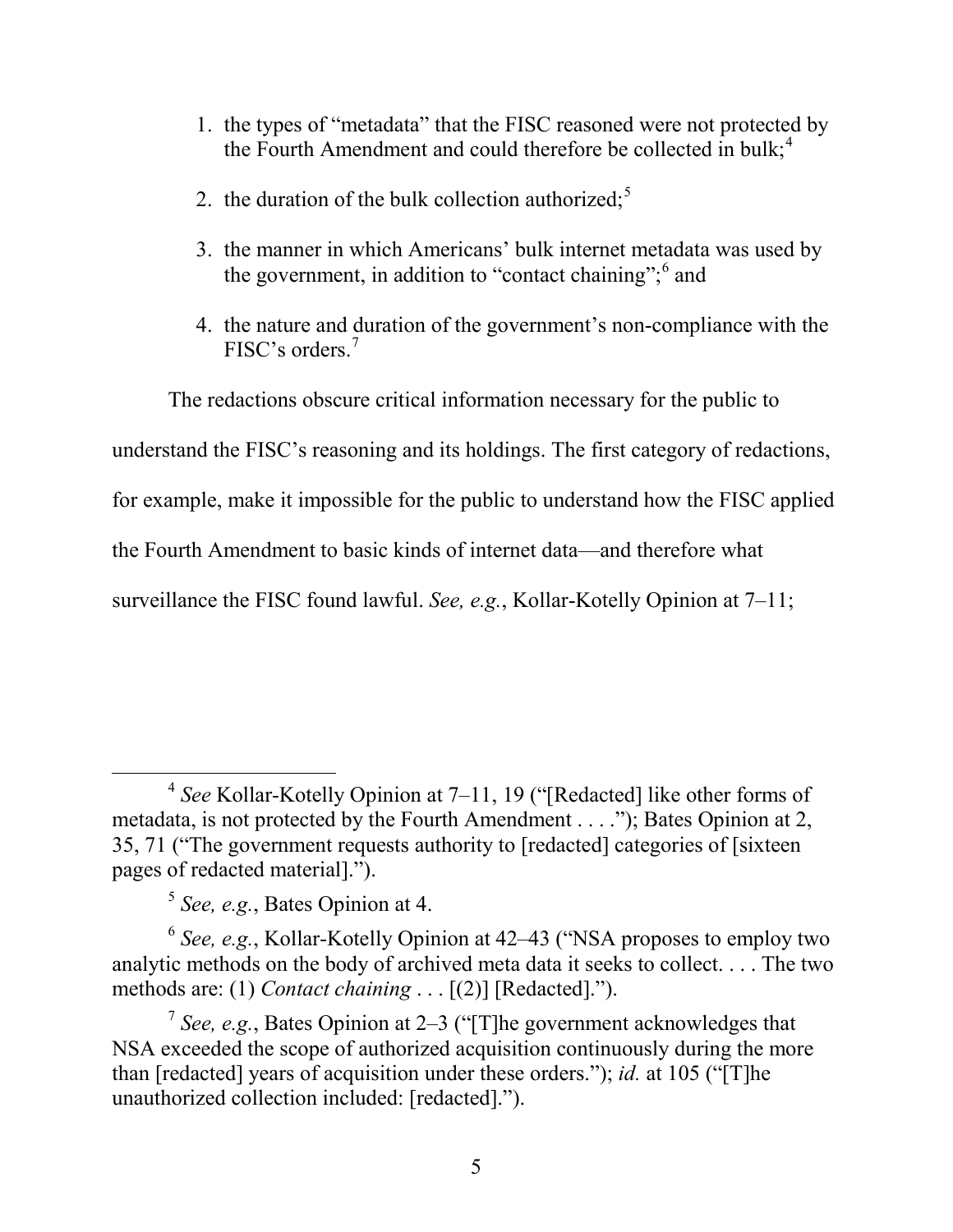Bates Opinion at 2.<sup>[8](#page-14-0)</sup> Likewise, the fourth category of redactions conceals the ways in which the government violated the boundaries set by the FISC.

Critically, there is no indication in the public record that the FISC had any role in determining which portions of its own opinions should be made public. The government appears to have determined unilaterally which parts of the FISC's orders should be redacted and kept secret.By contrast, in response to a separate access motion brought by the ACLU, the FISC required the government to explain and justify its proposed withholdings in another FISC opinion.<sup>[9](#page-14-1)</sup> That review proved essential to securing public access to the court's opinion.<sup>[10](#page-14-2)</sup> Once required to defend its withholdings, the government abandoned many of them. Nothing similar occurred here.

## **The Initial FISC Opinion Denying Standing**

On January 25, 2017, the FISC issued an opinion denying Movants' access motion for lack of jurisdiction. The opinion reasoned that "the First Amendment

<span id="page-14-0"></span><sup>8</sup> *See also* Ellen Nakashima & Greg Miller, *Official Releases What Appears To Be Original Court File Authorizing NSA To Conduct Sweeps*, Wash. Post, Nov. 18, 2013, http://www.wapo.st/IGqxNK (because "[t]hree pages [of the Kollar-Kotelly Opinion] describing the categories of 'metadata' . . . were redacted," its "true scope" remains "unclear"); Bates Opinion at 57–71 (describing the FISC's legal analysis distinguishing internet metadata from content as "difficult linedrawing," following fifteen pages of redacted text).  $\overline{a}$ 

<span id="page-14-1"></span><sup>9</sup> *See In re Orders of this Court Interpreting Section 215 of the PATRIOT Act*, No. Misc. 13-02 (FISC Nov. 20, 2013), https://perma.cc/29WY-TUGV.

<span id="page-14-2"></span><sup>10</sup> *In re Orders of this Court Interpreting Section 215 of the PATRIOT Act*, No. Misc. 13-02 (FISC Aug. 7, 2014), https://perma.cc/KE97-PZWC.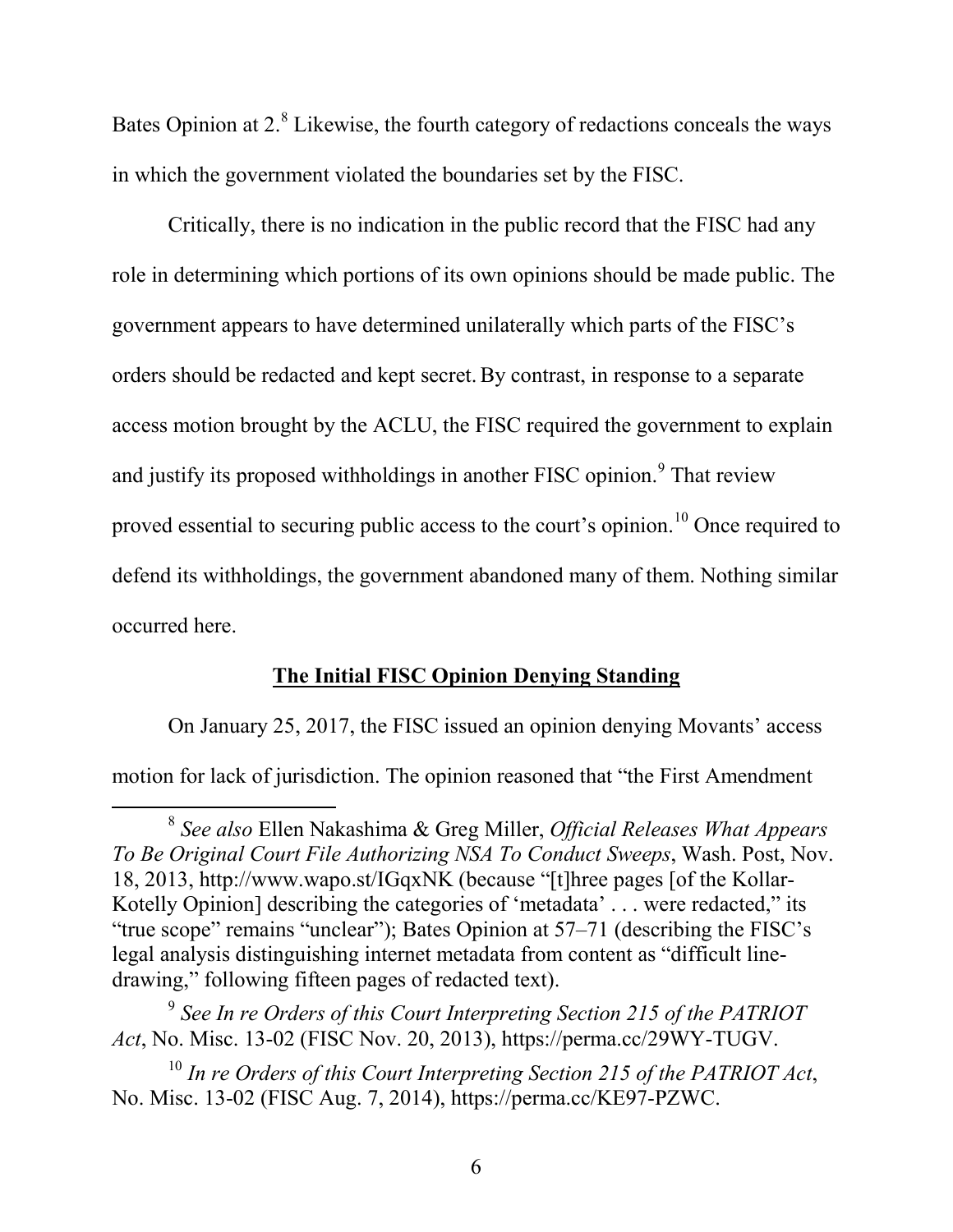does not afford a qualified right of access" to the opinions sought by Movants, and therefore "Movants lack standing under Article III" to seek access. *In re Opinions & Orders Addressing Bulk Collection*, No. Misc. 13-08, 2017 WL 427591, at \*1 (FISC Jan. 25, 2017).

The opinion's determination that the FISC lacked jurisdiction to consider Movants' requests for access conflicted with previous FISC rulings. *See In re Orders of this Court Interpreting Section 215 of the PATRIOT Act* ("*In re Section 215 Orders*"), No. Misc. 13-02, 2013 WL 5460064 (FISC Sept. 13, 2013) (Saylor, J.); *In re Motion for Release of Court Records*, 526 F. Supp. 2d 484 (FISC 2007) (Bates, J.); *In re Proceedings Required by 702(i) of FISA Amendments Act of 2008*, No. Misc. 08-01, 2008 WL 9487946 (FISC Aug. 27, 2008) (McLaughlin, J.). After Movants sought to alter or amend the FISC's judgment, Presiding Judge Collyer, pursuant to Rule 49 of the FISC Rules of Procedure, *sua sponte* requested that all FISC judges be polled as to whether the question of Movants' standing should be reconsidered en banc.<sup>[11](#page-15-0)</sup> A majority voted in favor of reconsideration.

## **The En Banc FISC Opinion Affirming Standing**

On November 9, 2017, the FISC issued an en banc opinion holding that Movants have asserted a cognizable injury in fact and therefore have established standing. The en banc court vacated the January 25, 2017 decision and remanded

 $\overline{a}$ 

<span id="page-15-0"></span><sup>&</sup>lt;sup>11</sup> Order, *In re Opinions & Orders Addressing Bulk Collection*, No. Misc. 13-08 (FISC Mar. 22, 2017).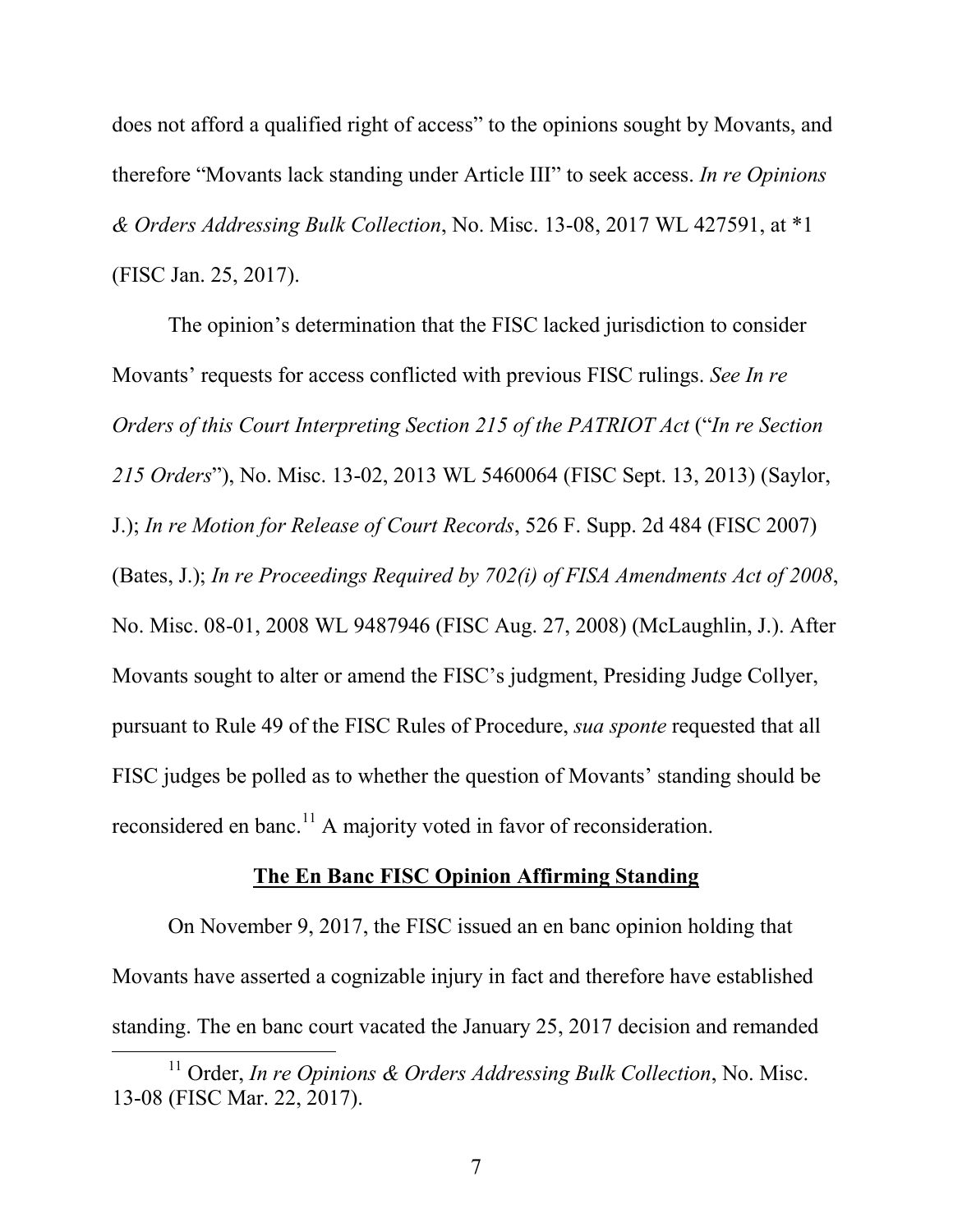the case for further proceedings. *In re Opinions & Orders Addressing Bulk Collection*, No. Misc. 13-08, 2017 WL 5983865 (FISC Nov. 9, 2017) ("En Banc Op.").

The FISC explained that, "[f]or purposes of standing, the question simply cannot be whether the Constitution, properly interpreted, extends *protection* to the plaintiff's asserted right or interest." En Banc Op. at \*4 (slip op. at 8) (quoting *Initiative & Referendum Inst. v. Walker*, 450 F.3d 1082, 1092 (10th Cir. 2006) (en banc)). That would require reaching the merits of a claim to determine the existence of standing to raise it. Instead, the en banc FISC explained, courts must assume that plaintiffs like Movants possess the asserted right of access, "so long as that right is cognizable"—in other words, so long as "courts are capable of knowing or recognizing such an interest." *Id.* at \*4 (slip op. at 8–9). The en banc court found "the sufficiency of Movants' allegation of such a legally protected interest" to be clear, given the Supreme Court's right-of-access decisions and the overwhelming authority among the lower courts that a denial of access to the judicial process, including to judicial opinions, satisfies the legally protected interest prong of the standing analysis. *Id.* at \*5 (slip op. at 10); *see id.* at \*5–15 (slip op. at  $9-14$ ).

Five judges dissented from the FISC's en banc opinion. *In re Opinions & Orders Addressing Bulk Collection*, 2017 WL 5983865, at \*9–21 ("Dissenting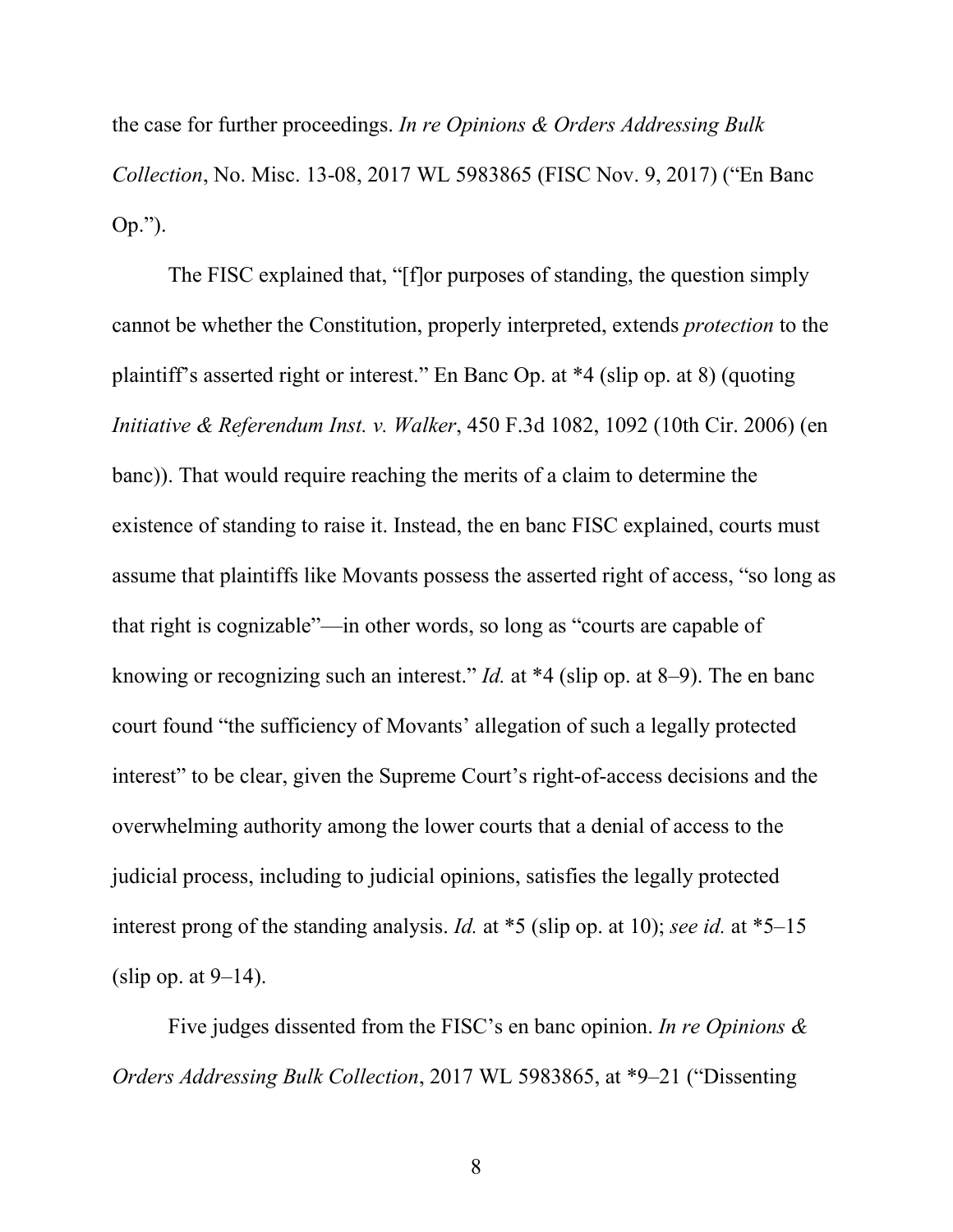Op."). The dissenters did not take issue with the conclusion that the injury asserted by Movants is concrete and particularized, actual or imminent, fairly traceable to the challenged action, and redressable by a favorable ruling. They would have held, however, that Movants failed to allege the invasion of a legally protected interest because, in the view of the dissenters, there is no First Amendment right of access to FISC opinions. Dissenting Op. at \*12 (slip op. at 13).

Pursuant to 50 U.S.C. § 1803(j), a majority of FISC judges agreed that the question of whether Movants have asserted a sufficient injury in fact should be certified to this Court.<sup>[12](#page-17-0)</sup> This Court accepted review on January 9, 2018.<sup>[13](#page-17-1)</sup>

## **SUMMARY OF THE ARGUMENT**

The en banc FISC correctly held that a denial of access to the judicial process, including judicial opinions, constitutes an invasion of a judicially cognizable interest sufficient to satisfy Article III's requirement that a party demonstrate injury in fact. Courts presented with claims for access to judicial proceedings or records have held time and again—explicitly or implicitly—that the denial of access itself is a sufficient injury in fact to confer jurisdiction. To

 $\overline{a}$ 

<span id="page-17-0"></span><sup>&</sup>lt;sup>12</sup> Certification of Questions of Law to the Foreign Intelligence Surveillance Court of Review, *In re Opinions & Orders Addressing Bulk Collection*, No. Misc. 13-08 (FISC Jan. 5, 2018).

<span id="page-17-1"></span><sup>13</sup> Order, *In re Certification of Questions of Law to the Foreign Intelligence Surveillance Court of Review*, No. 18-01 (FISCR Jan. 9, 2018).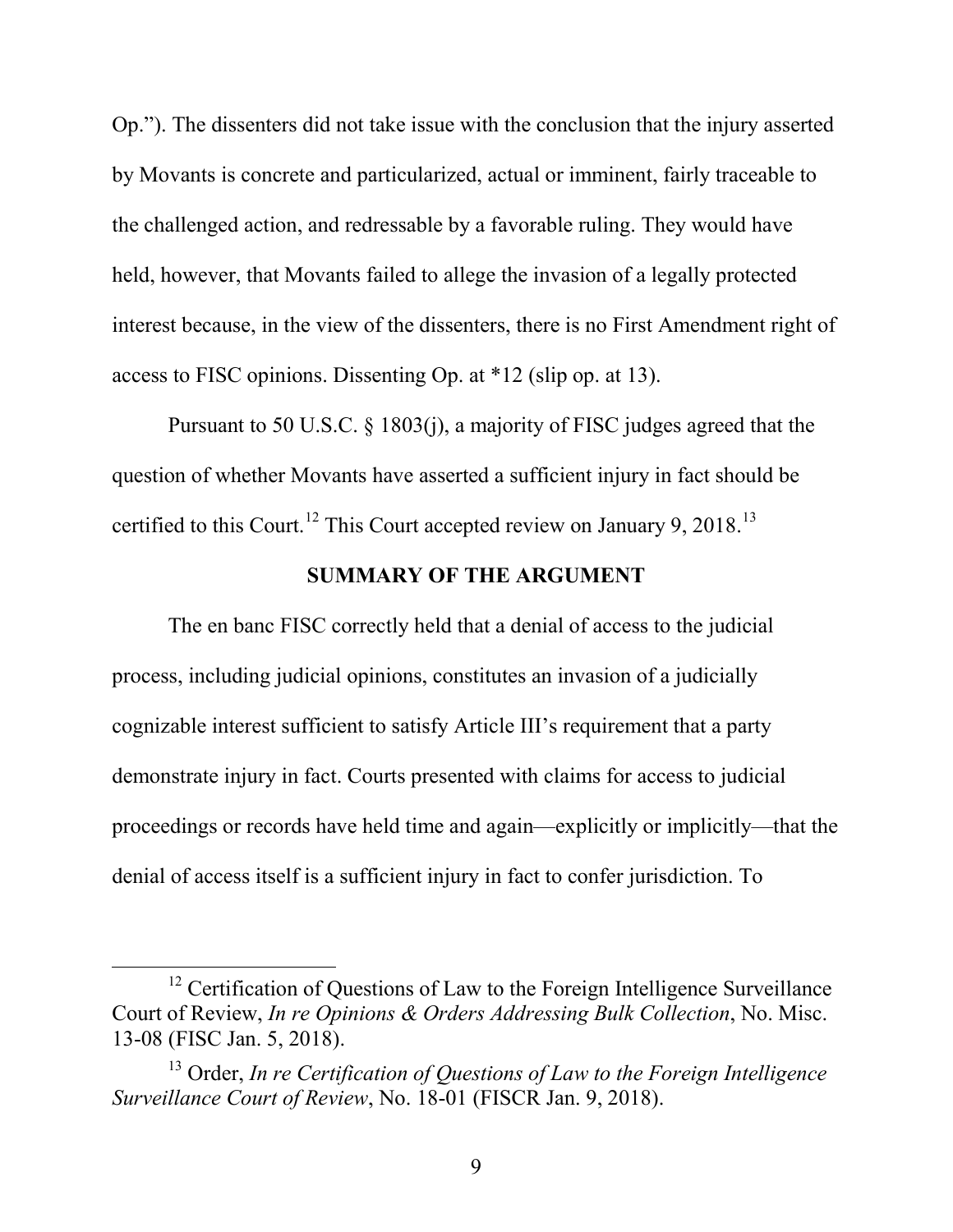establish standing, a party need only claim injury to a non-frivolous legal interest, and Movants have plainly done so here.

### **ARGUMENT**

In order to invoke the jurisdiction of any Article III court, including the FISC, a party must demonstrate: (1) that it has suffered an injury in fact; (2) that the injury is caused by or fairly traceable to the challenged actions of the defendant; and (3) that it is likely that the injury will be redressed by a favorable decision. *Lujan v. Defs. of Wildlife*, 504 U.S. 555, 560–61 (1992). Movants have plainly met these requirements here.

Movants requested and were denied access to certain FISC opinions, and the only question in dispute is whether that denial constitutes an "injury in fact." En Banc Op*.* at \*3 (slip op. at 7). The Supreme Court in *Lujan* described "injury in fact" as the "invasion of a legally protected interest which is (a) concrete and particularized; and (b) actual or imminent, not conjectural, or hypothetical." 504 U.S. at 560 (citations omitted). Both before and after *Lujan*, the Supreme Court has explained what it means for an interest to be "legally protected" for purposes of the standing inquiry: it means that the injury alleged must be one that is "legally and judicially cognizable," *Raines v. Byrd*, 521 U.S. 811, 819 (1997), assuming the validity of the party's claim on the merits, *see Warth v. Seldin*, 422 U.S. 490, 500 (1975). The en banc court correctly concluded that Movants' claim is legally and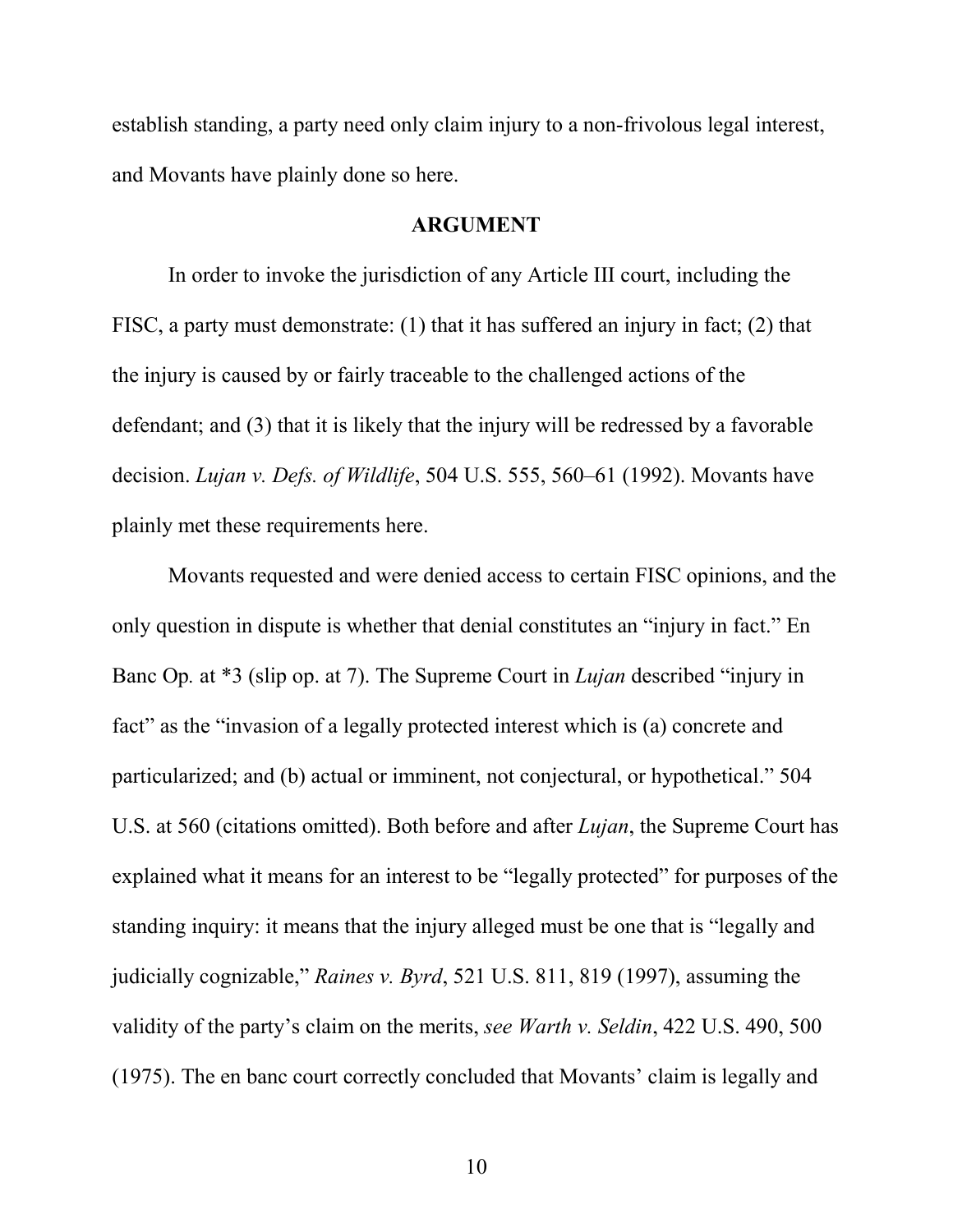judicially cognizable. *See* En Banc Op. at \*4 (slip op. at 8–9). The dissent's contention that Movants failed to demonstrate an "invasion of a legally protected interest," Dissenting Op. at \*10 (slip op. at 3), is untenable.

# **I. MOVANTS HAVE IDENTIFIED AN INJURY IN FACT SUFFICIENT TO ESTABLISH ARTICLE III STANDING.**

Denial of access to Article III judicial opinions, including FISC opinions, constitutes an injury sufficient to satisfy Article III. A party who asserts a constitutional right of access to court records, and is denied that access, has suffered an injury that is both concrete and particularized. The injury is concrete because the party seeking access is in fact being deprived of information, and it is particularized because the party specifically sought and was denied certain material. Virtually every court to consider the question has agreed, either explicitly or implicitly, with this basic proposition. Moreover, in finding standing, courts have overwhelmingly agreed that a claimed right of access to judicial records is a legally cognizable interest—whether or not an actual right of access is ultimately established on the merits.

As an initial matter, the Supreme Court's decisions uniformly presume that a party seeking to inspect judicial records or attend court proceedings has standing. In *Press-Enterprise Co. v. Superior Court* ("*Press-Enter. II*"), 478 U.S. 1 (1986), a seminal First Amendment right-of-access case, the Supreme Court squarely considered whether it had "jurisdiction under Article III, § 2, of the Constitution."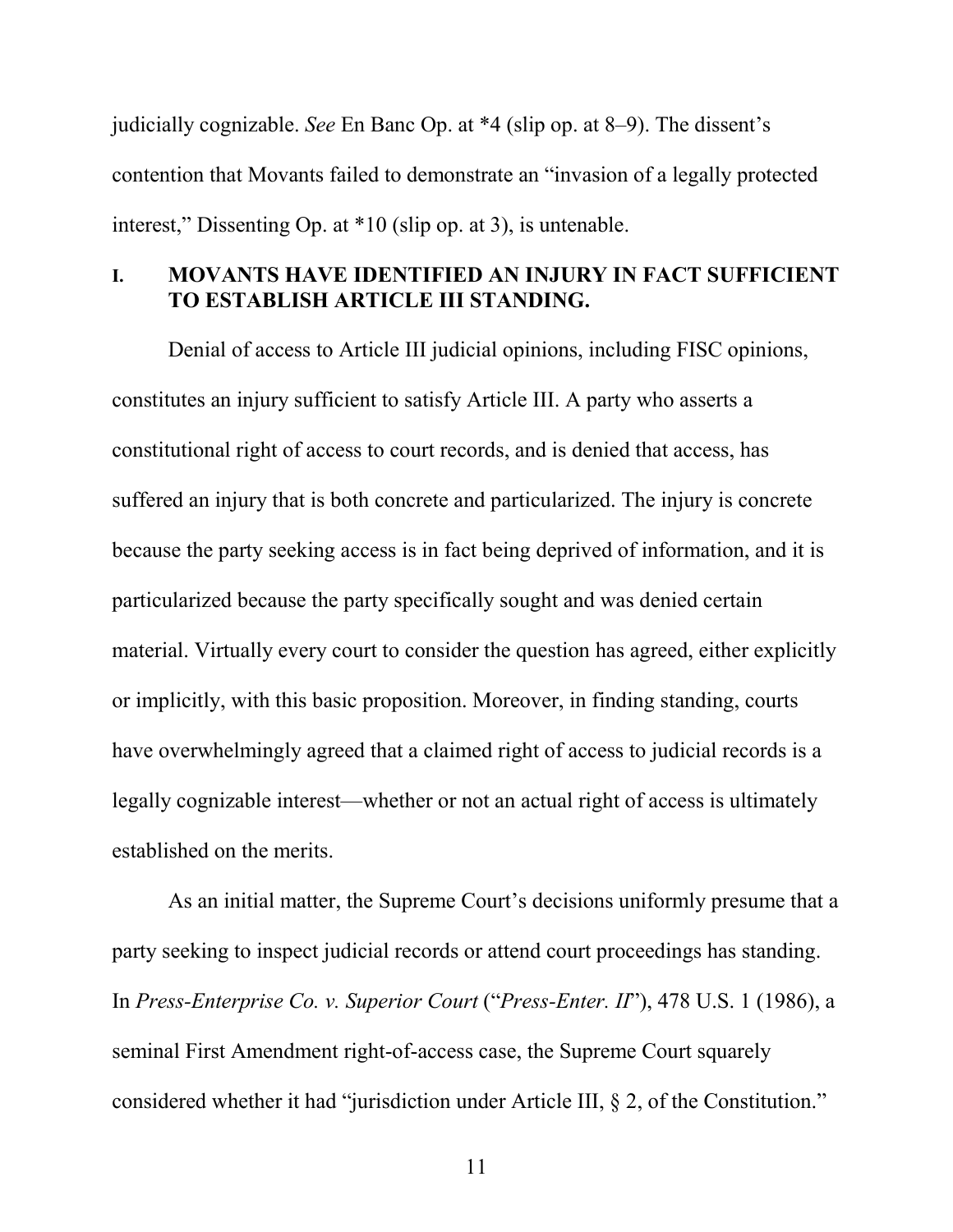*Id.* at 6. While its discussion focused on the issue of mootness, the Court never questioned that the media company asserting a right of access had suffered an injury in fact. Nor did the Court anywhere suggest that the media company's standing turned on the merits of its access claim. The Supreme Court's earlier right-of-access decisions are also in line with this approach. *See Press-Enter. Co. v. Superior Court* ("*Press-Enter. I*"), 464 U.S. 501 (1984); *Globe Newspaper Co. v. Superior Court*, 457 U.S. 596 (1982); *Richmond Newspapers, Inc. v. Virginia*, 448 U.S. 555 (1980) (plurality). Significantly, the Court has recognized standing to assert a constitutional access right even when it ultimately *denied* the existence of that right. *Gannett Co. v. DePasquale*, 443 U.S. 368, 377–78 (1979) (rejecting a newspaper publisher's Sixth Amendment right-of-access claim on the merits). That the Supreme Court has not doubted movants' standing to assert rights of public access to judicial proceedings is unsurprising: in *Nixon v. Warner* 

*Communications, Inc.*, 435 U.S. 589 (1978), it explicitly recognized that the type of "interest" necessary for a party to pursue a right-of-access claim had long been found "in the citizen's desire to keep a watchful eye on the workings of public agencies, and in a newspaper publisher's intention to publish information concerning the operation of government." *Id.* at 597–98 (citations omitted).

Every circuit court of appeals has followed the Supreme Court's lead, holding, either explicitly or implicitly, that a party denied access to judicial records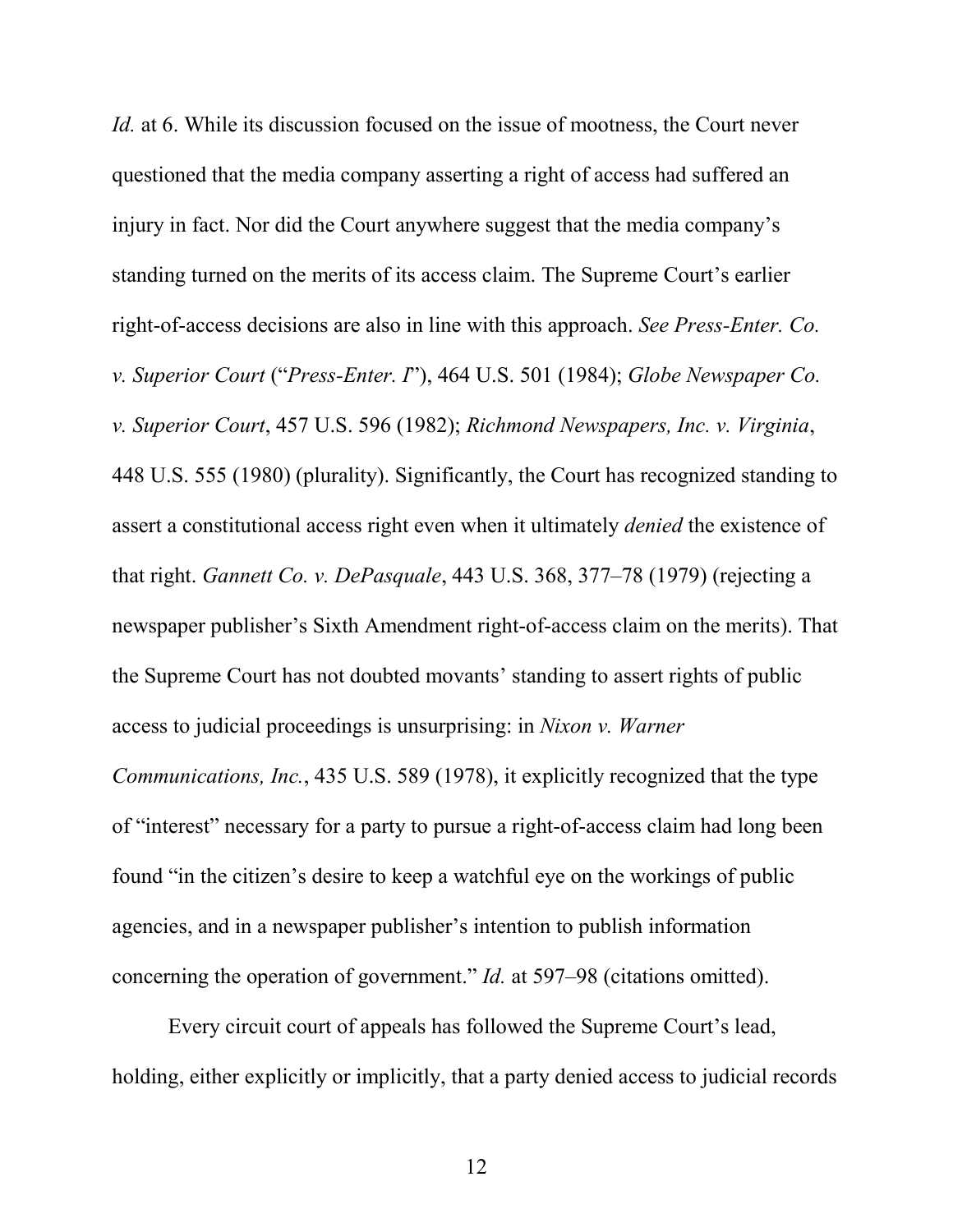or proceedings has suffered an injury in fact sufficient to confer Article III standing. *See, e.g.*, *Carlson v. United States*, 837 F.3d 753, 758–61 (7th Cir. 2016); *Pansy v. Borough of Stroudsburg*, 23 F.3d 772 (3d Cir. 1994); *Doe v. Pub. Citizen*, 749 F.3d 246, 264 (4th Cir. 2014); *In re Wash. Post Co.*, 807 F.2d 383, 388 n.4 (4th Cir. 1986) (finding that newspaper "meets the standing requirement because it has suffered an injury that is likely to be redressed by a favorable decision"); *Courthouse News Serv. v. Planet*, 750 F.3d 776, 788 (9th Cir. 2014) (stating that there is "no question" that news organization had alleged a cognizable injury caused by court's denial of timely access to newly filed complaints); *United States v. Cianfrani*, 573 F.2d 835, 845–46 (3d Cir. 1978) ("Intervenors' allegations that the district court denied them access to the pretrial hearing, and continues to deny them access to the record of that proceeding, state the constitutionally required 'injury in fact[.]'"); *Newman v. Graddick*, 696 F.2d 796, 800 (11th Cir. 1983) ("[T]he newspaper publisher has suffered a 'distinct and palpable' injury since its reporters have requested and been denied access."); *In re Bos. Herald, Inc.*, 321 F.3d 174 (1st Cir. 2003) (rejecting claim of access to eligibility documents for Criminal Justice Act funds on the merits, without questioning movant's standing); *Lugosch v. Pyramid Co. of Onondaga*, 435 F.3d 110, 119 (2d Cir. 2006) (sustaining claim of access to summary judgment materials filed under seal on the merits, without questioning movant's standing); *United States v. Edwards*, 823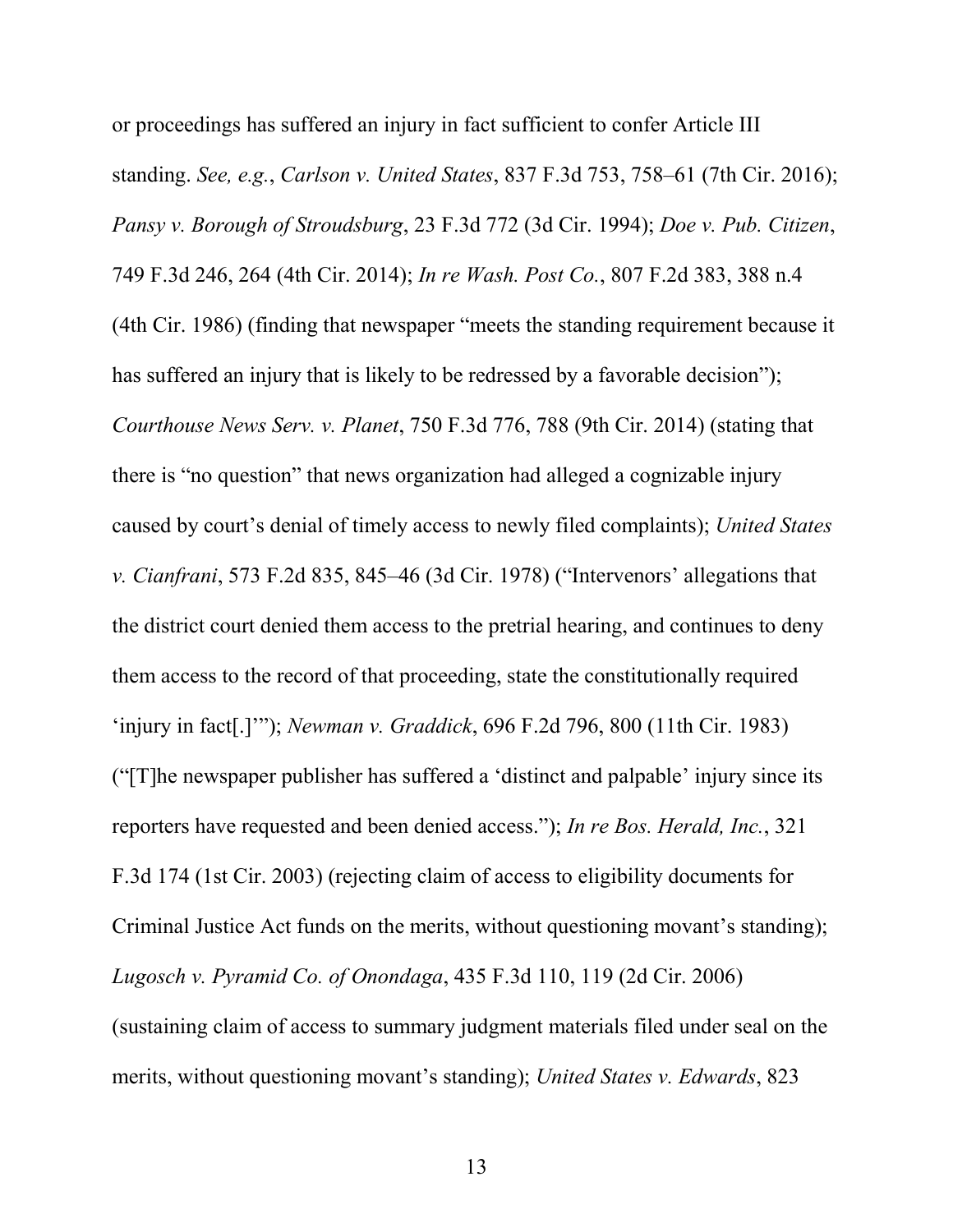F.2d 111 (5th Cir. 1987) (rejecting certain claims of access to *in camera* juror questioning while sustaining others on the merits, without questioning movant's standing); *In re Search of Fair Fin.*, 692 F.3d 424, 428–29 (6th Cir. 2012) (rejecting claim of access to judicial documents filed in search warrant proceedings on the merits, without questioning movant's standing); *In re Search Warrant for Secretarial Area Outside Office of Gunn*, 855 F.2d 569, 572–73 (8th Cir. 1988) (sustaining claim of access to documents filed in support of search warrant applications, without questioning movant's standing); *United States v. Gonzales*, 150 F.3d 1246 (10th Cir. 1998) (rejecting claim of access to fee applications filed under the Criminal Justice Act on the merits, without questioning movant's standing); *Dhiab v. Trump*, 852 F.3d 1087 (D.C. Cir. 2017). [14](#page-23-0)

A recent decision by the Seventh Circuit is instructive. In *Carlson v. United States*, the court analyzed the standing question at length in response to a suit for access to grand jury transcripts. 837 F.3d at 758–61. It sharply distinguished the existence of standing from the merits of an access claim, emphasizing that "Carlson has standing to assert his claim to the grand-jury transcripts, because they

 $\overline{a}$ 

<sup>14</sup> The dissenting opinion below points to *Bond v. Utreras*, 585 F.3d 1061 (7th Cir. 2009), but even that case recognized that members of the public have standing to seek access to "judicial records," which is precisely what Movants seek here. *Id*. at 1073–74. To the extent that *Bond* suggests that courts may collapse the standing and merits inquiries in right-of-access cases, Movants submit that it is at odds with both the Supreme Court's decisions and those of other circuit courts, as well as the Seventh Circuit's recent decision in *Carlson*.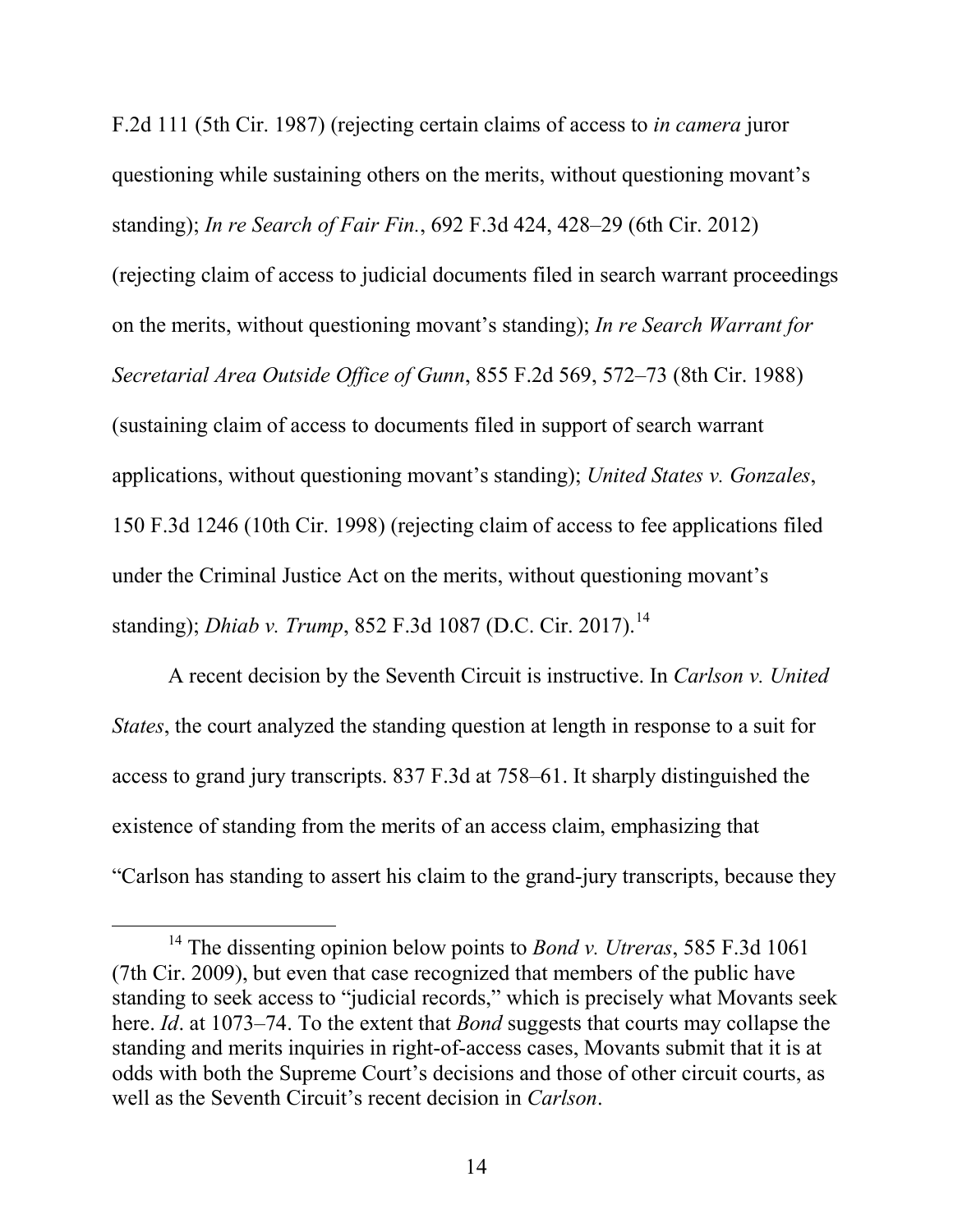are public records to which the public may seek access, even if that effort is ultimately unsuccessful (perhaps because of sealing, national security concerns, or other reasons)." *Id.* at 757–58; *see id.* at 759. The Seventh Circuit's logic echoes that of the Third Circuit in *Pansy v. Borough of Stroudsburg*, 23 F.3d 772, in which the court held that newspapers had established standing to seek access to a confidential settlement agreement even if they did not ultimately prevail on the merits. Instead, the court held, to establish standing, the newspapers needed only to show that the confidentiality order they challenged "present[ed] an obstacle" to the access they were seeking. *Id.* at 777; *see Pub. Citizen*, 749 F.3d at 264 (holding that intervenors' injury "is formed by their inability to access judicial documents and materials filed in the proceedings below, information that they contend they have a right to obtain and inspect under the law".

<span id="page-23-0"></span>Less than a year ago, the D.C. Circuit implicitly affirmed the same principles when it addressed a right-of-access claim on the merits. Though a fractured panel in *Dhiab v. Trump*, 852 F.3d 1087, ultimately rejected a claim for access to videotape evidence of force-feeding at Guantánamo Bay, not one member of the panel questioned intervenors' *standing* to pursue the access claim. Even Judge Williams, who questioned whether the videos were "judicial records," nowhere suggested that the court of appeals lacked jurisdiction to reach the merits. *See id.* at 1103–04 (Williams, J., concurring); *see also In re N.Y. Times Co. Application to*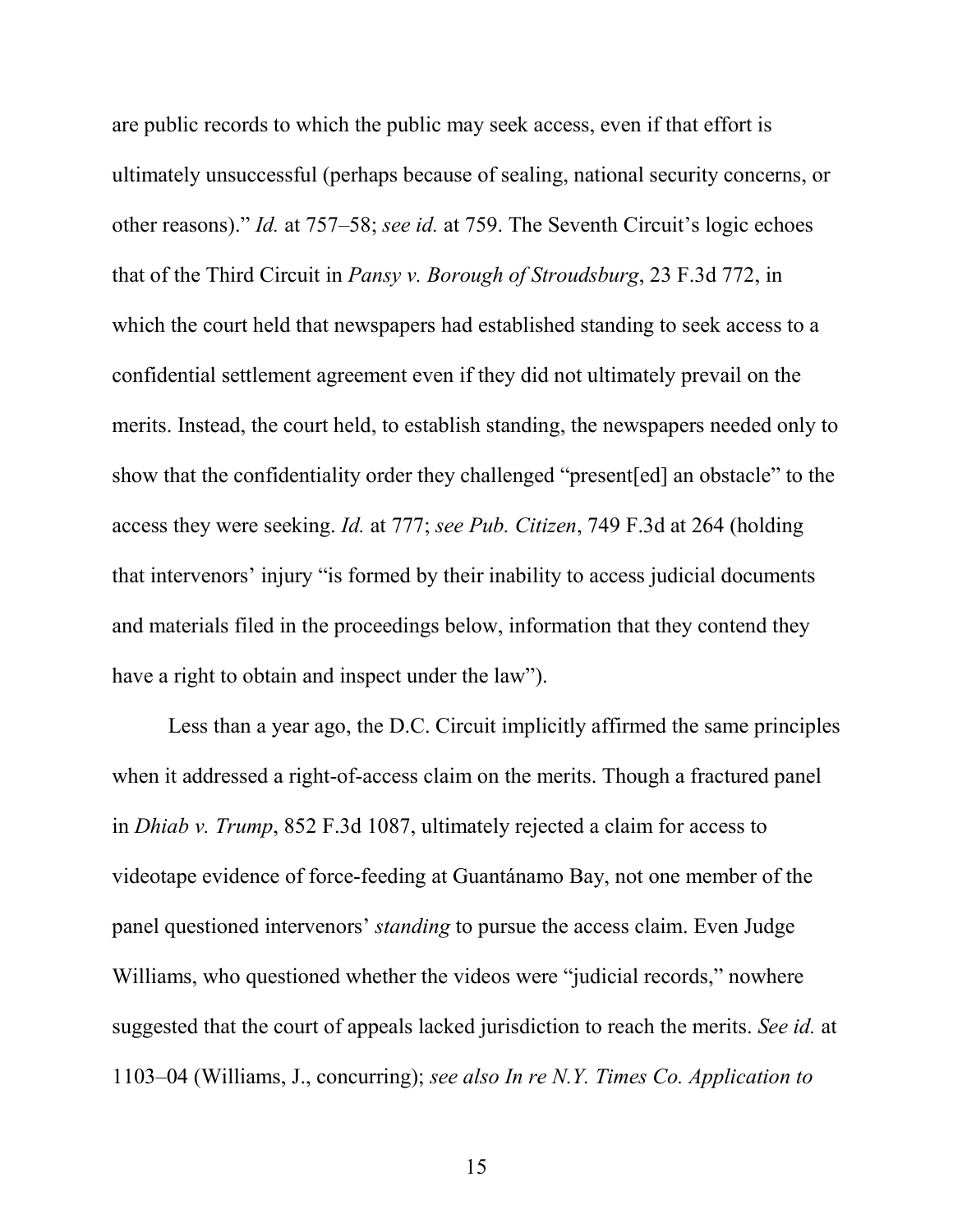*Unseal Wiretap*, 577 F.3d 401, 409–11 (2d Cir. 2009) (rejecting request to unseal wiretap applications and related materials on the merits, without questioning the party's standing).<sup>[15](#page-24-0)</sup>

In line with this consensus, the FISC itself has repeatedly found standing to consider claims of access to its records. *In re Section 215 Orders*, 2013 WL 5460064, at \*2–4; *In re Proceedings Required by § 702(i) of FISA Amendments Act of 2008*, 2008 WL 9487946; *In re Motion for Release of Court Records*, 526 F. Supp. 2d 484.

Even outside the domain of judicial records and proceedings, courts have broadly recognized that the denial of access to information or proceedings constitutes an injury to a legally cognizable interest. The Supreme Court has consistently held that a party suffers an Article III injury when he or she seeks and is denied information, regardless of whether the party is ultimately entitled to the information sought. *See Pub. Citizen v. U.S. Dep't of Justice*, 491 U.S. 440, 449–

 $\overline{a}$ 

<span id="page-24-0"></span><sup>&</sup>lt;sup>15</sup> The dissenting opinion suggests that several of the decisions cited in this section are inapposite because "they involved permissive intervenors," who need not necessarily demonstrate standing to intervene. Dissenting Op. at \*19 (slip copy at 21). But Movants here are similarly situated to those intervenors, because they seek the disclosure of court records filed or issued in the course of preexisting judicial proceedings. While Movants readily satisfy Article III's standing requirement for the reasons set out in this brief, the dissent's argument would suggest, if anything, that Movants could pursue their access claims without demonstrating Article III standing at all. *See, e.g.*, *King v. Governor of New Jersey*, 767 F.3d 216, 244–46 (3d Cir. 2014) (holding that a permissive intervenor need not have Article III standing).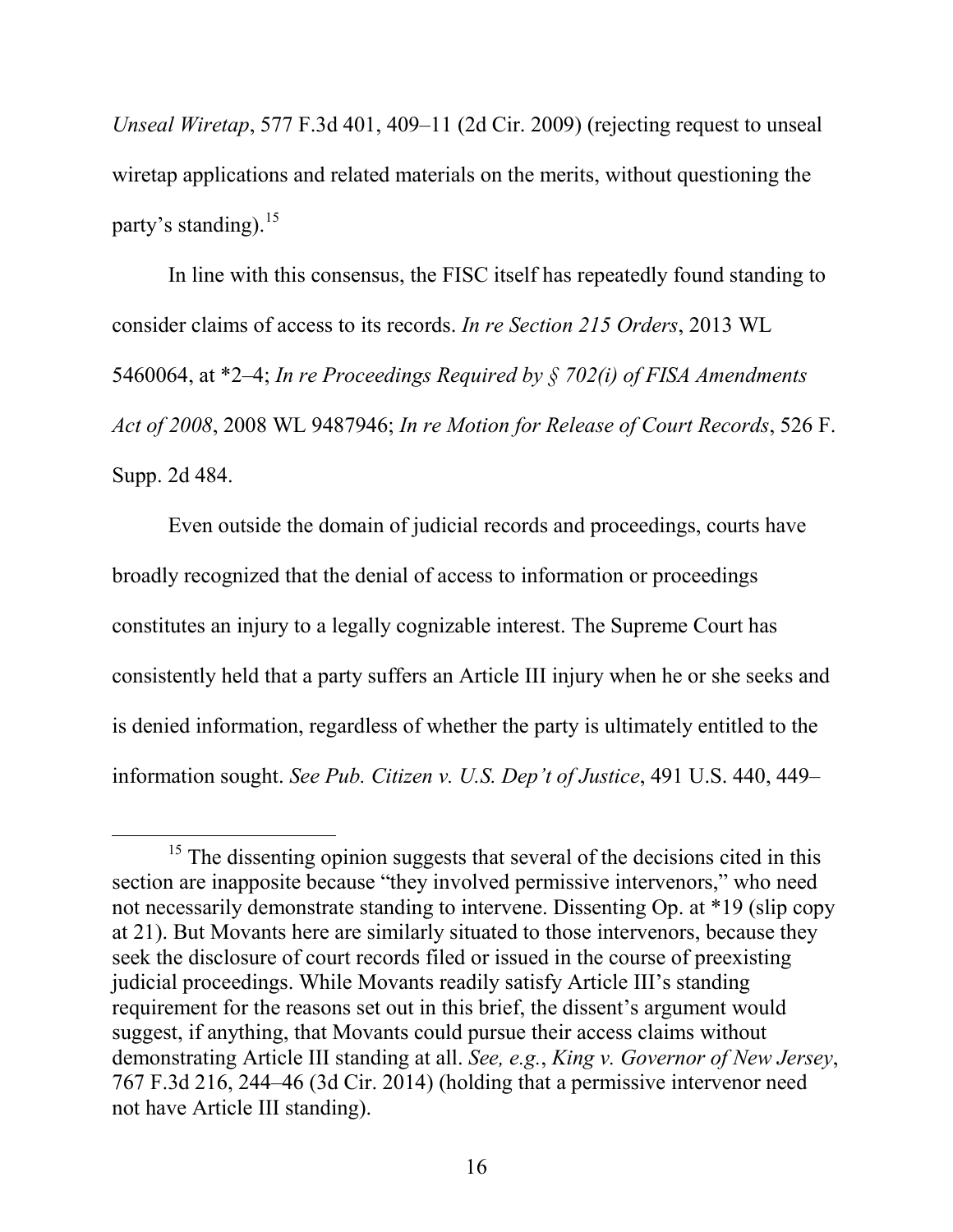50 (1989) (reasoning that the fact that a party sought and was denied specific agency records "constitutes a sufficiently distinct injury to provide standing" under the Freedom of Information Act); *see also FEC v. Akins*, 524 U.S. 11, 21–25 (1998) (holding that a group of voters had a concrete injury based upon their inability to receive certain donor and campaign-related information from an organization); *Havens Realty Corp. v. Coleman*, 455 U.S. 363, 373–74 (1982) (concluding that deprivation of information about housing availability was sufficient to constitute an Article III injury). Perhaps most tellingly, even when the Supreme Court has *rejected* a claimed right of access on the merits, it has held or assumed that the party deprived of access had standing. *See, e.g.*, *Pub. Citizen*, 491 U.S. at 449–50; *Pell v. Procunier*, 417 U.S. 817, 834 (1974) (rejecting, on the merits, reporters' claim that the First Amendment afforded right of access to prisons or their inmates); *Saxbe v. Wash. Post Co.*, 417 U.S. 843 (1974) (rejecting, on the merits, press's First Amendment challenge to prison regulation prohibiting face-to-face interviews with prisoners).

Likewise, other appellate courts have recognized parties' standing to seek access to non-judicial information or proceedings under the First Amendment. In the context of administrative hearings, the Second Circuit held that a plaintiff denied access to those proceedings had suffered an injury in fact. *N.Y. Civil Liberties Union v. N.Y.C. Transit Auth.*, 684 F.3d 286, 294–95 (2d Cir. 2011). The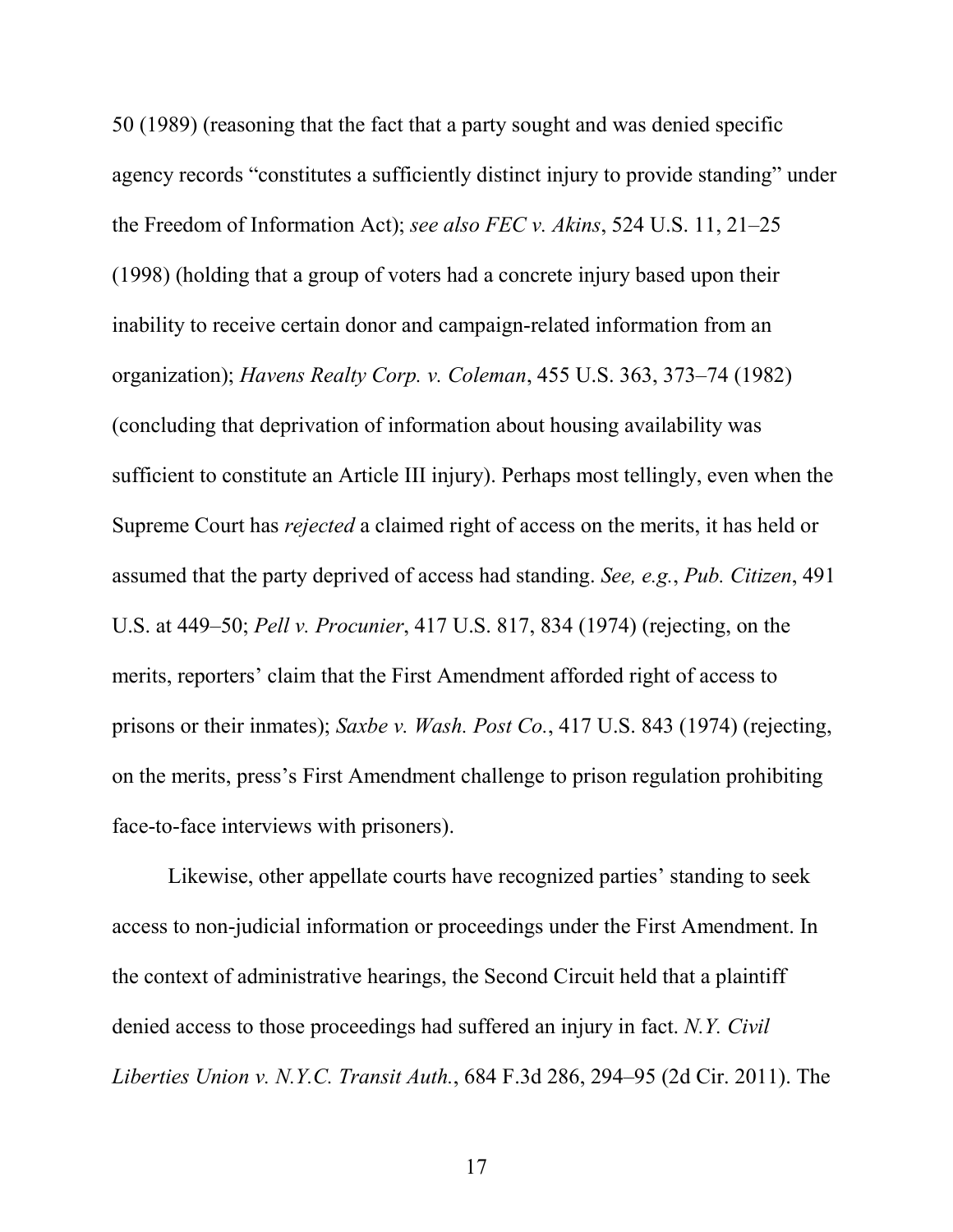court found that the plaintiff had suffered an injury to "a cognizable interest" by being excluded from the hearings. *Id*. at 295. Standing did not depend on whether the plaintiff could show a First Amendment right to attend administrative hearings in general, or on whether the plaintiff ultimately established a right to attend any hearings in particular. *Id.* at 294–96; *see also Flynt v. Rumsfeld*, 355 F.3d 697, 702 (D.C. Cir. 2004) (observing, in case where reporter was denied access to military combat units, "we assume the validity of appellants' allegation of injury, although having crossed that threshold, we may ultimately determine it to be invalid"); *Cal. First Amendment Coal. v. Calderon*, 150 F.3d 976, 980 n.8 (9th Cir. 1998) ("Although we conclude that Procedure 770 does not violate the Coalition's First Amendment rights to gather news, the Coalition asserts an interest that is at least arguably protected by the [F]irst [A]mendment.").

The case law is consistent on the question of Article III standing in right-ofaccess cases because the Supreme Court has sharply distinguished the "judicially cognizable interest" necessary to support standing from the legal entitlement necessary to prevail on the merits. *Bennett v. Spear*, 520 U.S. 154, 167 (1997). Those invoking a court's jurisdiction need not establish the latter to demonstrate the former. As the Supreme Court has said, "standing in no way depends on the merits of the plaintiff's contention that particular conduct is illegal." *Warth*, 422 U.S. at 500; *see also Initiative & Referendum Inst.*, 450 F.3d at 1093; *Arreola v.*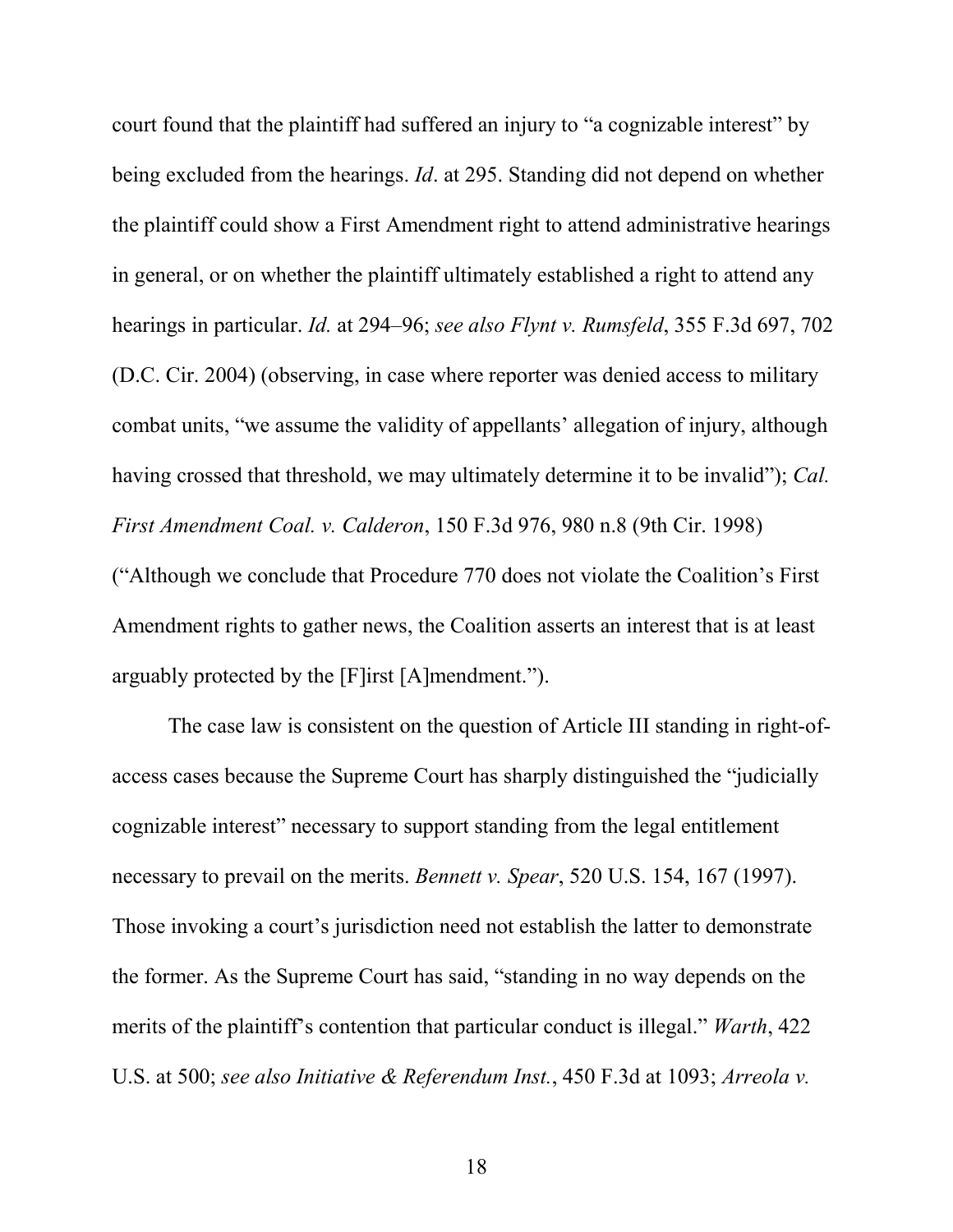*Godinez*, 546 F.3d 788, 794–95 (7th Cir. 2008). And as the Seventh Circuit has observed:

> That [the] petition is not guaranteed to be granted, because a court may find a valid justification for denying him access, in no way destroys his standing to seek the documents. To hold otherwise would amount to denying standing to everyone who cannot prevail on the merits, an outcome that fundamentally misunderstands what standing is.

*Carlson*, 837 F.3d at 759 (citations omitted); *see Initiative & Referendum Inst.*, 450 F.3d at 1092 ("For purposes of standing, the question cannot be whether the Constitution, properly interpreted, extends protection to the plaintiff's asserted right or interest. If that were the test, every losing claim would be dismissed for want of standing."); *Judicial Watch, Inc. v. U.S. Senate*, 432 F.3d 359, 363–64 (D.C. Cir. 2005) (explaining that a "legally protected interest" need only be a "cognizable" one because to require any more would "thwart a major function of standing doctrine—to avoid premature judicial involvement in resolution of issues on the merits").

Accordingly, the standing inquiry does not rest on whether the "Constitution, properly interpreted, extends protection to the plaintiff's asserted right or interest." *Initiative & Referendum Inst.*, 450 F.3d at 1092. That is a merits inquiry. Instead, courts should presume the existence and legal validity of a plaintiff's asserted right, so long as that right is cognizable and non-frivolous. *Id.* at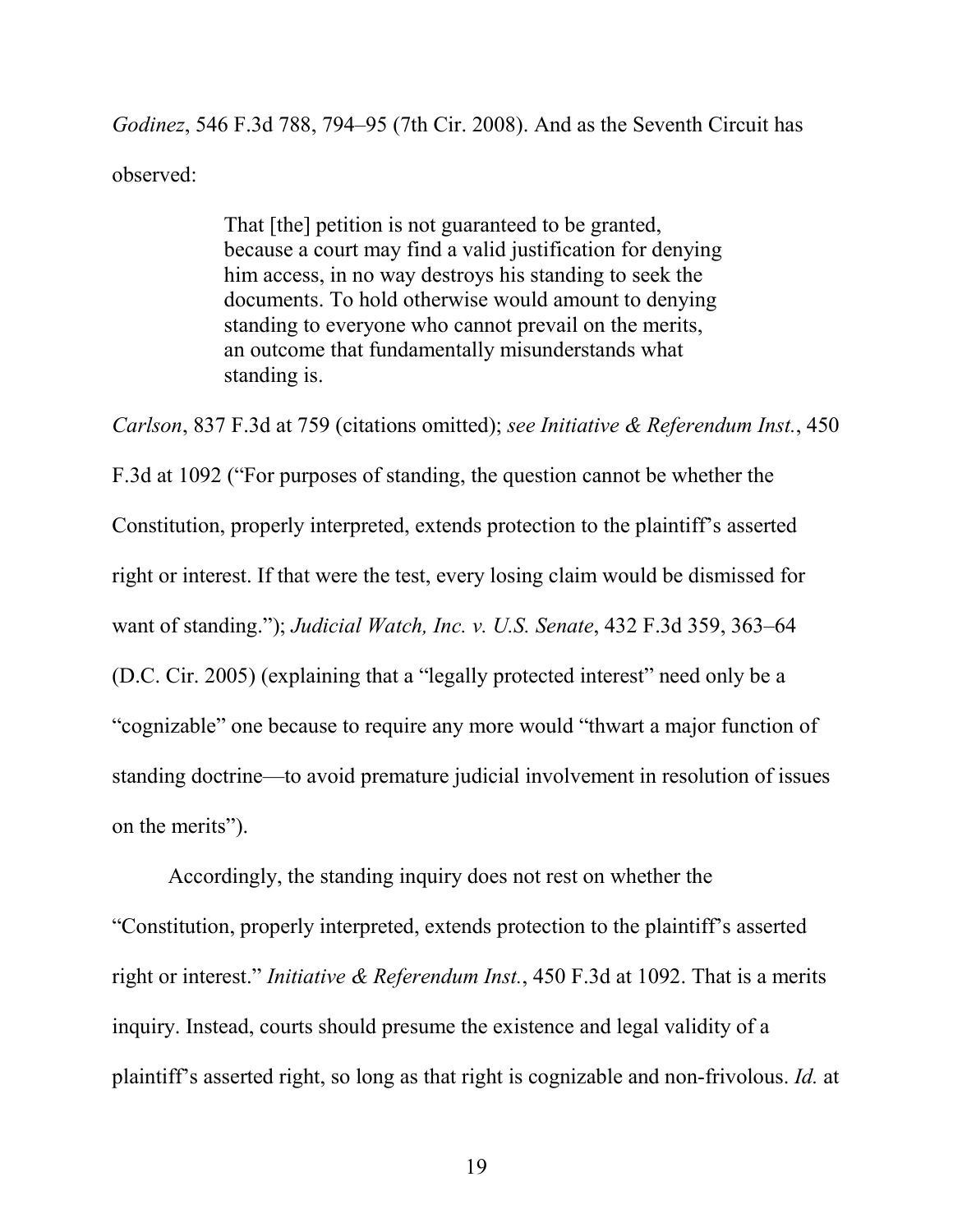1093. A right is "cognizable" so long as courts are capable of knowing or recognizing the interest asserted. "Where [a] plaintiff presents a nonfrivolous legal challenge, alleging an injury to a protected right such as free speech, the federal courts may not dismiss for lack of standing on the theory that the underlying interest is not legally protected." *Id.* at 1093.<sup>[16](#page-28-0)</sup>

To assume otherwise by collapsing standing and the merits, as the dissent did below, would invite a slew of legal and practical problems. Conflating the two would invite courts to resolve constitutional questions at the threshold—an invitation at odds with the canon of constitutional avoidance. *See United States v. Nat'l Treasury Emps. Union*, 513 U.S. 454, 478 (1995) (describing the Supreme Court's "policy of avoiding unnecessary adjudication of constitutional issues"). Indeed, the FISC's prior access decision illustrates how constitutional issues may be avoided by correctly distinguishing standing from the merits. *See In re Section* 

 $\overline{a}$ 

<span id="page-28-0"></span><sup>&</sup>lt;sup>16</sup> In addressing *Initiative & Referendum Inst.*, the dissent acknowledged that standing and the merits are distinct questions, but where it proceeded to draw the line between those inquiries is all but unprecedented in First Amendment access cases. *See* Dissenting Op. at \*16–18 (slip copy at 16–19). The dissent would treat its analysis of whether FISC opinions "have been historically open to the public" as a standing question. *Id.* at \*17 (slip copy at 18). But that has never been the measure of a party's injury in fact, even in the First Amendment cases the dissent cites. Instead, myriad cases explicitly or implicitly recognize standing based on the fact that the party has been injured by being denied access to information—even when those cases ultimately rejected claims on the merits because the category of judicial proceeding or court record fell outside the scope of the First Amendment's protection.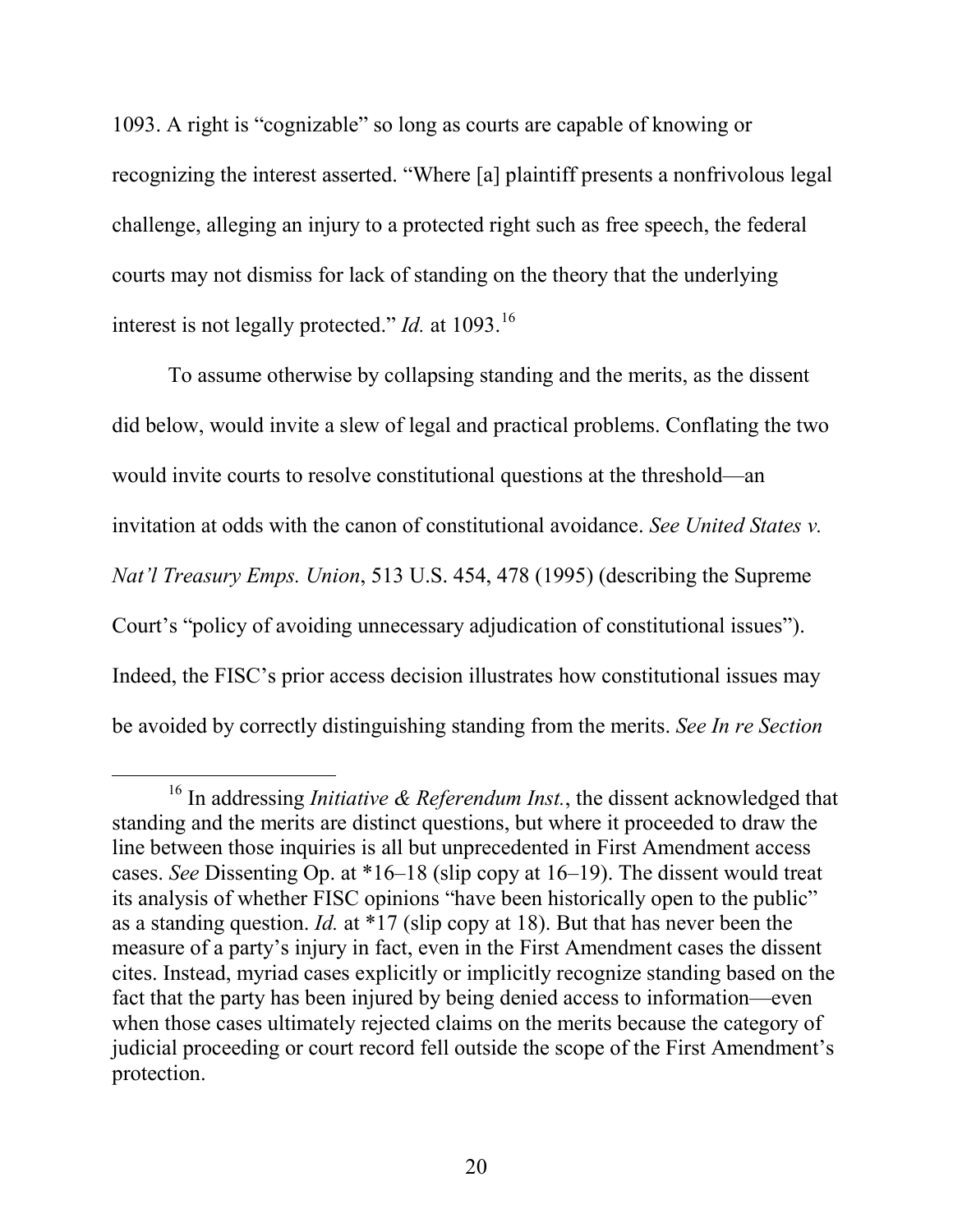*215 Orders*, 2013 WL 5460064, at \*2–4, \*8 (finding standing and ordering declassification review of FISC materials pursuant to Rule 62, without addressing First Amendment claim). And in many cases, courts conflating standing with the merits would have to make premature factual determinations in the absence of an adequate record—an approach ordinarily inappropriate at the outset of a case, where even "a generalized allegation of injury in fact" suffices. *Lucas v. S.C. Coastal Council*, 505 U.S. 1003, 1012 n.3 (1992).

Finally—and critically, as the en banc majority recognized—requiring an established right to confer standing would essentially bar novel legal claims from the courts. If standing required the definitive demonstration of a right's existence and scope, then plaintiffs could never establish the existence of constitutional rights in novel contexts or challenge established precedent. Courts, however, routinely entertain claims asserting the existence of rights not yet recognized or even rights rejected in the past. *See, e.g.*, *Obergefell v. Hodges*, 135 S. Ct. 2584 (2015) (establishing a Fourteenth Amendment right to marriage licensing and recognition for same-sex couples); *Citizens United v. FEC*, 558 U.S. 310, 365 (2010), *overruling Austin v. Mich. Chamber of Commerce*, 494 U.S. 652 (1990); *District of Columbia v. Heller*, 554 U.S. 570 (2008) (establishing a Second Amendment individual right to keep and bear arms, effectively overruling *United States v. Miller*, 307 U.S. 174 (1939)); *Lawrence v. Texas*, 539 U.S. 558 (2003),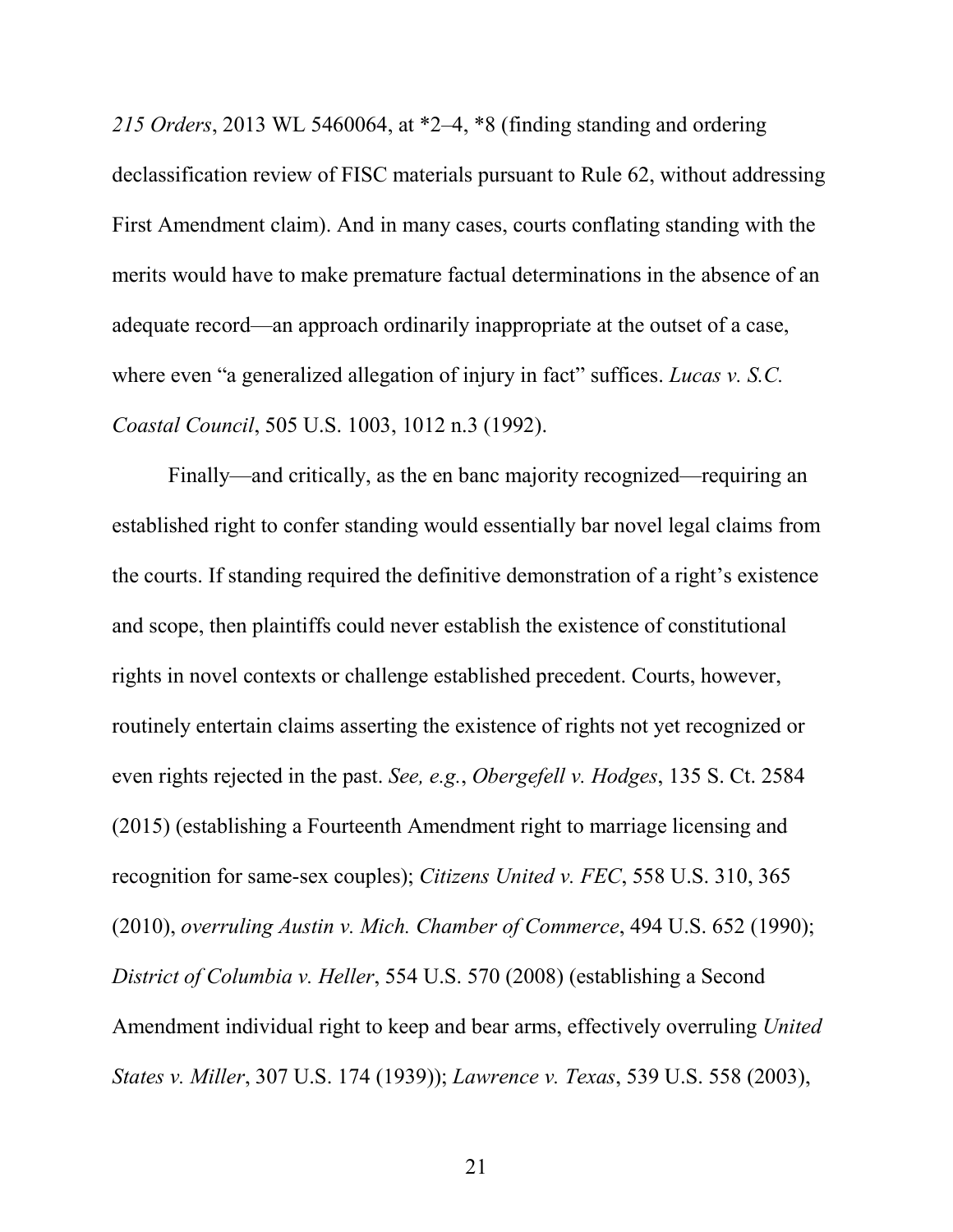*overruling Bowers v. Hardwick*, 478 U.S. 186 (1986); *Buckley v. Valeo*, 424 U.S. 1 (1976) (holding for the first time that certain limitations on campaign expenditures violate First Amendment rights to free speech and association); *Brown v. Bd. of Educ.*, 349 U.S. 294 (1955), *overruling Plessy v. Ferguson*, 163 U.S. 537 (1896). Similarly, even in cases asserting *wholly novel* rights of access, courts have held that standing exists. *See, e.g.*, *Carlson*, 837 F.3d at 757–61; *Flynt*, 355 F.3d 697; *N.Y. Civil Liberties Union*, 684 F.3d at 294–95. "[F]ar-fetchedness is a question to be determined on the merits," not at the standing phase. *Initiative & Referendum Inst.*, 450 F.3d at 1093.

To be sure, determining whether a given interest is judicially cognizable can present a difficult question in some cases. An asserted injury can be so unorthodox or frivolous that it is not "judicially cognizable" or "legally protectable." *See id*. at 1093 ("[A] plaintiff whose claimed legal right is so preposterous as to be legally frivolous may lack standing on the ground that the right is not 'legally protected.'"); *Allen v. Wright*, 468 U.S. 737, 752 (1984), *abrogated on other grounds by Lexmark Int'l, Inc. v. Static Control Components*, 134 S. Ct. 1377 (2014) (questioning whether an injury may be "too abstract" to be judicially cognizable). But that is not remotely the case here. As shown above, while courts have upheld far more tenuous claims, Movants assert a widely recognized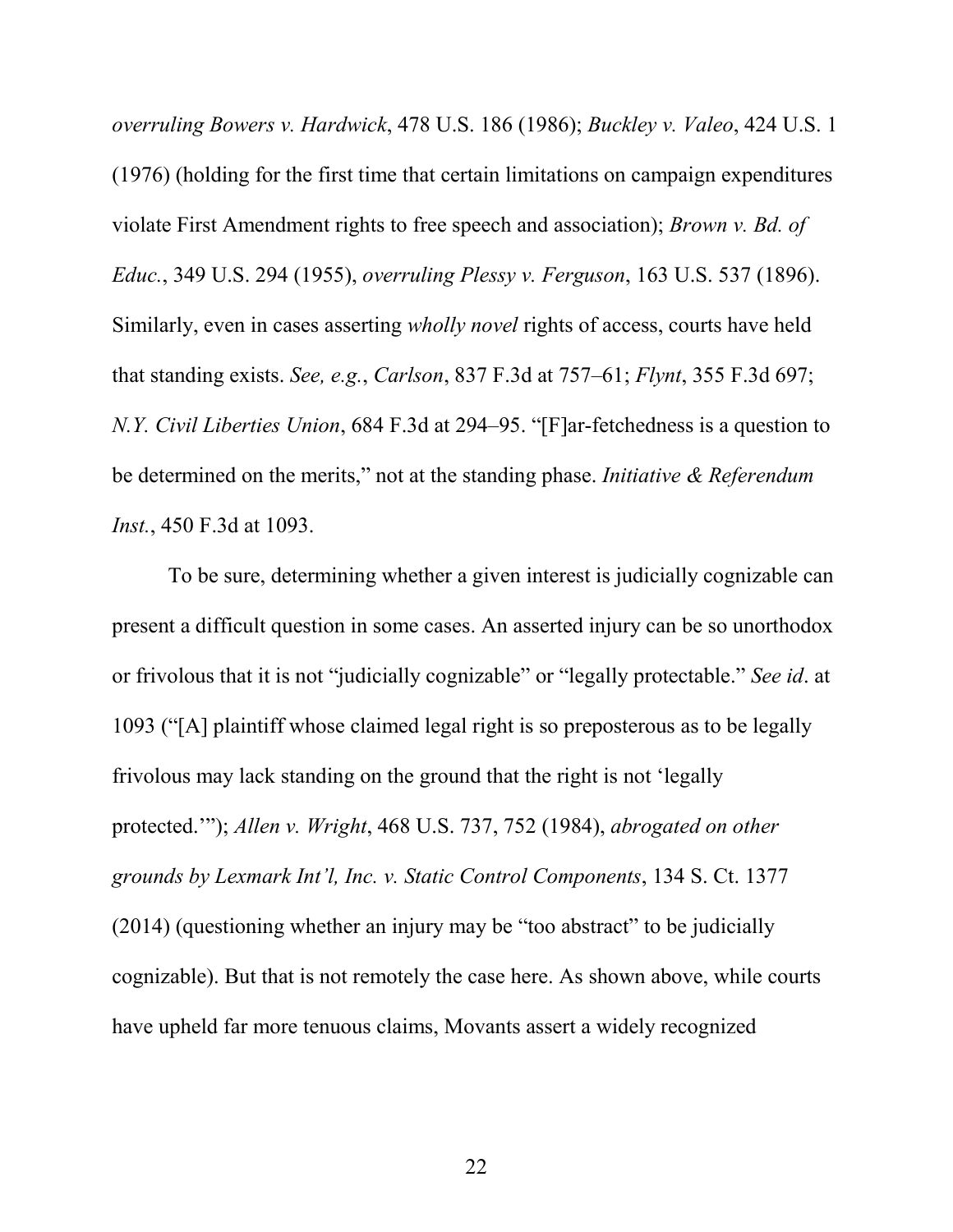interest—one routinely embraced by Article III courts as a proper basis for exercising their jurisdiction.

# **II. NOTHING ABOUT THE FOUR OPINIONS SOUGHT BY MOVANTS ALTERS THE STANDING ANALYSIS.**

To address the standing issue, this Court need go no further than recognizing that uniform case law and settled doctrine dictate that Movants have satisfied Article III's injury-in-fact requirement by alleging a denial of access to judicial opinions. The dissenting judges below would have held otherwise, relying on the fact that the specific opinions Movants seek have been partially disclosed, and that the four opinions contain classified information. Neither fact has legal significance for the standing inquiry.

## **A. Partial disclosure of the opinions at issue does not alter the standing analysis.**

That Movants are being denied access to only *portions* of the FISC opinions, *see* Dissenting Op. at \*9 (slip op. at 1–2), does not void Movants' standing. In fact, many right-of-access motions challenge only the partial withholding of information. *See, e.g.*, *Pub. Citizen.*, 749 F.3d 246 (partially redacted judicial opinion); *Newsday LLC v. Cty. of Nassau*, 730 F.3d 157, 165–66 (2d Cir. 2013) (partially redacted hearing transcript). If partial disclosure eliminated standing to assert a constitutional right of access, the right of access would mean little, as the government could always disclose some information to insulate its withholdings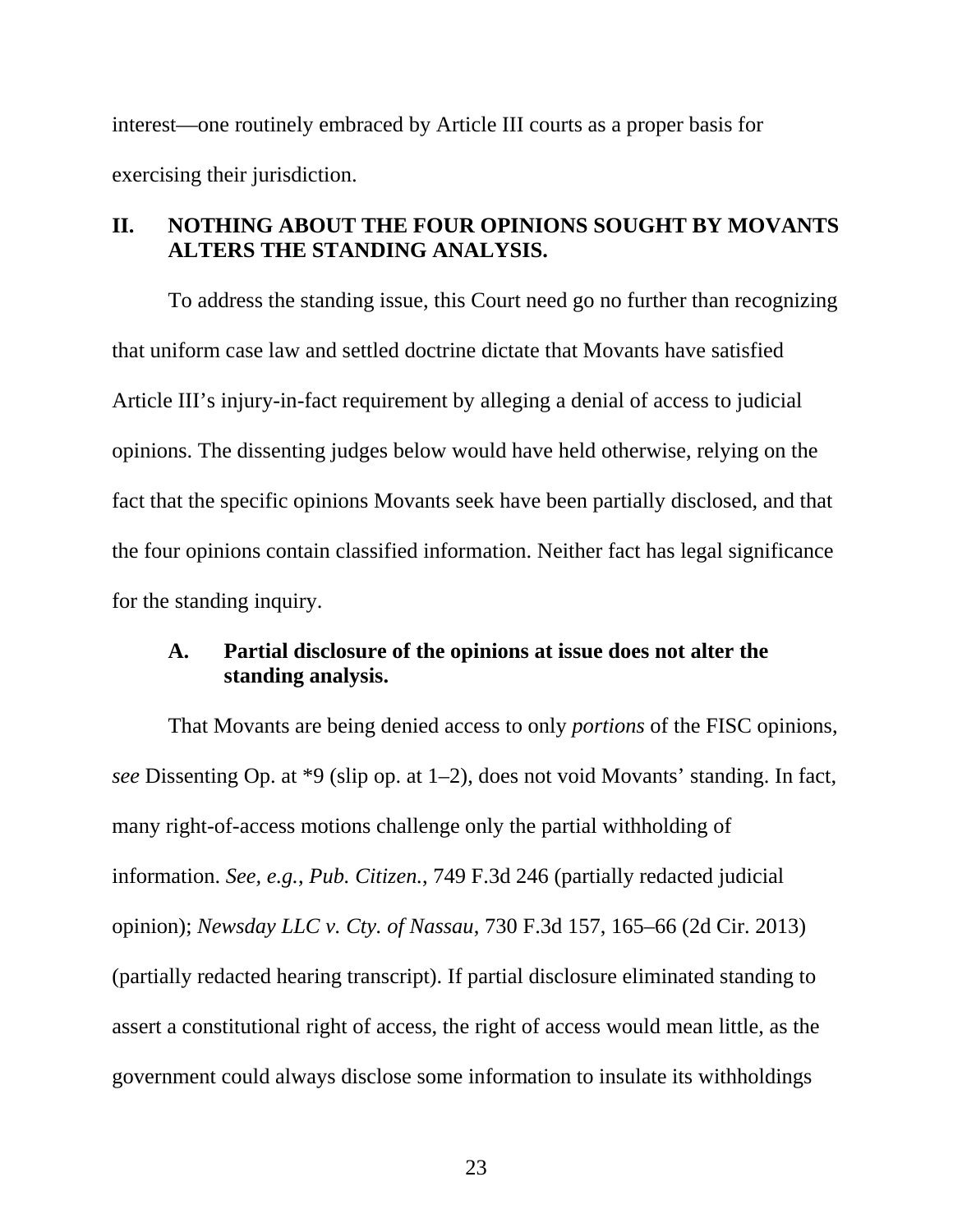from judicial review. In reality, whether the partial disclosures have entirely satisfied Movants' claims is not a question of standing, but rather of mootness. A suit becomes moot "when the issues presented are no longer 'live' or the parties lack a legally cognizable interest in the outcome." *Chafin v. Chafin*, 568 U.S. 165, 172 (2013) (quoting *Already, LLC v. Nike, Inc.*, 568 U.S. 85, 91 (2013)). However, as long as a court can still grant "any effectual relief whatever to the prevailing party," a case is not moot. *Id*. at 172 (quoting *Knox v. Serv. Emps*., 567 U.S. 298, 307 (2012)); *see also Church of Scientology of Cal. v. United States*, 506 U.S. 9, 12 (1992) (finding that dismissal on mootness grounds is warranted if the court is unable to grant "any effectual relief whatever").

Here, Movants continue to suffer an injury in fact with respect to the undisclosed portions of the opinions. The FISC can still grant relief to the Movants by granting access to redacted portions of the judicial opinions. The government's partial, voluntary disclosure of a judicial opinion—however extensive—cannot serve to eliminate a party's standing to petition the FISC for disclosure of the remainder of those opinions under the First Amendment. Movants' claim for access is not moot, and their standing is certainly not implicated.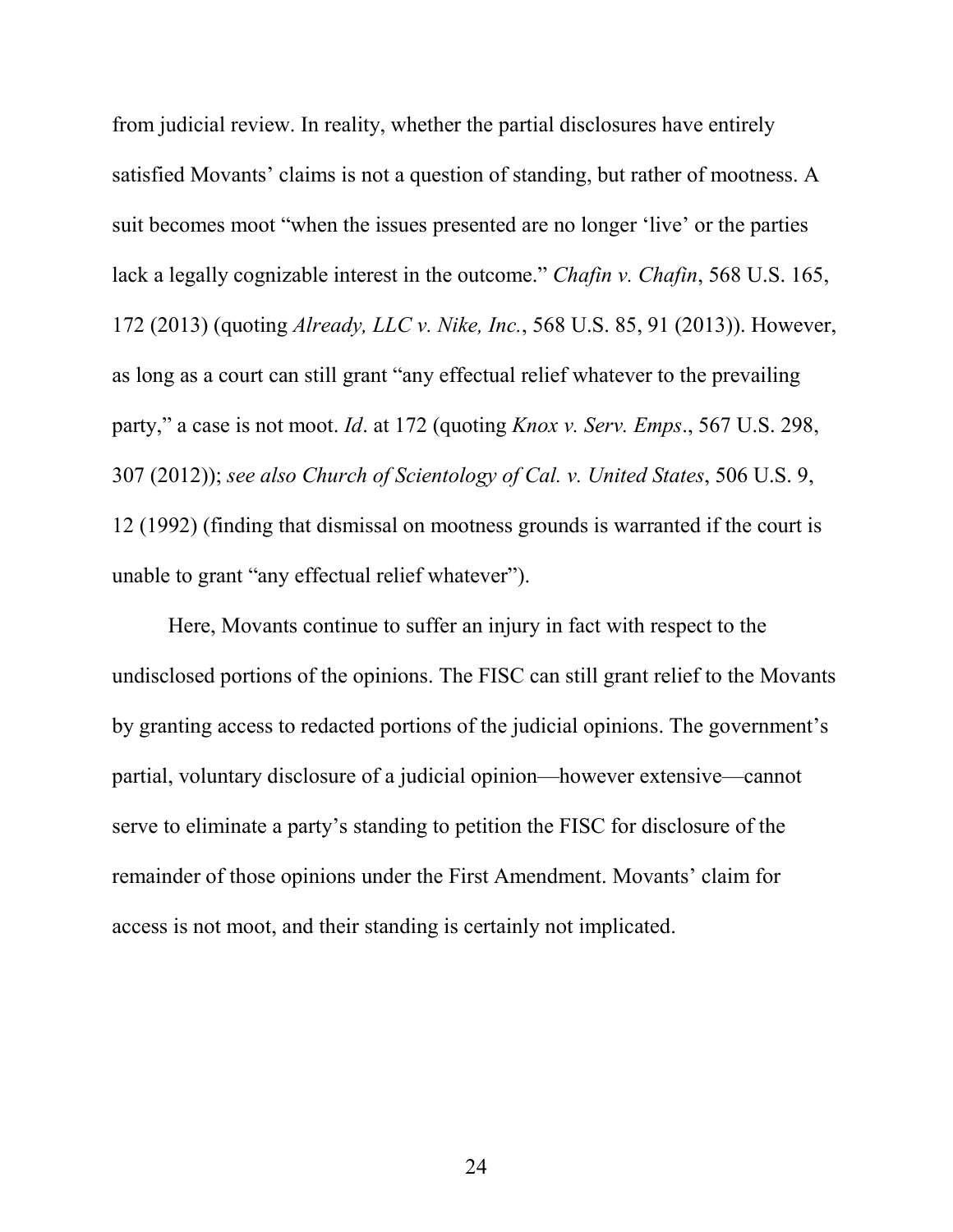## **B. The existence of classified information in undisclosed portions of the opinions does not strip Movants of standing to raise their right-of-access claim.**

Contrary to the conclusion of the dissenting judges, *see* Dissenting Op. at \*9 (slip op. at 2), the fact that the FISC opinions at issue contain information classified by the executive branch has no bearing on Movants' standing to seek the opinions under the First Amendment. The dissent appears to suggest that the government's classification of information in the opinions divests Movants of standing in two ways, but neither has merit.

First, the dissent argues that the threshold question is whether Movants have a right of access to information that the government says is classified, Dissenting Op. at \*11 (slip op. at 5), but this misunderstands Movants' claim and the First Amendment right of access. Movants claim a right of access to the FISC's Article III opinions, and it is undisputed that these opinions are judicial records, regardless of whether they contain classified information. They were created by Article III judges exercising judicial authority vested by Article III. *See Nixon*, 435 U.S. at 598 ("Every court has supervisory power over its own records and files."). Movants seek access to these *judicial* opinions arising from Article III proceedings, not to executive branch materials.

This is significant because the right-of-access analysis looks to the "type" of proceeding or record at issue, not (as the dissent would have it) to the specific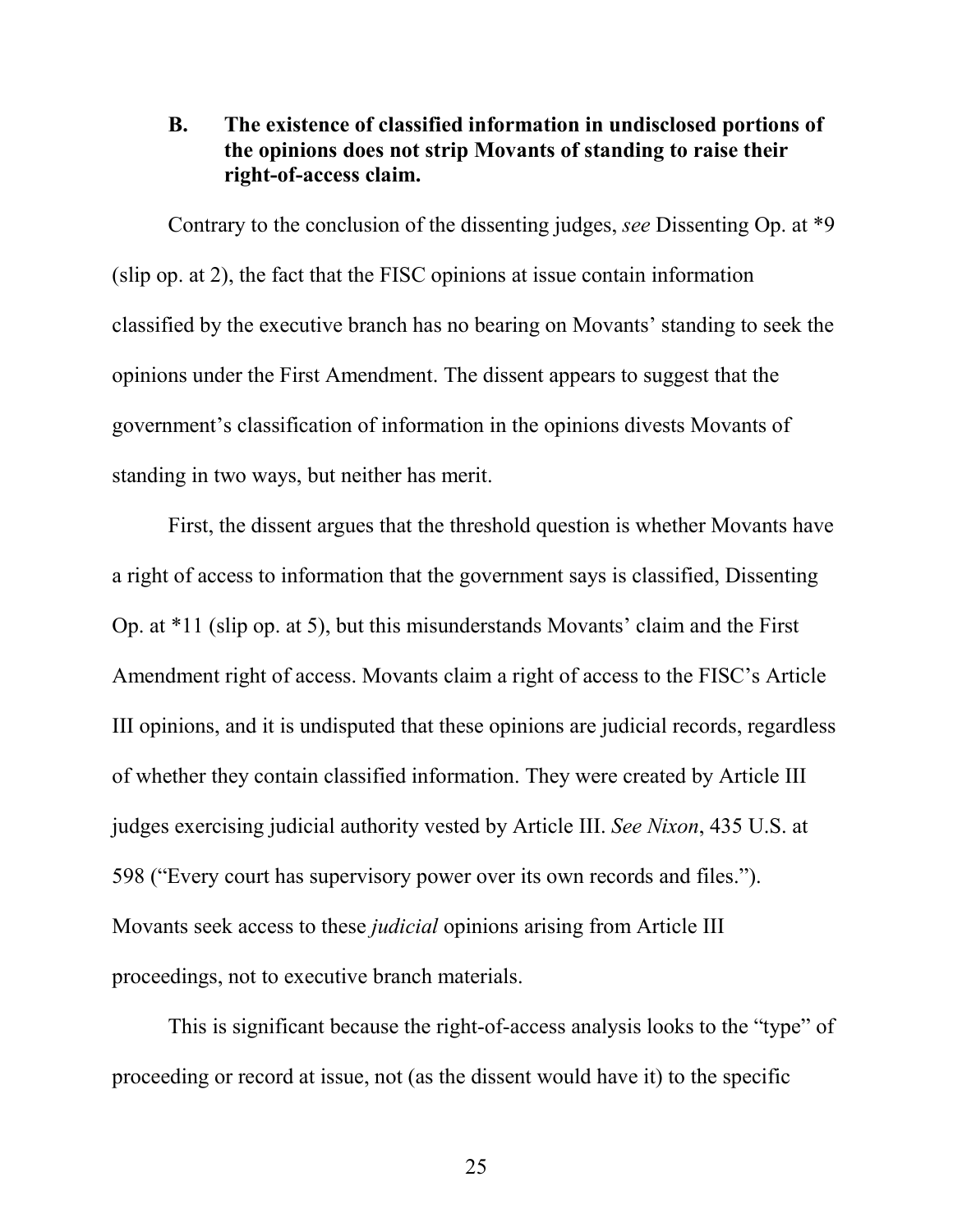information contained within a particular record. *See El Vocero de P.R. v. Puerto Rico*, 508 U.S. 147, 150 (1993) (the experience test looks "to the experience in that *type* or *kind* of hearing"); *Press-Enter. II*, 478 U.S. at 10 (analyzing the experience of access to preliminary hearings as a category); *Lugosch*, 435 F.3d 110 (analyzing whether summary judgment documents, as a category, are subject to the right of access).

Accordingly, when courts have confronted a claim of access to particular judicial documents, they have analyzed the existence of the right of access to the *category* of document at issue. *See Pub. Citizen*, 749 F.3d 246 (judicial opinions and summary judgment papers); *Lugosch*, 435 F.3d 110 (summary judgment papers); *United States v. Ochoa-Vasquez*, 428 F.3d 1015, 1029–31 (11th Cir. 2005) (court docket sheets); *Hartford Courant Co. v. Pellegrino*, 380 F.3d 83, 93–94 (2d Cir. 2004) (court docket sheets); *Rushford v. New Yorker Magazine, Inc.*, 846 F.2d 249 (4th Cir. 1988) (summary judgment papers); *In re Search Warrant for Secretarial Area Outside Office of Gunn*, 855 F.2d at 572–73 (search warrant applications).

If, on the merits, a party succeeds in demonstrating that a right of access attaches to particular types of judicial documents, then a court may proceed to consider whether the right is overcome for specific documents, in whole or in part, by determining whether closure is "essential to preserve higher values"; whether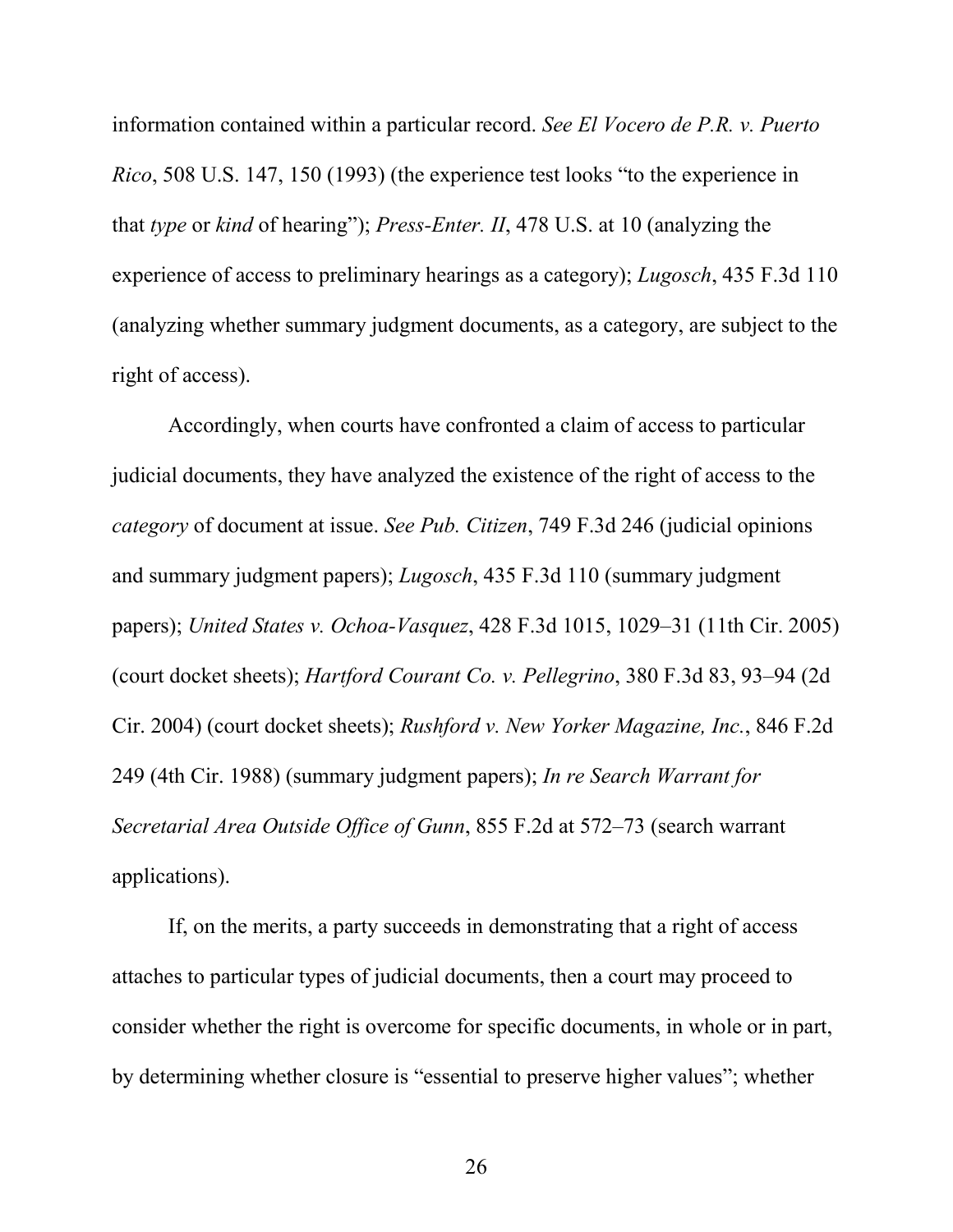there are reasonable alternatives; whether closure "is narrowly tailored to serve that interest"; and whether closure will be effective. *Press-Enter. II*, 478 U.S. at 13–14. If Movants, on the merits, succeed in demonstrating that the public has a right of access to the FISC's opinions, only then would the court consider the government's justifications for its proposed redactions. In other words, the nature of the redactions has no bearing on the *existence* of a right of access to the opinions in the first place. Rather, the nature of the redactions is relevant to the determination of whether any right that is found to exist can be overcome.

Applying this reasoning, courts have not hesitated to review claims of access involving classified information, secret court proceedings, or sealed materials, even if they ultimately required only partial disclosures or fully denied the claim. *See In re Wash. Post Co.*, 807 F.2d at 390–92 (classified information); *In re Search of Fair Fin.*, 692 F.3d at 428–29, 433 (sealed search warrants); *In re N.Y. Times Co. Application to Unseal Wiretap*, 577 F.3d at 409–11 (sealed wiretap applications); *Balt. Sun Co. v. Goetz*, 886 F.2d 60, 63–65 (4th Cir. 1989) (sealed search warrants). Even in prior FISC cases that rejected claims concerning the public's right of access to the court's opinions or proceedings, the FISC expressly held that the movants had standing. *See In re Motion for Release of Court Records*, 526 F. Supp. 2d 383; *In re Proceedings Required by § 702(i) of FISA Amendments Act of 2008*, 2008 WL 9487946.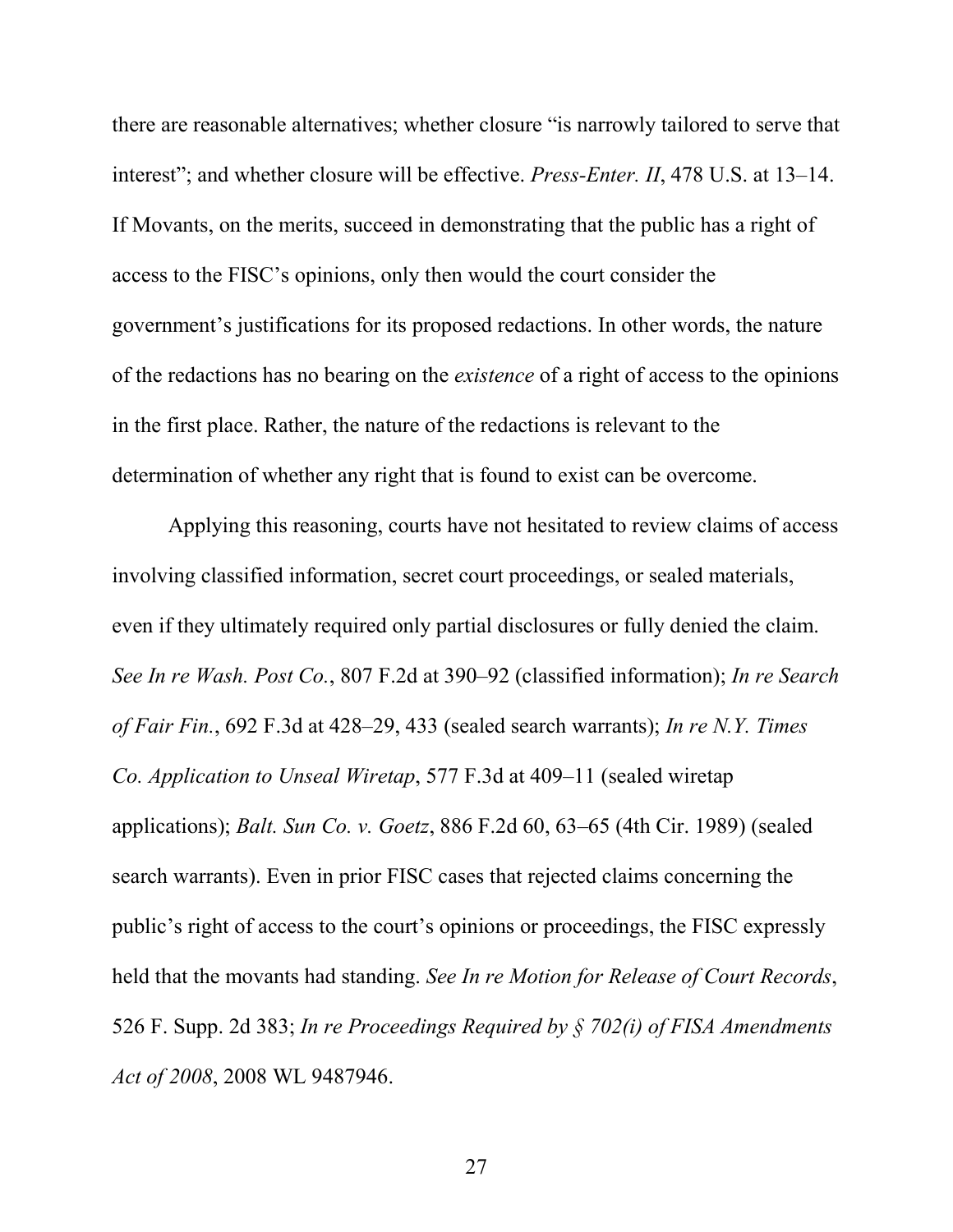Second, the dissent contends that claims involving classified information call for a more demanding standing inquiry, *see* Dissenting Op. at \*20–21 (slip op. at 23–25), but that contention relies on a misinterpretation of *Clapper v. Amnesty International USA*, 568 U.S. 398 (2013), and *Raines v. Byrd*, 521 U.S. 811 (1997). Those cases do not, as the dissent suggests, impose a heightened standing requirement for claims implicating classified information or executive branch decision-making—and they certainly do not instruct courts to recast merits issues into standing questions. *See Schuchardt v. President of the United States*, 839 F.3d 336, 348 n.8 (3d Cir. 2016) ("Despite *Clapper*'s observation that the standing inquiry is especially rigorous in matters touching on intelligence gathering and foreign affairs," no court has held that "Article III imposes [a] heightened standing requirement for the often difficult cases that involve constitutional claims against the executive involving surveillance." (quoting *Jewel v. NSA*, 673 F.3d 902, 913 (9th Cir. 2011)). Moreover, as the En Banc Opinion correctly points out, Movants here seek access to the results of *judicial* proceedings—they do not challenge executive branch conduct—and thus Movants' claim is not "directly traceable to the activities of the political branches in intelligence gathering or foreign affairs." En Banc Op. at \*8 (slip op. at 17). Accordingly, Movants' standing burden is the same as for any party seeking access to the opinions of an Article III court.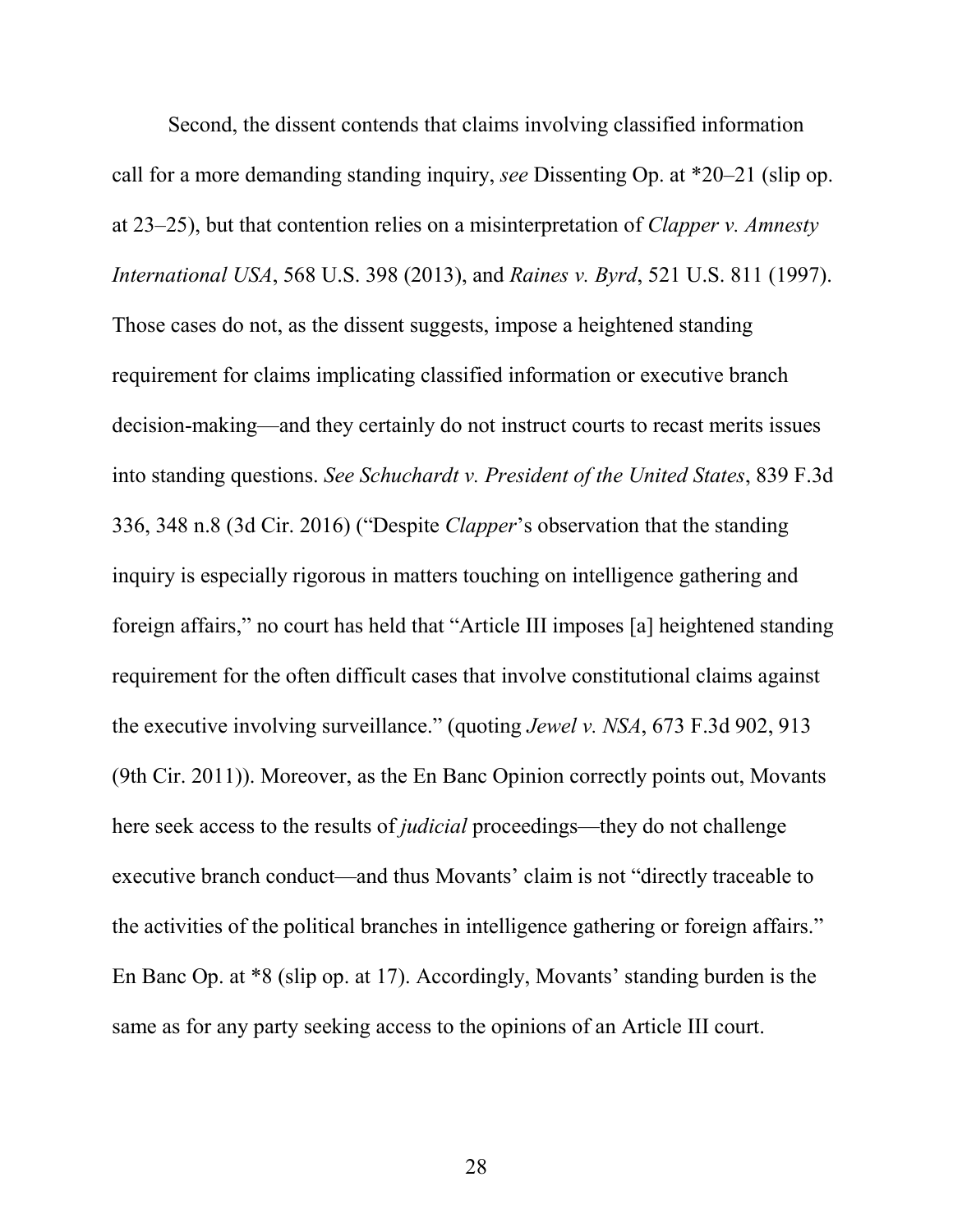The dissent's reliance on *Clapper* and *Raines* is misplaced for the additional reason that those cases did not tum on the "legally protected" interest prong of the injury-in-fact requirement. Instead, *Clapper* focused on Article III's requirement that the alleged injury in fact be "certainly impending," 568 U.S. at 409; and *Raines* found that the plaintiffs had neither identified a "personal stake" in the matter nor alleged a sufficiently concrete injury, 521 U.S. at 830. Here, in contrast, there is no question that Movants' injuries are actual, concrete, and personal: Movants have in fact been denied access to portions of the opinions they seek. Thus, even if *Clapper* or *Raines* elevated the standing burden for certain cases, that elevated burden would not apply to this one. And in any event, as the En Bane Opinion observed, the Supreme Court has never suggested that any elevated standing burden would "involve jumping to the merits of the dispute." En Bane Op. at \*8 (slip op. at 16).

#### **CONCLUSION**

For the foregoing reasons, the Court should affirm the FISC's en bane ruling and hold that Movants have Article III standing to seek access to the FISC's judicial opinions.

Dated: February 23, 2018

David A. Schulz Hannah Bloch-Wehba

Respectfully submitted,

 $b_0 w_0$ Toome√ Brett Max Kaufman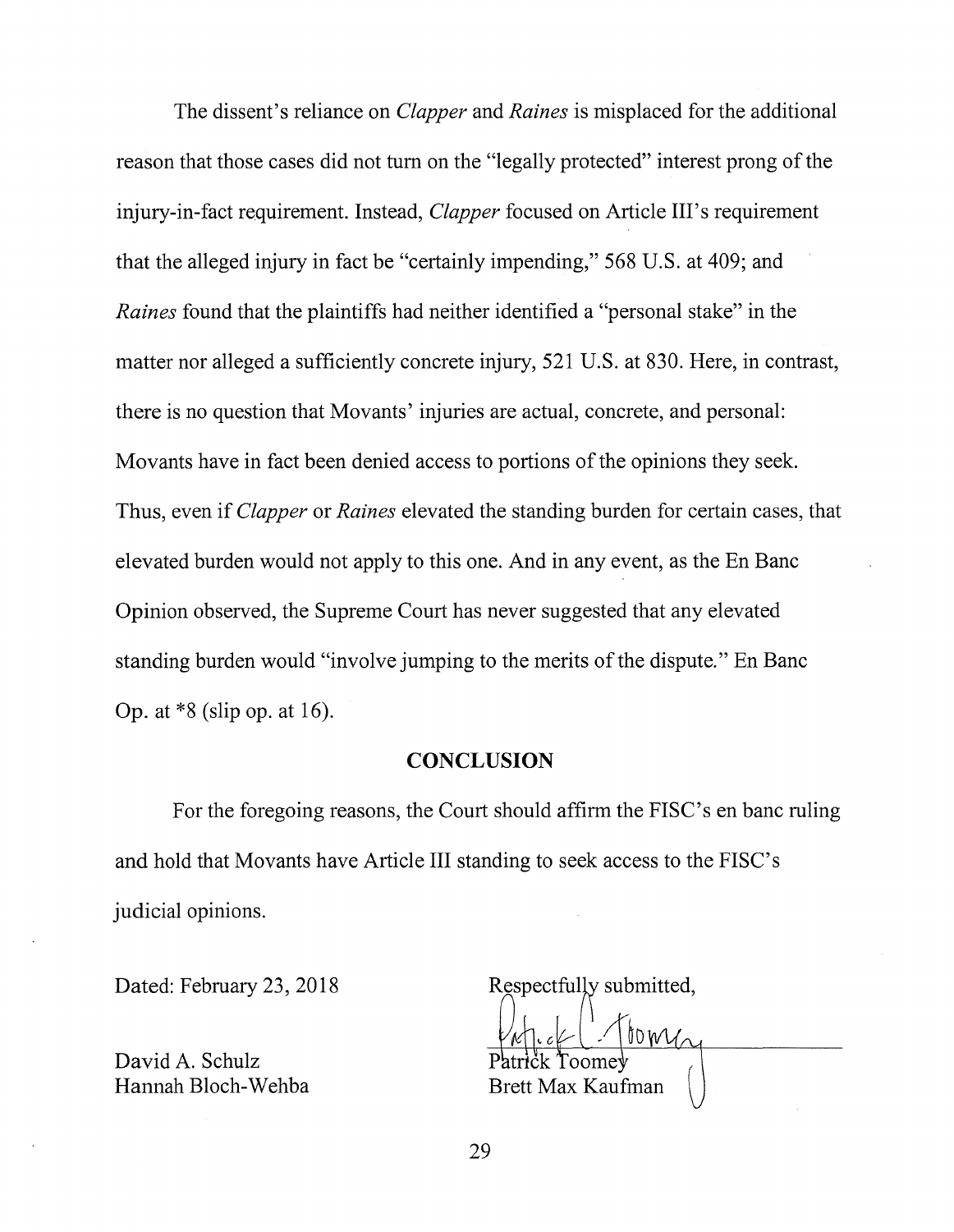John Langford Media Freedom & Information Access Clinic[∗](#page-38-0) Abrams Institute Yale Law School P.O. Box 208215 New Haven, CT 06520 Phone: (203) 436-5827 Fax: (203) 432-3034 david.schulz@ylsclinics.org

Alex Abdo Jameel Jaffer Knight First Amendment Institute at Columbia University 475 Riverside Drive, Suite 302 New York, NY 10115 Phone: (646) 745-8500 alex.abdo@knightcolumbia.org

 $\overline{a}$ 

American Civil Liberties Union Foundation 125 Broad Street, 18th Floor New York, NY 10004 Phone: (212) 549-2500 Fax: (212) 549-2654 ptoomey@aclu.org

Arthur B. Spitzer Scott Michelman American Civil Liberties Union of the District of Columbia 915 15th Street, N.W., 2nd floor Washington, D.C. 20005 Phone: (202) 457-0800 Fax: (202) 457-0805 aspitzer@acludc.org

*Counsel for Movants*

<span id="page-38-0"></span><sup>∗</sup> This memorandum has been prepared with the assistance of Yale Law School students, Meenakshi Krishnan and Paulina Perlin. This brief does not purport to present the institutional views of Yale Law School, if any.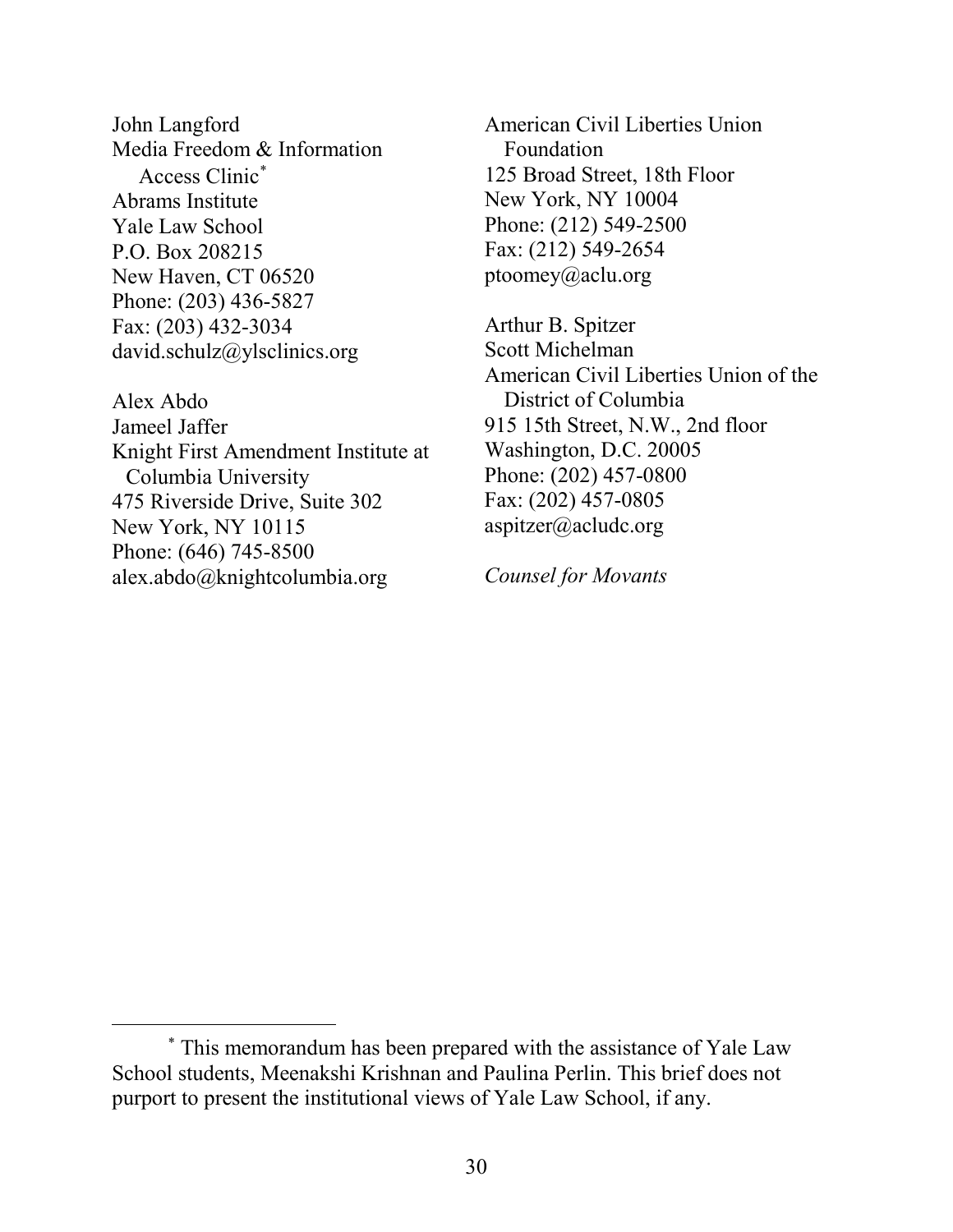### **CERTIFICATE OF COMPLIANCE**

This brief complies with the page limitation set out in the Order of the Foreign Intelligence Surveillance Court of Review dated January 9, 2018, because it is no more than 30 pages in length excluding the parts of the brief exempted by Fed. R. App. P. 32(f).

This brief complies with the typeface requirements of Fed. R. App. 32(a)(5) and the type-style requirements of Fed. R. App. P. 32(a)(6) because it has been prepared in a proportionally spaced typeface using Microsoft Word in 14-point Times New Roman.

Affick Toomer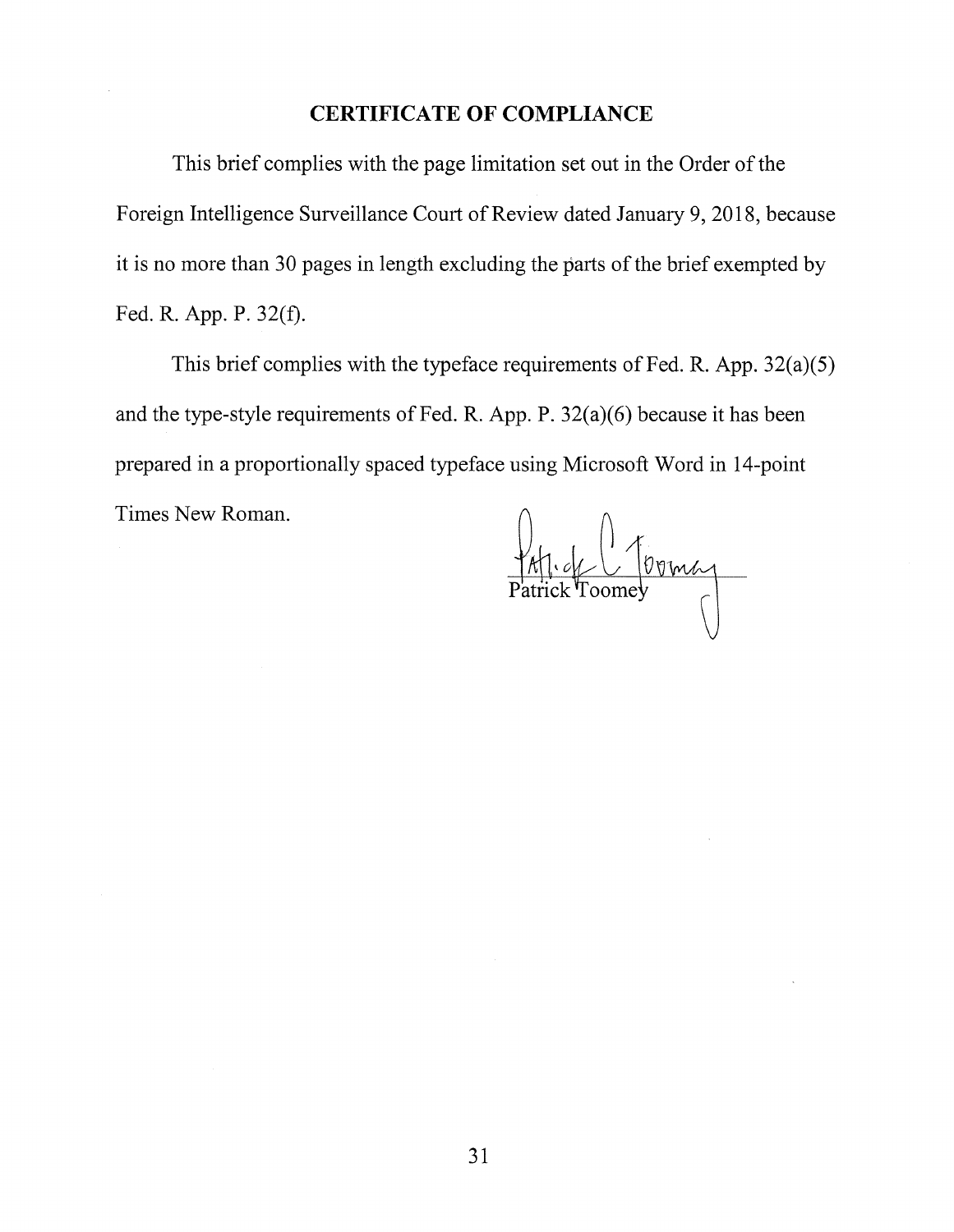## **CERTIFICATION OF BAR MEMBERSHIP AND SECURITY CLEARANCE STATUS**

Pursuant to the United States Foreign Intelligence Surveillance Court of Review's Rules of Procedure 9(d), 9(e) and 19, Movants respectfully submit the following information:

### **Bar Membership Information**

Undersigned counsel for Movants are licensed attorneys and members, in good standing, of the bars of United States district and circuit courts. *See* FISCR R.P. 9(d), 19.

Patrick Toomey is a member, in good standing, of the following federal courts: the United States Courts of Appeals for the Second, Fourth, and Ninth Circuits; and the United States District Courts for the Eastern and Southern Districts of New York, and the District of Colorado. He is licensed to practice law by the bars of the States of Massachusetts and New York.

Brett Max Kaufman is a member, in good standing, of the following federal courts: the Supreme Court of the United States; the United States Court of Appeals for the Second Circuit, Third Circuit, and Federal Circuit; and the United States District Courts for the Southern District of New York and the District of Columbia. He is licensed to practice law by the bar of the State of New York.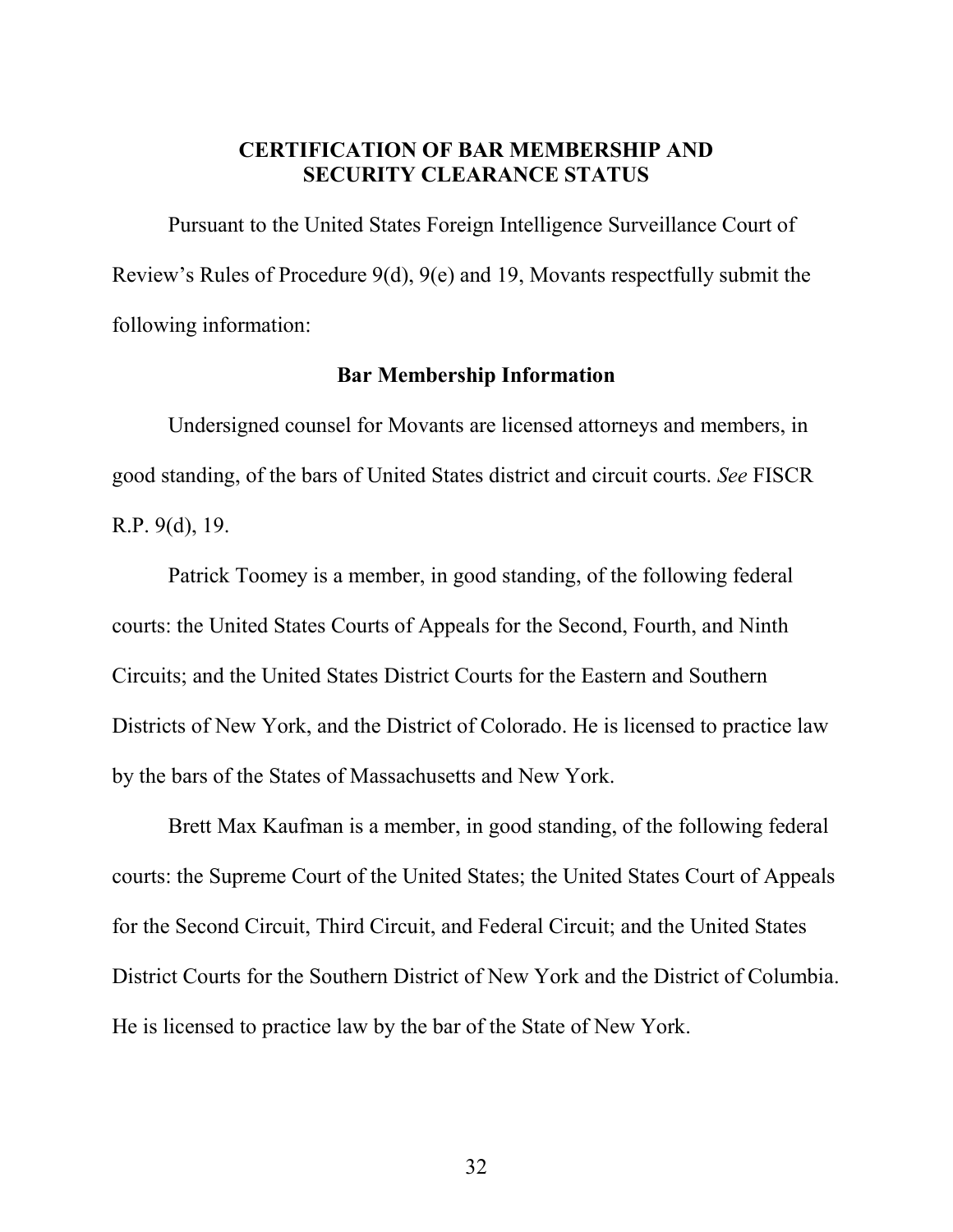Alex Abdo is a member, in good standing, of the following federal courts: the Supreme Court of the United States; the United States Courts of Appeals for the First, Second, Fourth, Ninth, and District of Columbia Circuits; and the United States District Courts for the Eastern and Southern Districts of New York. He is licensed to practice law by the bar of the State of New York.

Jameel Jaffer is a member, in good standing, of the following federal courts: the Supreme Court of the United States; the United States Courts of Appeals for the Second, Fourth, Sixth, Ninth, and District of Columbia Circuits; and the United States District Courts for the Eastern and Southern Districts of New York, the Eastern District of Michigan, and the District of Columbia. He is licensed to practice law by the bar of the State of New York.

Arthur Spitzer is a member, in good standing, of the following federal courts: the Supreme Court of the United States; the United States Courts of Appeals for the Fourth, Ninth, District of Columbia, Federal, and Armed Forces Circuits; and the United States District Courts for the Eastern and Southern Districts of New York, and the District of Columbia. He is licensed to practice law by the bar of the District of Columbia.

Scott Michelman is a member, in good standing, of the following federal courts: the Supreme Court of the United States; the United States Courts of Appeals for the Second, Third, Fourth, Sixth, Seventh, Ninth, Tenth, and District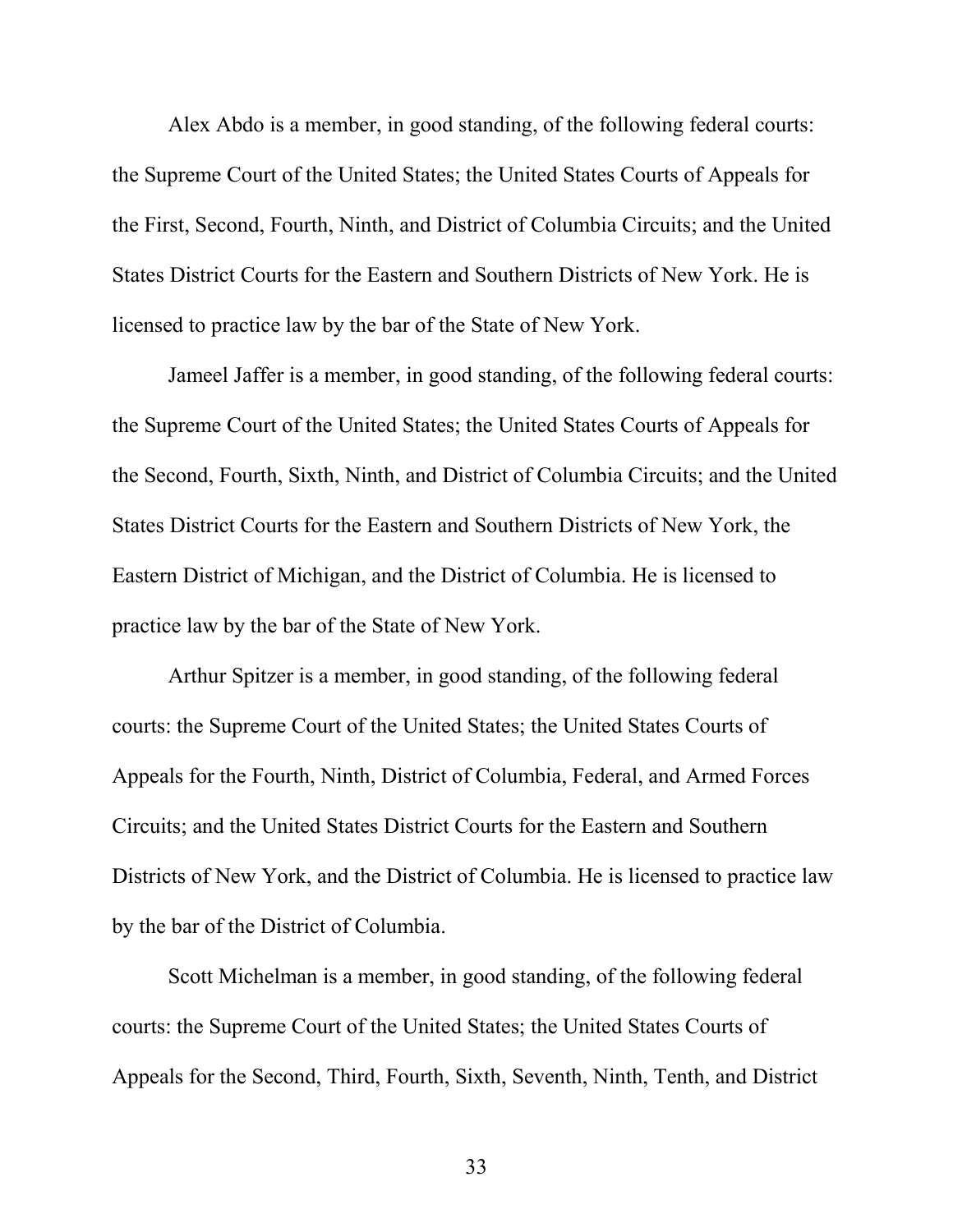of Columbia Circuits; and the United States District Courts for the Northern District of California (inactive status), the District of Columbia, and the Eastern and Western Districts of Michigan. He is licensed to practice law by the bar of the District of Columbia and is an inactive member of the bar of the State of California.

David Schulz is a member, in good standing, of the following federal courts: the Supreme Court of the United States; the United States Courts of Appeals for the Second, Third, Fourth, Ninth, Tenth and District of Columbia Circuits; and the United States District Courts for the District of Columbia, the District of Connecticut, and for all Districts of the State of New York. He is licensed to practice law by the bars of the District of Columbia and the State of New York.

Hannah Bloch-Wehba is a member, in good standing, of the following federal courts: the United States Courts of Appeals for the Ninth and Eleventh Circuits; and the United States District Court for the District of Columbia. She is licensed to practice law by the bars of the State of Texas and the District of Columbia.

John Langford is a member, in good standing, of the following federal courts: the United States Courts of Appeals for the Second and Ninth Circuits; and the United States District Courts for the Eastern and Southern Districts of New York. He is licensed to practice law by the bar of the State of New York.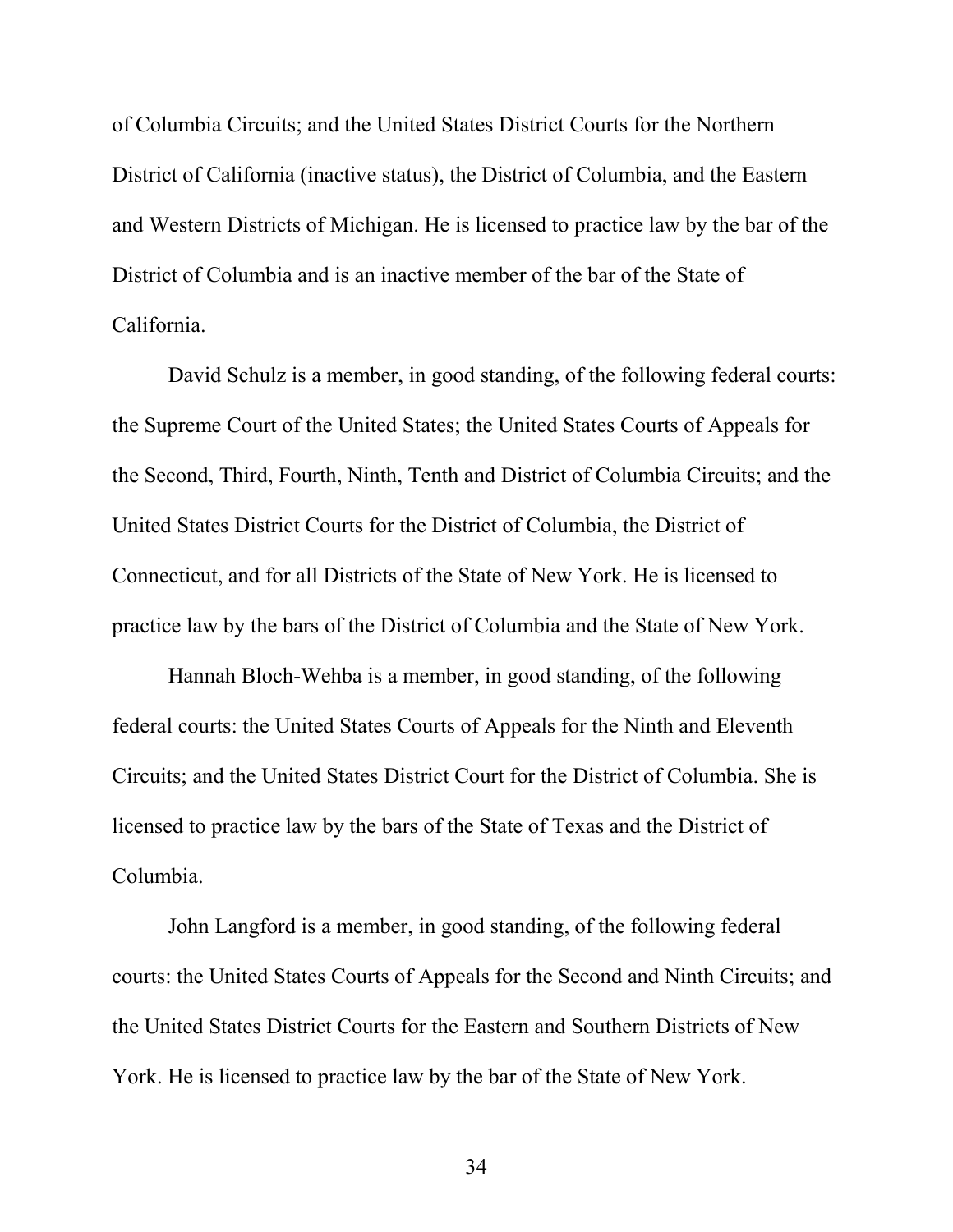### **Security Clearance Information**

Pursuant to FISCR R.P. 9(e), Movants certify that Arthur Spitzer held a

"Secret" security clearance issued in 2011 by the Department of Justice. Although this clearance technically expired in 2016, Mr. Spitzer has applied to renew that security clearance and he understands that he continues to be permitted access to classified information while his application is pending.

The point of contact for Mr. Spitzer's security clearance is:

Debra M. Guerrero-Randall Security Specialist U.S. Department of Justice SEPS - Litigation Security Group 2CON2W.115 Washington, DC 20530 Phone: (202) 514-9016 Fax: (202) 307-2066

Because Movants' motion and the related briefing does not contain classified information, Movants respectfully submit that all undersigned counsel may participate in proceedings on the motion without access to classified information or security clearances. *See* FISCR R.P. 19 (requiring counsel to have only "the appropriate security clearance").

Dated: February 23, 2018

David A. Schulz Hannah Bloch-Wehba John Langford

Respectfully submitted,

oome

Brett Max Kaufman American Civil Liberties Union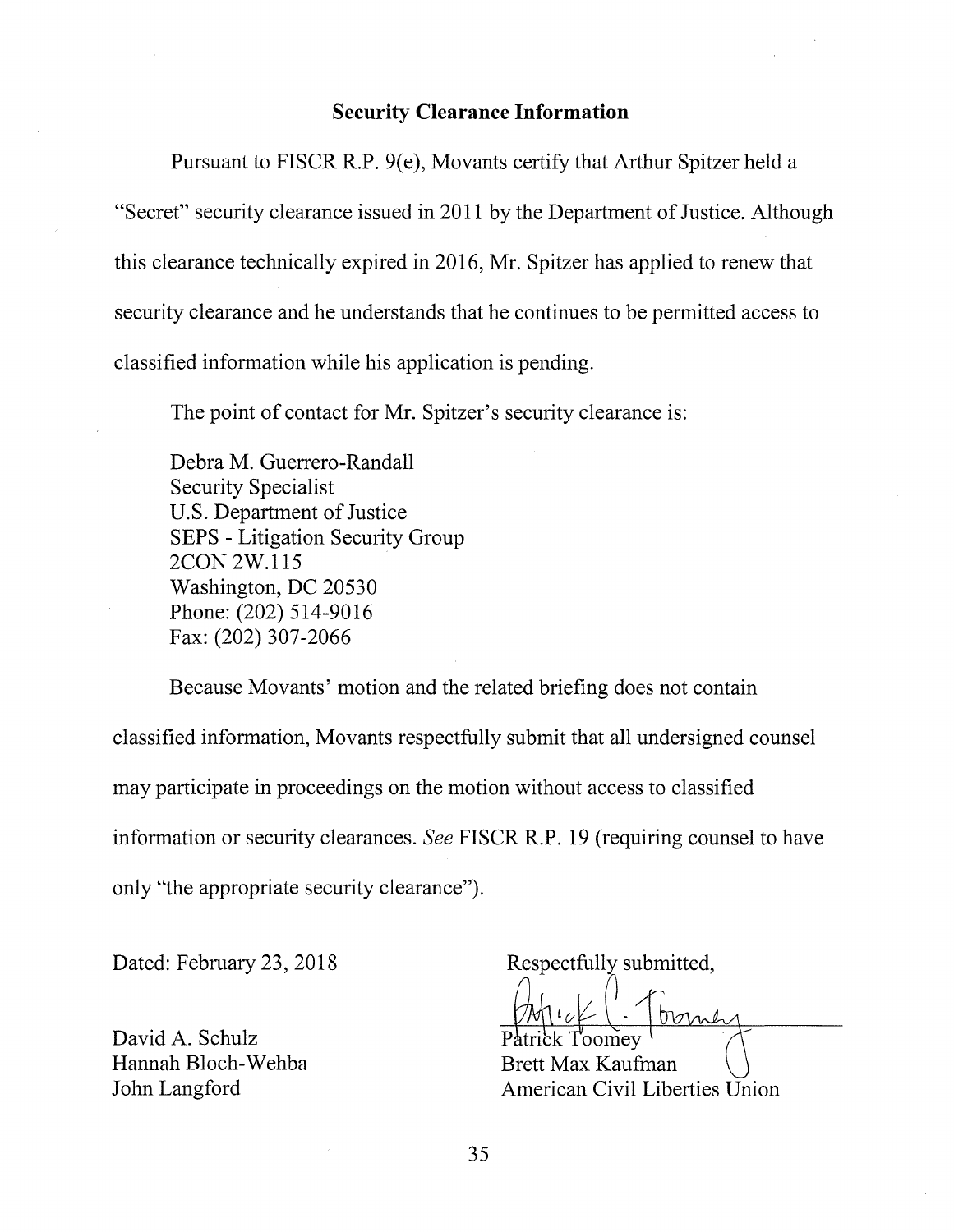Media Freedom & Information Access Clinic Abrams Institute Yale Law School P.O. Box 208215 New Haven, CT 06520 Phone: (203) 436-5827 Fax: (203) 432-3034 david.schulz@ylsclinics.org

Alex Abdo Jameel Jaffer Knight First Amendment Institute at Columbia University 475 Riverside Drive, Suite 302 New York, NY 10115 Phone: (646) 745-8500 alex.abdo@knightcolumbia.org

Foundation 125 Broad Street, 18th Floor New York, NY 10004 Phone: (212) 549-2500 Fax: (212) 549-2654 ptoomey@aclu.org

Arthur B. Spitzer Scott Michelman American Civil Liberties Union of the District of Columbia 915 15th Street, N.W., 2nd floor Washington, D.C. 20005 Phone: (202) 457-0800 Fax: (202) 457-0805 aspitzer@acludc.org

*Counsel for Movants*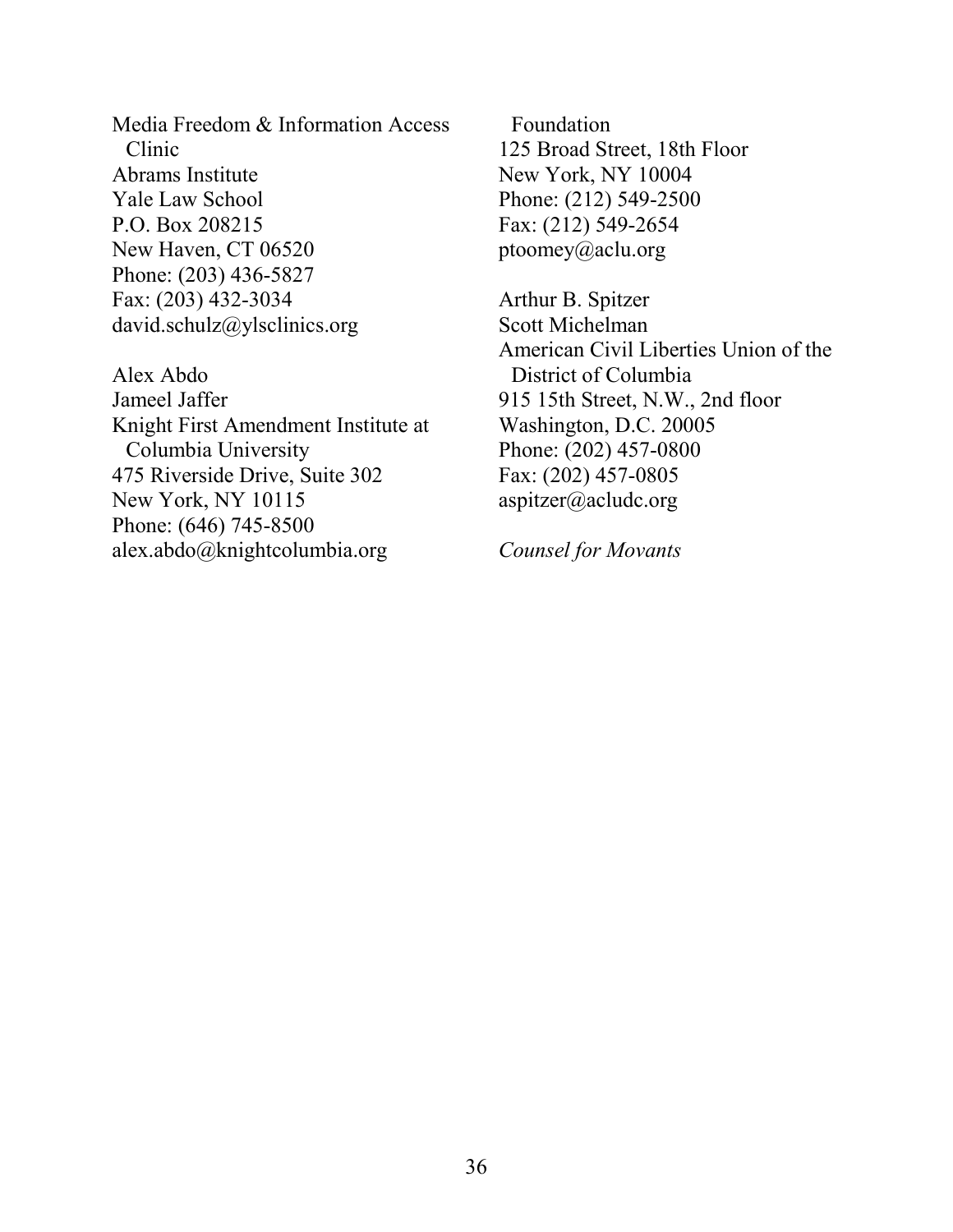## **CERTIFICATE OF SERVICE**

I, Patrick Toomey, certify that on this day, February, 23, 2018, a copy of the

foregoing brief was served on the following persons by the methods indicated:

## By email and UPS delivery

Maura L. Peterson Litigation Security Group U.S. Department of Justice 2 Constitution Square 145 N Street, N.E. Suite 2W-115 Washington, DC 20530 Maura.L.Peterson@usdoj.gov

By email and UPS delivery

Jeffrey Smith Counsel, Appellate Unit U.S. Department of Justice National Security Division 950 Pennsylvania Ave., N.W. Washington, DC 20530 Jeffrey.Smith5@usdoj.gov

By email and UPS delivery

Laura Donohue Georgetown University Law Center 600 New Jersey Ave., N.W. Washington, DC 20001 ldk@georgetown.edu

By email and UPS delivery

Caitlin Vogus Reporters Committee for Freedom of the Press 1156 15th St. N.W.